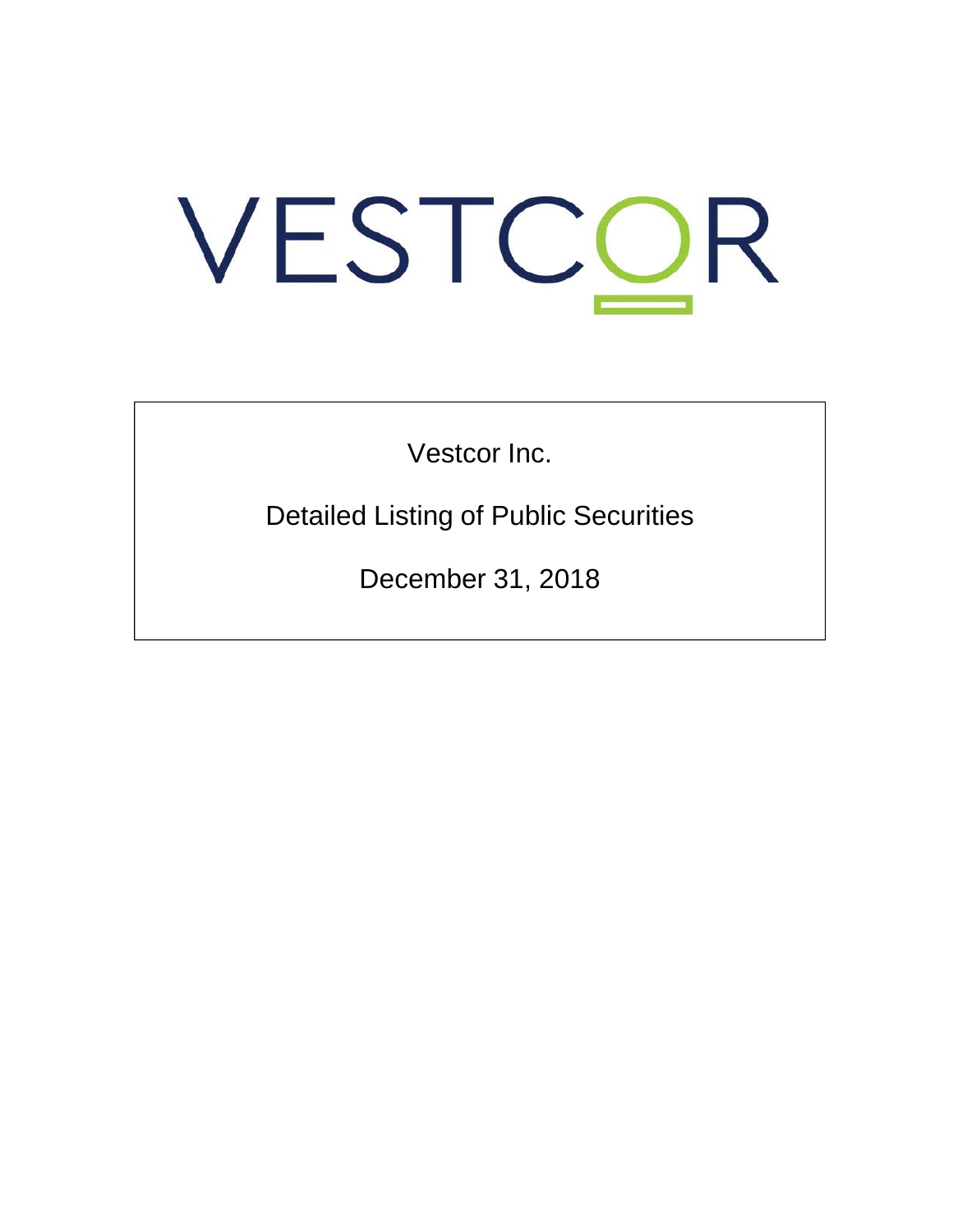| Holdings with a Net Market Value Above \$100,000  | <b>Shares</b>       | <b>Canadian Dollars</b><br><b>Fair Value</b> |
|---------------------------------------------------|---------------------|----------------------------------------------|
| <b>EQUITIES</b>                                   |                     |                                              |
| 3I GROUP                                          | 59,668              | 802,723                                      |
| <b>3M COMPANY</b>                                 | 20,134              | 5,239,663                                    |
| A.P. MOLLER-MAER                                  | 270                 | 451,481                                      |
| A2 MILK CO LTD                                    | 18,432              | 188,220                                      |
| <b>AARON'S INC</b>                                | 2,485               | 142,837                                      |
| ABB LTD                                           | 49,121              | 1,272,304                                    |
| <b>ABBOTT LABS</b>                                | 50,595              | 4,998,195                                    |
| <b>ABBVIE INC</b>                                 | 43,332              | 5,456,067                                    |
| ABC-MART INC                                      | 69,204              | 5,237,884                                    |
| <b>ABIOMED INC</b>                                | 1,297               | 575,790                                      |
| ABN AMRO GROUP N                                  | 10,911              | 349,909                                      |
| ABOITIZ EQUITY V                                  | 160,873             | 229,811                                      |
| ABOITIZ POWER CO                                  | 4,200,219           | 3,829,167                                    |
| ABSOLUTE SOFTWAR                                  | 29,091              | 225,164                                      |
| <b>ACADIA REALTY TR</b>                           | 3,456               | 113,474                                      |
| <b>ACADIAN TIMBER</b>                             | 7,149               | 110,184                                      |
| <b>ACCENTURE PLC</b>                              | 63,035              | 12,140,003                                   |
| <b>ACCOR</b><br><b>ACE AVIATION HLD</b>           | 4,702               | 272,436                                      |
|                                                   | 2,208,100<br>6,852  | 414,019                                      |
| <b>ACS ACTIVIDADES</b><br><b>ACTIVISION BLIZZ</b> |                     | 361,918                                      |
| <b>ADARO ENERGY TBK</b>                           | 27,812              | 1,768,991                                    |
| ADECCO GROUP AG                                   | 4,154,494<br>17,114 | 479,427<br>1,089,046                         |
| ADIDAS AG                                         | 4,944               | 1,407,971                                    |
| <b>ADMIRAL GROUP</b>                              | 5,741               | 204,421                                      |
| <b>ADOBE INC</b>                                  | 14,061              | 4,344,829                                    |
| ADP                                               | 24,586              | 6,352,961                                    |
| ADV MICRO DEVICE                                  | 25,335              | 638,763                                      |
| ADVANCE AUTO PAR                                  | 2,100               | 451,796                                      |
| <b>ADVANTAGE OIL &amp;</b>                        | 210,047             | 415,893                                      |
| <b>AECON GROUP</b>                                | 267,919             | 4,750,941                                    |
| <b>AEGON NV</b>                                   | 49,129              | 312,883                                      |
| AENA SME S.A.                                     | 2,541               | 538,561                                      |
| AEON CO                                           | 16,498              | 441,458                                      |
| <b>AERCAP HOLDINGS</b>                            | 12,308              | 665,687                                      |
| <b>AES CORP</b>                                   | 528,933             | 10,446,146                                   |
| AES GENER SA                                      | 5,506,264           | 2,090,340                                    |
| <b>AFLAC INC</b>                                  | 205,641             | 12,796,186                                   |
| AG GROWTH INTL I                                  | 80,122              | 3,765,734                                    |
| AGC INC                                           | 5,177               | 221,051                                      |
| <b>AGEAS</b>                                      | 134,618             | 8,260,114                                    |
| <b>AGELLAN COMMERCI</b>                           | 334,660             | 4,744,642                                    |
| AGF MANAGEMENT L                                  | 75,206              | 362,493                                      |
| <b>AGILENT TECHN IN</b>                           | 9,183               | 848,150                                      |
| <b>AGL ENERGY</b>                                 | 14,860              | 294,338                                      |
| <b>AGNC INVT CORP</b>                             | 450,782             | 10,909,815                                   |
| <b>AGNICO EAGLE MIN</b>                           | 111,058             | 6,121,293                                    |
| AGREE REALTY COR                                  | 1,541               | 131,758                                      |
| AGRICULTURAL BK                                   | 11,884,813          | 7,111,282                                    |
| AGT FOOD AND ING                                  | 10,944              | 182,108                                      |
| AGUAS ANDINAS S.                                  | 8,626,175           | 6,480,235                                    |
| AIA GROUP LTD                                     | 320,480             | 3,633,923                                    |
| AIB GROUP PLC                                     | 21,096              | 121,210                                      |
| AIMIA INC                                         | 402,618             | 1,500,194                                    |
| AIR CANADA                                        | 365,229             | 9,481,345                                    |
| AIR LIQUIDE(L')                                   | 11,129              | 1,884,413                                    |
| AIR PRODS & CHEM                                  | 6,324               | 1,391,904                                    |
| AIRBOSS OF AMERI                                  | 19,421              | 167,992                                      |
| <b>AIRBUS</b>                                     | 15,253              | 1,999,485                                    |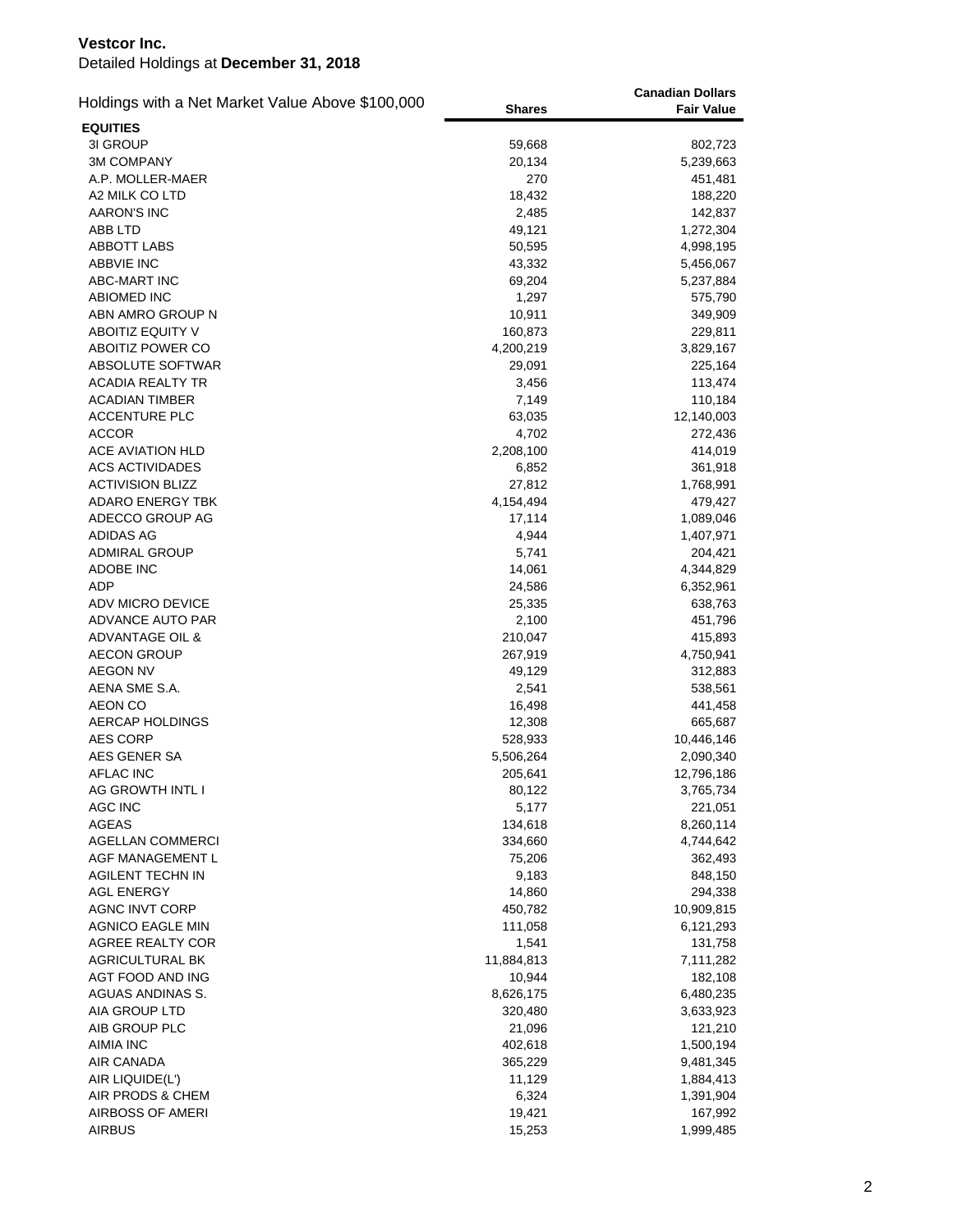|                                                  |               | <b>Canadian Dollars</b> |
|--------------------------------------------------|---------------|-------------------------|
| Holdings with a Net Market Value Above \$100,000 | <b>Shares</b> | <b>Fair Value</b>       |
| AISIN SEIKI CO                                   | 3,824         | 181,845                 |
| AJINOMOTO CO INC                                 | 82,778        | 2,016,633               |
| AKAMAI TECH INC                                  | 4,692         | 391,421                 |
| AKZO NOBEL NV                                    | 6,604         | 725,889                 |
| ALACER GOLD CORP                                 | 943,017       | 2,376,403               |
| ALAMOS GOLD IN                                   | 25,499        | 125,200                 |
| ALARIS ROYALTY C                                 | 143,248       | 2,453,269               |
| ALASKA AIR GROUP                                 | 3,552         | 295,203                 |
| ALBEMARLE CORP                                   | 3,059         | 323,511                 |
| <b>ALCANNA INC</b>                               | 66,544        | 280,150                 |
| <b>ALDERSHOT RESOUR</b>                          | 17,633,999    | 881,700                 |
| ALEXANDRIA REAL                                  | 33,559        | 5,326,472               |
| ALEXCO RESOURCES                                 | 83,894        | 106,545                 |
| <b>ALEXION PHARM IN</b>                          | 6,426         | 854,493                 |
| ALFA LAVAL AB                                    | 7,165         | 209,332                 |
| ALFRESA HOLDINGS                                 | 4,129         | 144,075                 |
| ALGONQUIN POWER&                                 | 822,571       | 11,434,260              |
| ALIGN TECH INC                                   | 3,493         | 999,136                 |
| ALIGNVEST ACQUIS                                 | 430,650       | 4,306,500               |
| ALIMENT COUCHE-T                                 | 90,008        | 6,112,443               |
| <b>ALLEGION PLC</b>                              | 2,739         | 298,189                 |
| <b>ALLERGAN PLC</b>                              | 9,133         | 1,667,255               |
| <b>ALLIANCE BANK MA</b>                          | 736,913       | 979,076                 |
| ALLIANCE DATA SY                                 | 1,350         | 276,722                 |
| ALLIANT ENERGY C                                 | 13,643        | 787,270                 |
| ALLIANZ SE                                       | 11,401        | 3,117,587               |
| <b>ALLIED PROPERTIE</b>                          | 233,081       | 10,360,639              |
| <b>ALLSTATE CORP</b>                             | 78,234        | 8,879,733               |
| <b>ALPHABET INC</b>                              | 17,295        | 24,777,000              |
| ALPS ALPINE CO L                                 | 5,432         | 144,371                 |
| <b>ALSTOM</b>                                    | 3,806         | 209,587                 |
| <b>ALTABA INC</b>                                | 130,625       | 10,336,938              |
| ALTAGAS CANADA                                   | 78,760        | 1,277,487               |
| <b>ALTAGAS LTD</b>                               | 50,427        | 706,623                 |
| <b>ALTIUS MINERALS</b>                           | 31,555        | 341,110                 |
| <b>ALTRIA GROUP INC</b>                          | 54,130        | 3,710,585               |
| ALTUS GROUP LTD                                  | 61,035        | 1,453,854               |
| <b>ALUMINA LTD</b>                               | 2,264,841     | 5,008,704               |
| AMADA HOLDINGS C                                 | 8,237         | 101,309                 |
| AMADEUS IT GROUP                                 | 11,728        | 1,114,047               |
| AMAZON COM INC                                   | 11,832        | 24,272,055              |
| <b>AMCOR LIMITED</b>                             | 26,537        | 338,086                 |
| AMEDISYS INC                                     | 1,346         | 215,291                 |
| AMEREN CORPORATI                                 | 32,649        | 2,908,737               |
| <b>AMERICAN AIRLINE</b>                          | 11,809        | 517,894                 |
| <b>AMERICAN CAMPUS</b>                           | 5,941         | 335,847                 |
| AMERICAN EAGLE O                                 | 5,848         | 154,393                 |
| AMERICAN EXPRESS                                 | 20,179        | 2,627,065               |
| <b>AMERICAN HOMES 4</b>                          | 82,451        | 2,240,970               |
| AMERICAN HOTEL I                                 | 60,640        | 388,930                 |
| AMERICAN TOWER C                                 | 107,472       | 23,343,260              |
| AMERICAN WTR WKS                                 | 6,659         | 825,541                 |
| AMERICOLD RLTY T                                 | 3,741         | 131,454                 |
| <b>AMERIPRISE FINAN</b>                          | 4,015         | 572,332                 |
| AMERIS BANCORP                                   | 55,000        | 2,386,531               |
| AMERISOURCE-BERG                                 | 4,518         | 459,099                 |
| AMERN ELEC PWR I                                 | 83,358        | 8,509,176               |
| AMERN INTL GROUP                                 | 25,484        | 1,371,706               |
| AMETEK INC                                       | 6,686         | 618,219                 |
| AMGEN INC                                        | 18,356        | 4,880,499               |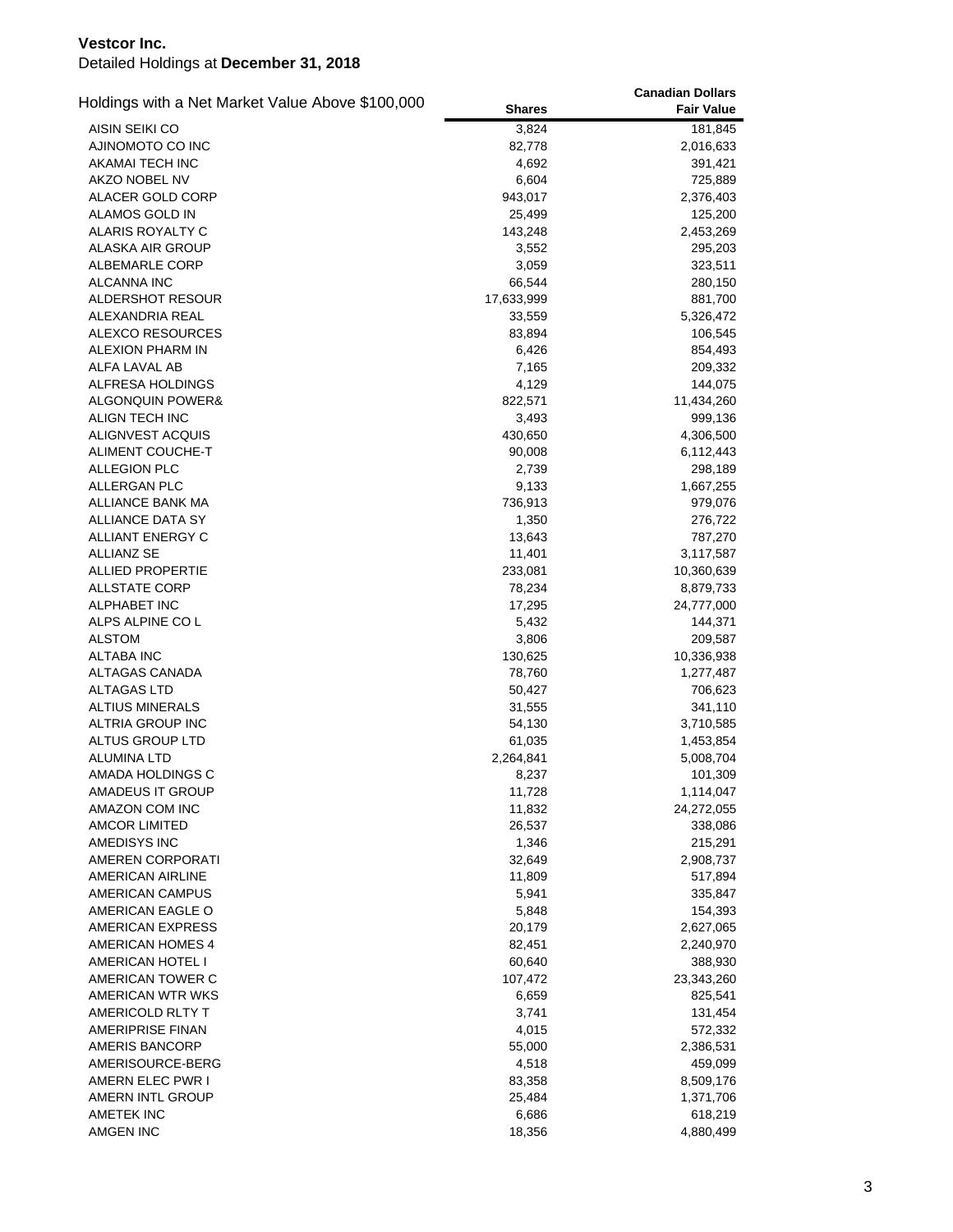| Holdings with a Net Market Value Above \$100,000 |               | <b>Canadian Dollars</b> |
|--------------------------------------------------|---------------|-------------------------|
|                                                  | <b>Shares</b> | <b>Fair Value</b>       |
| <b>AMP LIMITED</b>                               | 60,603        | 142,764                 |
| AMPHENOL CORPORA                                 | 8,680         | 963,382                 |
| <b>AMUNDI</b>                                    | 1,566         | 112,862                 |
| ANA HOLDINGS INC                                 | 14,378        | 705,385                 |
| <b>ANADARKO PETE</b>                             | 14,527        | 869,828                 |
| ANALOG DEVICES I                                 | 10,663        | 1,249,987               |
| ANDEAVOR LOGISTI                                 | 12,016        | 533,208                 |
| ANDRITZ AG                                       | 1,807         | 113,190                 |
| ANGLO AMERICAN                                   | 26,736        | 812,846                 |
| ANHEUSER-BUSCH I                                 | 20,660        | 1,861,215               |
| <b>ANNALY CAPITAL M</b>                          | 802,416       | 11,090,911              |
| ANSYS INC                                        | 2,407         | 469,912                 |
| <b>ANTERO MIDSTREAM</b>                          | 14,847        | 433,747                 |
| <b>ANTHEM INC</b>                                | 26,103        | 9,363,148               |
| <b>ANTOFAGASTA</b>                               | 9,691         | 132,027                 |
| AON PLC                                          | 54,981        | 10,915,526              |
| AOZORA BANK                                      | 174,333       | 7,107,421               |
| APA GROUP                                        | 41,145        | 336,276                 |
| <b>APACHE CORP</b>                               | 10,934        | 392,009                 |
| APARTMENT INVT&M                                 | 11,271        | 675,486                 |
| <b>APHRIA INC</b>                                | 21,879        | 171,750                 |
| APOLLO COML REAL                                 | 4,484         | 104,847                 |
| <b>APPLE HOSPITALIT</b>                          | 16,372        | 321,102                 |
| <b>APPLE INC</b>                                 | 129,866       | 27,978,500              |
| <b>APPLIED MATERIAL</b>                          | 28,317        | 1,266,231               |
| <b>APTIV PLC</b>                                 | 7,590         | 638,261                 |
| ARBOR RLTY TR IN                                 | 23,825        | 332,561                 |
| ARC RESOURCES                                    | 54,432        | 443,621                 |
| ARCELORMITTAL                                    | 63,388        | 1,795,290               |
| ARCHER DANIELS M                                 | 184,589       | 10,329,015              |
| <b>ARCONIC INC</b>                               | 12,389        | 285,286                 |
| ARGONAUT GOLD IN                                 | 138,110       | 215,452                 |
| <b>ARISTA NETWORKS</b>                           | 1,499         | 431,373                 |
| ARISTOCRAT LEISU                                 | 14,124        | 296,599                 |
| ARKEMA                                           | 27,491        | 3,217,440               |
| AROUNDTOWN SA                                    | 20,967        | 234,063                 |
| <b>ARTIS</b>                                     | 1,009,143     | 9,365,773               |
| ASAHI GROUP HLDG                                 | 18,753        | 996,593                 |
| ASAHI INTECC CO                                  | 2,494         | 144,057                 |
| ASAHI KASEI CORP                                 | 112,899       | 1,588,143               |
| ASCENDANT RESOUR                                 | 1,647,500     | 667,238                 |
| ASCENDAS REAL ES                                 | 2,681,865     | 6,906,552               |
| ASHFORD HOSPITAL                                 | 42,443        | 238,831                 |
| ASHTEAD GROUP                                    | 14,117        | 401,986                 |
| ASML HOLDING NV                                  | 10,794        | 2,311,534               |
| ASPEN TECHNOLOGY                                 | 1,984         | 222,687                 |
| <b>ASSA ABLOY</b>                                | 25,767        |                         |
| ASSECO POLAND SA                                 | 43,974        | 627,769<br>737,327      |
| <b>ASSICURAZIONI GE</b>                          | 33,757        | 769,497                 |
| ASSOC BRITISH FO                                 | 8,302         | 295,033                 |
| <b>ASSURANT INC</b>                              |               | 3,358,467               |
|                                                  | 27,493        |                         |
| ASTELLAS PHARMA                                  | 249,817       | 4,358,492               |
| <b>ASTRAZENECA</b>                               | 91,547        | 9,352,426               |
| <b>ASX LIMITED</b>                               | 4,704         | 271,109                 |
| AT&T INC                                         | 981,441       | 38,256,505              |
| <b>ATCO LTD</b>                                  | 242,715       | 9,371,226               |
| <b>ATLANTIA</b>                                  | 16,627        | 469,097                 |
| ATLAS COPCO AB                                   | 28,320        | 890,187                 |
| <b>ATMOS ENERGY COR</b>                          | 919           | 116,379                 |
| ATOS SE                                          | 8,605         | 960,342                 |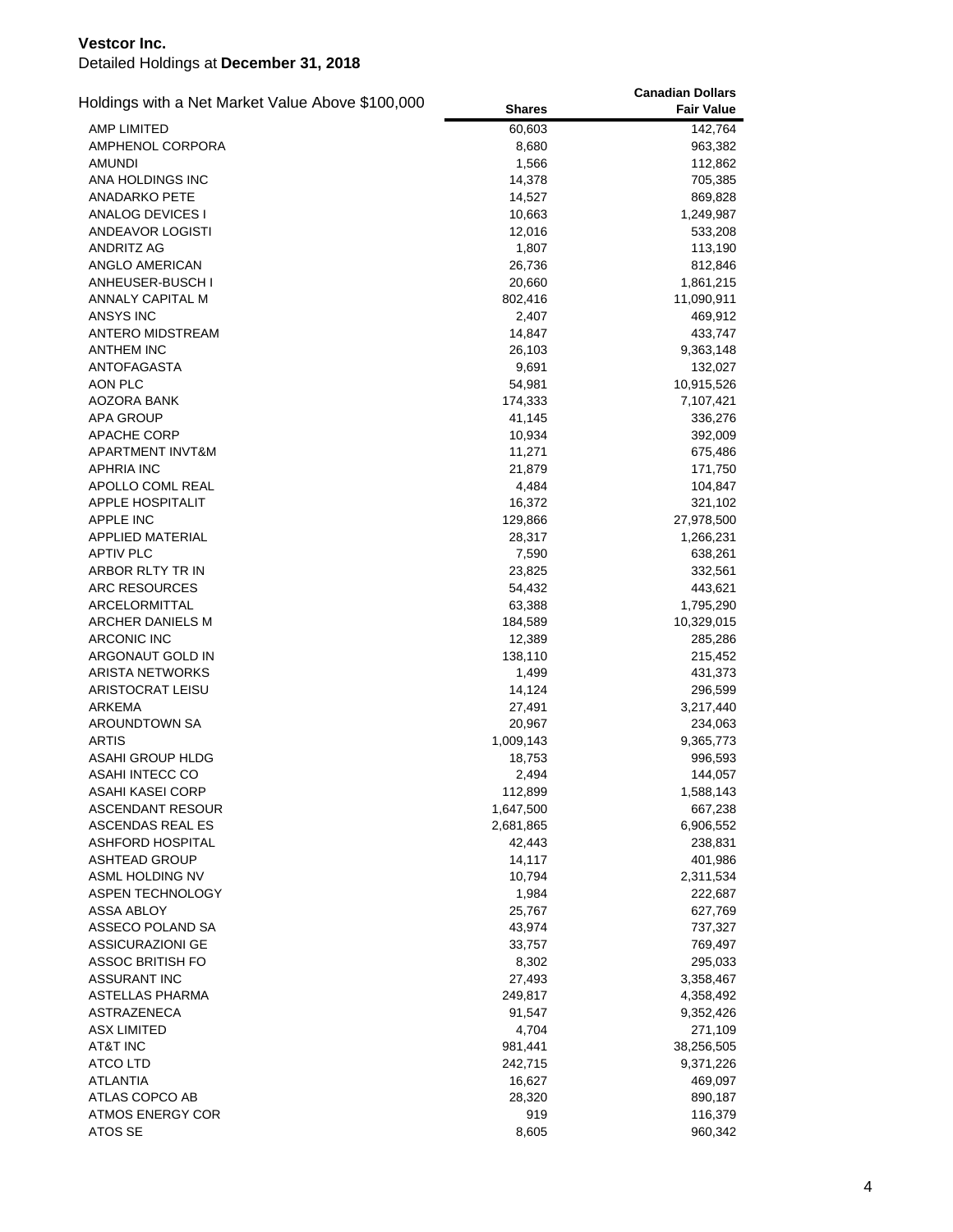|                                                  |               | <b>Canadian Dollars</b> |
|--------------------------------------------------|---------------|-------------------------|
| Holdings with a Net Market Value Above \$100,000 | <b>Shares</b> | <b>Fair Value</b>       |
| <b>AUCKLAND INTL</b>                             | 31,983        | 210,311                 |
| AURINIA PHARMA                                   | 54,347        | 504,340                 |
| <b>AURIZON HLDGS</b>                             | 54,152        | 222,853                 |
| <b>AURORA CANNABIS</b>                           | 101,510       | 688,238                 |
| AUSNET SERVICES                                  | 1,321,916     | 1,976,487               |
| AUST & NZ BANK G                                 | 77,056        | 1,812,269               |
| <b>AUTO TRADER GROU</b>                          | 23,355        | 184,765                 |
| <b>AUTOCANADA</b>                                | 55,231        | 626,872                 |
| <b>AUTODESK INC</b>                              | 6,309         | 1,108,211               |
| <b>AUTOMATIC DATA P</b>                          | 12,610        | 2,272,665               |
| <b>AUTOMOTIVE PROPE</b>                          | 15,773        | 142,541                 |
| <b>AUTOZONE INC</b>                              | 727           | 832,419                 |
| <b>AVALONBAY COMMUN</b>                          | 33,032        | 7,918,604               |
| AVERY DENNISON C                                 | 4,338         | 532,228                 |
| <b>AVISTA CORPORATI</b>                          | 88,382        | 5,127,852               |
| AVIVA                                            | 104,052       | 679,643                 |
| <b>AVNET INC</b>                                 | 72,390        | 3,569,217               |
| AXA                                              | 52,034        | 1,532,051               |
| <b>AXIATA GROUP BHD</b>                          | 1,821,456     | 2,365,841               |
| <b>B2GOLD CORP</b>                               | 264,003       | 1,053,372               |
| <b>BABCOCK INTL</b>                              | 191,160       | 1,627,018               |
| <b>BADGER DAYLIGHTI</b>                          | 65,188        | 2,105,220               |
| <b>BADGER METER INC</b>                          | 1,776         | 119,367                 |
| <b>BAE SYSTEMS</b>                               | 290,762       | 2,322,521               |
| <b>BAKER HUGHES A G</b>                          | 14,789        | 434,275                 |
| <b>BALL CORP</b>                                 | 9,771         | 613,614                 |
| <b>BALLARD POWER SY</b>                          | 139,406       | 457,252                 |
| <b>BALOISE HOLDING</b>                           | 45,388        | 8,514,477               |
| <b>BANCO DAVIVIENDA</b>                          | 106,079       | 1,379,452               |
| <b>BANCO SANTANDER</b>                           | 443,099       | 2,748,588               |
| <b>BANCOLOMBIA SA</b>                            | 10,700        | 136,803                 |
| <b>BANDAI NAMCO HLD</b>                          | 5,198         | 318,686                 |
| <b>BANGKOK AIRWAYS</b>                           | 524,199       | 256,833                 |
| BANGKOK BANK                                     | 22,234        | 190,638                 |
| <b>BANK HAPOALIM BM</b>                          | 689,040       | 5,956,192               |
| <b>BANK OF AMERICA</b>                           | 262,928       | 8,848,398               |
| <b>BANK OF CHINA LT</b>                          | 7,968,121     | 4,698,227               |
| <b>BANK OF IRELAND</b>                           | 23,218        | 176,178                 |
| <b>BANK OF MONTREAL</b>                          | 309,292       | 27,585,753              |
| <b>BANK OF NEW YORK</b>                          | 26,205        | 1,684,672               |
| <b>BANK OF NOVA SCO</b>                          | 771,229       | 53,134,057              |
| <b>BANK OF QUEENSLA</b>                          | 11,376        | 106,101                 |
| BANKIA S.A                                       | 27,721        | 110,800                 |
| BANKINTER SA                                     | 17,005        | 186,329                 |
| <b>BARCLAYS</b>                                  | 448,994       | 1,175,587               |
| <b>BARRATT DEVEL</b>                             | 25,402        | 204,494                 |
| <b>BARRICK GOLD COR</b>                          | 569,319       | 10,545,058              |
| <b>BARRY CALLEBAUT</b>                           | 2,276         | 4,827,761               |
| <b>BARWA REAL ESTAT</b>                          | 163,881       | 2,453,279               |
| <b>BASF SE</b>                                   | 25,085        | 2,365,600               |
| BAUSCH HEALTH CO                                 | 31,846        | 804,112                 |
| <b>BAXTER INTL INC</b>                           | 47,492        | 4,282,120               |
| <b>BAYER AG</b>                                  | 24,615        | 2,327,427               |
| <b>BAYER MOTOREN WE</b>                          | 14,263        | 1,555,098               |
| <b>BAYTEX ENERGY CO</b>                          | 2,332,765     | 5,621,964               |
| <b>BB SEGURIDADE PA</b>                          | 736,457       | 7,160,288               |
| <b>BB&amp;T CORPORATION</b>                      | 22,200        | 1,313,495               |
| BBVA (BILB-VIZ-A                                 | 180,569       | 1,306,863               |
| <b>BCE INC</b>                                   | 381,229       | 20,928,642              |
| <b>BCO DE CHILE</b>                              | 22,144,918    | 4,321,972               |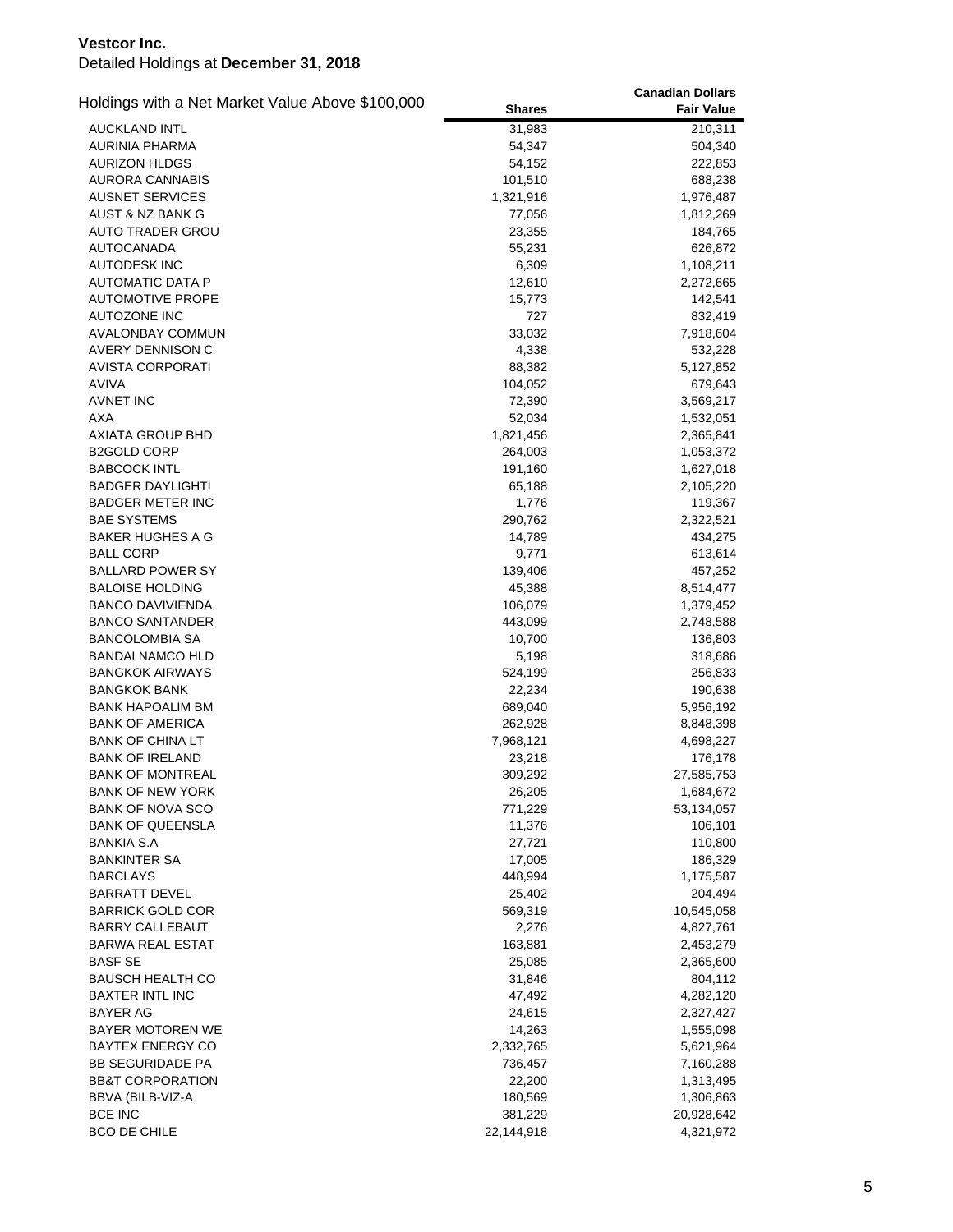| Holdings with a Net Market Value Above \$100,000 |               | <b>Canadian Dollars</b> |
|--------------------------------------------------|---------------|-------------------------|
|                                                  | <b>Shares</b> | <b>Fair Value</b>       |
| <b>BCO DE SABADELL</b>                           | 127,137       | 198,600                 |
| <b>BDO UNIBANK INC</b>                           | 848,339       | 2,882,056               |
| <b>BEAUTY COMMUNITY</b>                          | 8,086,737     | 2,237,234               |
| <b>BECTON DICKINSON</b>                          | 7,728         | 2,378,231               |
| BEIERSDORF AG                                    | 40,032        | 5,697,731               |
| <b>BEIGENE LIMITED</b>                           | 880           | 168,579                 |
| <b>BEMIS INC</b>                                 | 2,756         | 172,774                 |
| BENDIGO AND ADEL                                 | 11,013        | 114,258                 |
| <b>BENESSE HOLDINGS</b>                          | 45,103        | 1,570,993               |
| <b>BERKELEY GP HLDG</b>                          | 46,565        | 2,817,956               |
| <b>BERKSHIRE HATHAW</b>                          | 56,041        | 15,628,101              |
| <b>BEST BUY INC</b>                              | 17,456        | 1,262,641               |
| <b>BGC PARTNERS INC</b>                          | 164,575       | 1,162,095               |
| <b>BHP GROUP LTD</b>                             | 84,092        | 2,767,715               |
| <b>BHP GROUP PLC</b>                             | 352,480       | 10,126,504              |
| <b>BIC</b>                                       | 10,130        | 1,410,007               |
| <b>BIOGEN INC</b>                                | 5,804         | 2,385,424               |
| <b>BIRCHCLIFF ENERG</b>                          | 812,033       | 2,468,580               |
| <b>BIRD CONSTRUCTIO</b>                          | 22,780        | 139,926                 |
| <b>BK CENTRAL ASIA</b>                           | 3,030,658     | 7,484,078               |
| BK LEUMI LE ISRA                                 | 730,504       | 6,034,261               |
| <b>BK OF EAST ASIA</b>                           | 30,145        | 130,941                 |
| BK OF KYOTO                                      | 1,795         | 101,559                 |
| BK OF PHILIP ISL                                 | 110,886       | 270,726                 |
| <b>BLACKROCK INC</b>                             | 3,499         | 1,877,261               |
| BLOCK H & R INC                                  | 133,681       | 4,678,894               |
| <b>BLUESCOPE STEEL</b>                           | 13,145        | 138,526                 |
| <b>BNP PARIBAS</b>                               | 30,676        | 1,890,650               |
| BOARDWALK                                        | 50,341        | 1,907,523               |
| <b>BOC HONG KONG HL</b>                          | 100,740       | 511,395                 |
| <b>BOEING CO</b>                                 | 15,214        | 6,701,318               |
| <b>BOLIDEN AB</b>                                | 6,891         | 203,800                 |
| <b>BOLLORE INVMT</b>                             | 22,908        | 125,183                 |
| <b>BOMBARDIER INC</b>                            | 3,545,019     | 7,196,389               |
| <b>BONAVISTA ENERGY</b>                          | 180,277       | 218,135                 |
| <b>BOOKING HLDGS IN</b>                          | 1,335         | 3,140,563               |
| <b>BOOZ ALLEN HAMIL</b>                          | 3,784         | 232,930                 |
| <b>BORAL LIMITED</b>                             | 27,908        | 132,561                 |
| <b>BORALEX INC</b>                               | 60,310        | 1,015,620               |
| <b>BORG WARNER INC</b>                           | 6,000         | 284,687                 |
| BOSTON PIZZA ROY                                 | 15,642        | 238,149                 |
| <b>BOSTON PROPERTIE</b>                          | 21,470        | 3,328,243               |
| <b>BOSTON SCIENTIFI</b>                          | 39,863        | 1,924,082               |
| <b>BOUYGUES</b>                                  | 15,548        | 760,788                 |
| <b>BOYD GROUP INCM</b>                           | 9,943         | 1,123,495               |
| <b>BP PLC</b>                                    | 534,444       | 4,610,630               |
| <b>BRADY CORP</b>                                | 1,942         | 115,273                 |
| <b>BRAEMAR HOTELS&amp;R</b>                      | 19,544        | 242,641                 |
| <b>BRAMBLES LTD</b>                              | 44,182        | 431,192                 |
| <b>BRANDYWINE RLTY</b>                           | 94,651        | 1,663,761               |
| <b>BRENNTAG AG</b>                               | 3,972         | 233,798                 |
| <b>BRIDGESTONE CORP</b>                          | 15,648        | 825,156                 |
| <b>BRIGHTHOUSE FINA</b>                          | 3,416         | 142,207                 |
| <b>BRINKER INTL INC</b>                          | 1,923         | 115,511                 |
| <b>BRISTOL MYERS SQ</b>                          | 56,819        | 4,033,824               |
| <b>BRIT AMER TOBACC</b>                          | 60,559        | 2,633,534               |
| <b>BRITISH LAND CO</b>                           | 25,955        | 240,731                 |
| <b>BRIXMOR PROPERTY</b>                          | 13,092        | 262,673                 |
| <b>BROADCOM INC</b>                              | 11,910        | 4,136,291               |
| <b>BROADRIDGE FINL</b>                           | 21,115        | 2,790,143               |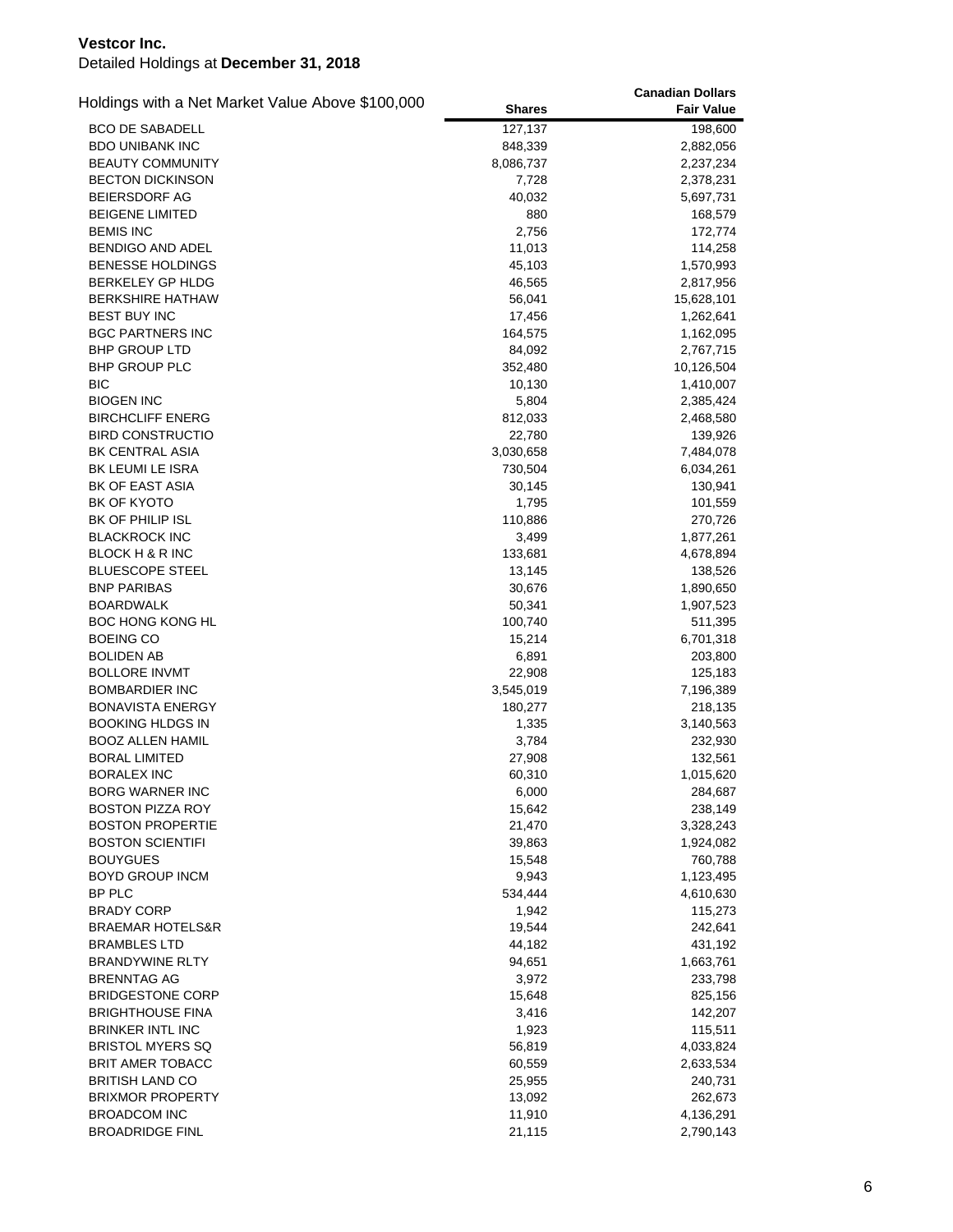| Holdings with a Net Market Value Above \$100,000 |               | <b>Canadian Dollars</b> |
|--------------------------------------------------|---------------|-------------------------|
|                                                  | <b>Shares</b> | <b>Fair Value</b>       |
| <b>BROOKFIELD ASSET</b>                          | 136,932       | 7,157,350               |
| <b>BROOKFIELD BUSIN</b>                          | 175,882       | 7,300,950               |
| <b>BROOKFIELD INFR</b>                           | 108,236       | 5,103,341               |
| <b>BROOKFIELD PROPE</b>                          | 2,471,383     | 54,407,722              |
| <b>BROOKFIELD RL ES</b>                          | 13,368        | 196,276                 |
| <b>BROTHER INDUSTRI</b>                          | 6,314         | 128,198                 |
| <b>BROWN FORMAN COR</b>                          | 4,790         | 312,443                 |
| <b>BRP INC</b>                                   | 27,475        | 973,378                 |
| <b>BSM TECHNOLOGIES</b>                          | 301,700       | 241,360                 |
| <b>BT GROUP PLC</b>                              | 223,578       | 925,995                 |
| <b>BTB REIT TR</b>                               | 42,782        | 187,599                 |
| BTS GROUP HOLDIN                                 | 14,953,010    | 6,031,548               |
| <b>BUCKEYE PARTNERS</b>                          | 20,253        | 801,908                 |
| <b>BUNZL</b>                                     | 80,217        | 3,305,610               |
| <b>BURBERRY GROUP</b>                            | 46,434        | 1,401,783               |
| <b>BUREAU VERITAS</b>                            | 114,167       | 3,171,969               |
| <b>BURLINGTON STORE</b>                          | 1,497         | 332,596                 |
| <b>BWX TECHNOLOGIES</b>                          | 2,672         | 139,517                 |
| C H ROBINSON WLD                                 | 25,624        | 2,942,920               |
| CABLE ONE INC                                    | 429           | 480,520                 |
| <b>CABOT OIL &amp; GAS</b>                       | 12,421        | 379,159                 |
| <b>CADENCE DESIGN S</b>                          | 13,421        | 797,006                 |
| CAIXABANK SA                                     | 96,826        | 478,320                 |
| CALFRAC WELL SER                                 | 86,393        | 210,799                 |
| CALLAWAY GOLF CO                                 | 5,244         | 109,583                 |
| CALTEX AUSTRALIA                                 | 143,175       | 3,507,732               |
| <b>CAMDEN PPTY TR</b>                            | 6,286         | 764,760                 |
| CAMECO CORP                                      | 268,317       | 4,153,547               |
| CAMPBELL SOUP CO                                 | 5,550         | 250,070                 |
| CANACCORD GENUIT                                 | 110,655       | 638,479                 |
| <b>CANACOL ENERGY</b>                            | 108,779       | 439,467                 |
| CANADA GOOSE HLD                                 | 24,059        | 1,435,841               |
| CANADIAN IMPERIA                                 | 288,937       | 29,768,275              |
| <b>CANADIAN TIRE CO</b>                          | 125,222       | 17,874,188              |
| <b>CANFOR CORPORATI</b>                          | 171,750       | 2,839,028               |
| CANFOR PULP PROD                                 | 37,095        | 601,310                 |
| <b>CANON INC</b>                                 | 25,925        | 968,514                 |
| <b>CANOPY RIVERS IN</b>                          | 634,400       | 1,947,608               |
| <b>CANWEL BUILDING</b>                           | 50,700        | 238,290                 |
| <b>CAPGEMINI</b>                                 | 4,282         | 580,306                 |
| <b>CAPITAL ONE FINL</b>                          | 13,645        | 1,408,721               |
| CAPITAL POWER CO                                 | 290,202       | 7,843,614               |
| CAPITALAND                                       | 63,539        | 198,012                 |
| CAPITALAND COMM                                  | 1,174,303     | 2,059,252               |
| CAPITALAND MALL                                  | 4,144,721     | 9,386,312               |
| <b>CAPITOL FEDERAL</b>                           | 6,011         | 104,839                 |
| <b>CARDINAL HEALTH</b>                           | 12,223        | 752,512                 |
| <b>CARGOJET INC</b>                              | 7,667         | 551,390                 |
| <b>CARLSBERG AS</b>                              | 2,921         | 423,277                 |
| CARNIVAL CORP                                    | 141,321       | 9,515,700               |
| CARNIVAL PLC                                     | 110,291       | 7,219,290               |
| <b>CARREFOUR SA</b>                              | 14,766        | 343,741                 |
| <b>CARTERS INC</b>                               | 1,355         | 151,051                 |
| <b>CASCADES INC</b>                              | 239,919       | 2,454,371               |
| CASELLA WASTE SY                                 | 51,200        | 1,992,276               |
| CATERPILLAR INC                                  | 28,599        | 4,963,420               |
| <b>CBOE GLOBAL MARK</b>                          | 3,232         | 431,848                 |
| <b>CBRE GROUP INC</b>                            | 9,132         | 499,398                 |
| <b>CBS CORPORATION</b>                           | 9,699         | 581,693                 |
| <b>CCL INDUSTRIES I</b>                          | 59,993        | 3,003,250               |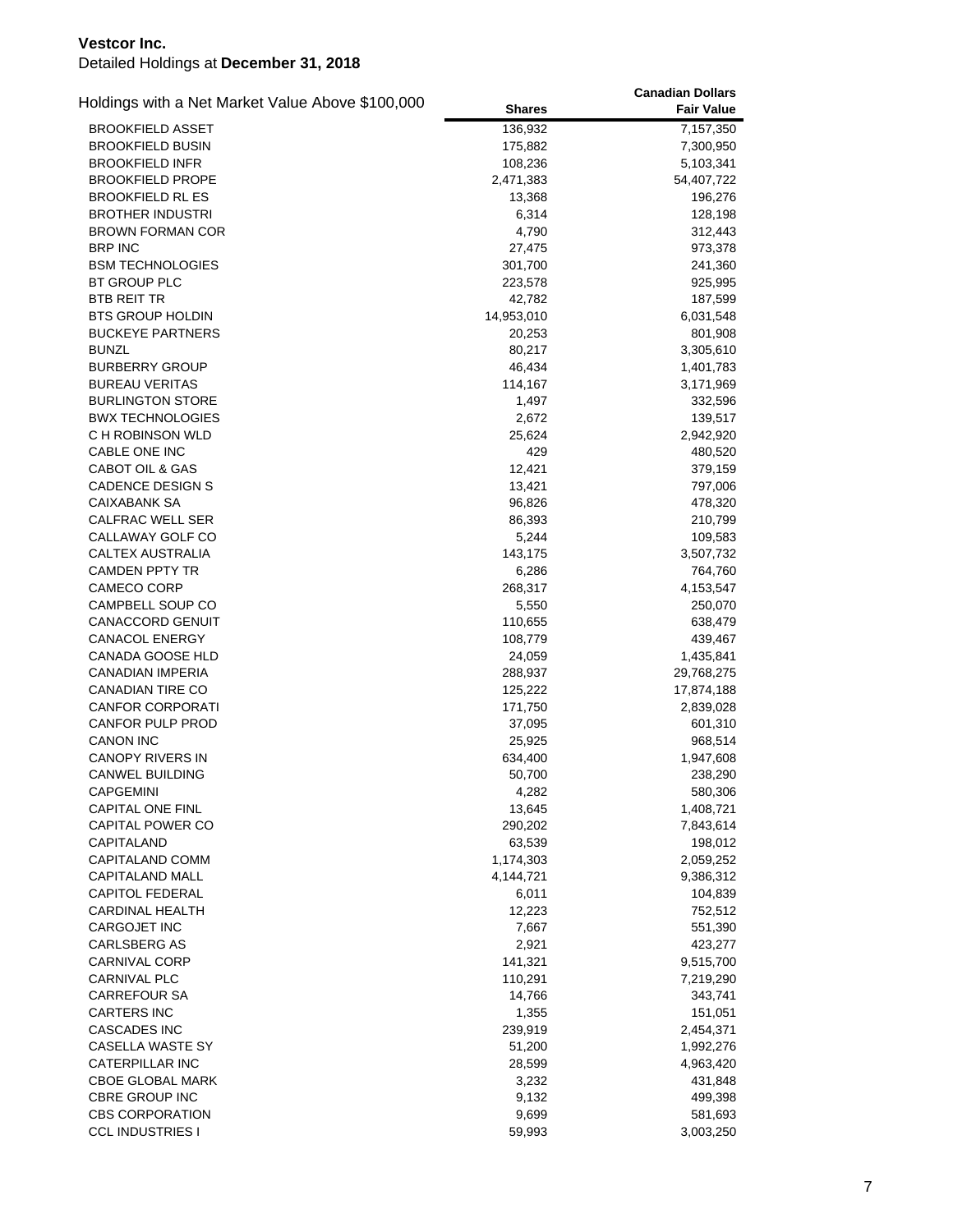|                                                  |               | <b>Canadian Dollars</b> |
|--------------------------------------------------|---------------|-------------------------|
| Holdings with a Net Market Value Above \$100,000 | <b>Shares</b> | <b>Fair Value</b>       |
| CDK GLOBAL INC                                   | 20,653        | 1,350,593               |
| <b>CDN APARTMENT PP</b>                          | 197,627       | 8,776,524               |
| <b>CDN NATL RAILWAY</b>                          | 307,240       | 31,065,036              |
| <b>CDN NATURAL RES</b>                           | 539,706       | 17,921,559              |
| <b>CDN PACIFIC RAIL</b>                          | 99,136        | 24,078,565              |
| CDN UTILITIES LT                                 | 246,605       | 7,723,669               |
| <b>CDN WESTERN BANK</b>                          | 248,896       | 6,534,349               |
| <b>CEDAR REALTY TRU</b>                          | 51,220        | 219,663                 |
| <b>CELANESE CORP</b>                             | 3,851         | 473,215                 |
| <b>CELESTICA INC</b>                             | 214,011       | 2,559,572               |
| <b>CELGENE CORP</b>                              | 20,144        | 1,763,287               |
| <b>CENOVUS ENERGY</b>                            | 521,343       | 5,004,893               |
| <b>CENTENE CORP DEL</b>                          | 5,916         | 931,632                 |
| <b>CENTERPOINT ENER</b>                          | 294,781       | 11,365,734              |
| <b>CENTERRA GOLD</b>                             | 235,389       | 1,379,380               |
| <b>CENTRAL GARDEN &amp;</b>                      | 5,846         | 249,515                 |
| <b>CENTRAL JAPAN RL</b>                          | 3,856         | 1,111,963               |
| <b>CENTRICA</b>                                  | 153,458       | 360,099                 |
| <b>CENTURYLINK INC</b>                           | 445,272       | 9,213,511               |
| <b>CERNER CORP</b>                               | 13,669        | 979,009                 |
| CES ENERGY SOLUT                                 | 60,189        | 189,896                 |
| <b>CEZ</b>                                       | 226,230       | 7,342,374               |
| <b>CF INDUSTRIES HL</b>                          | 6,649         | 395,123                 |
| <b>CGI GROUP INC</b>                             | 315,621       | 26,354,354              |
| <b>CHALLENGER LIMIT</b>                          | 15,561        | 141,992                 |
| CHARTER COMMUNIC                                 | 5,078         | 1,976,419               |
| <b>CHARTWELL RETIRE</b>                          | 209,868       | 2,878,843               |
| CHECK POINT SOFT                                 | 3,706         | 519,579                 |
| <b>CHEESECAKE FACTO</b>                          | 1,711         | 101,678                 |
| CHEMED CORP NEW                                  | 564           | 218,214                 |
| <b>CHEMTRADE LOGIST</b>                          | 204,071       | 2,158,535               |
| CHENG UEI PRECIS                                 | 322,465       | 339,591                 |
| <b>CHENIERE ENERGY</b>                           | 36,406        | 2,692,504               |
| CHESAPEAKE LODGI                                 | 31,452        | 1,063,189               |
| <b>CHEVRON CORP</b>                              | 119,688       | 17,783,888              |
| <b>CHIBA BANK</b>                                | 13,409        | 102,491                 |
| CHINA AOYUAN GRO                                 | 660,155       | 572,353                 |
| CHINA BILLS FIN                                  | 603,180       | 367,192                 |
| CHINA CITIC BK C                                 | 6,048,872     | 5,022,764               |
| CHINA COMM SERVI                                 | 7,060,263     | 7,981,000               |
| CHINA CONST BK                                   | 6,011,965     | 6,775,017               |
| <b>CHINA EVERBRIGHT</b>                          | 5,992,119     | 3,543,574               |
| CHINA GAS HOLDIN                                 | 21,419        | 104,247                 |
| CHINA GOLD INTL                                  | 187,845       | 296,795                 |
| CHINA MINSHENG B                                 | 177,648       | 167,346                 |
| CHINA MOTOR CO                                   | 2,568,868     | 2,773,791               |
| CHINA PETE & CHE                                 | 28,711        | 2,768,472               |
| CHINA PETRO & CH                                 | 4,586,168     | 4,472,220               |
| CHINA SCE GP HLD                                 | 2,515,324     | 1,250,548               |
| CHINA SHENHUA EN                                 | 464,917       | 1,391,727               |
| CHINA YUCHAI INT                                 | 53,350        | 906,446                 |
| <b>CHIPOTLE MEXICAN</b>                          | 704           | 415,176                 |
| CHONGQING RURAL                                  | 5,196,769     | 3,807,537               |
| <b>CHORUS AVIATION</b>                           | 3,064,924     | 17,408,526              |
| CHR.HANSEN HLDGS                                 | 2,552         | 307,869                 |
| <b>CHUBB LIMITED</b>                             | 13,450        | 2,386,442               |
| CHUBU ELEC POWER                                 | 17,050        | 331,639                 |
| <b>CHUGAI PHARM CO</b>                           | 5,819         | 462,158                 |
| CHUGOKU ELEC POW                                 | 432,339       | 7,685,528               |
| CHUNGHWA TELECOM                                 | 1,390,440     | 6,981,622               |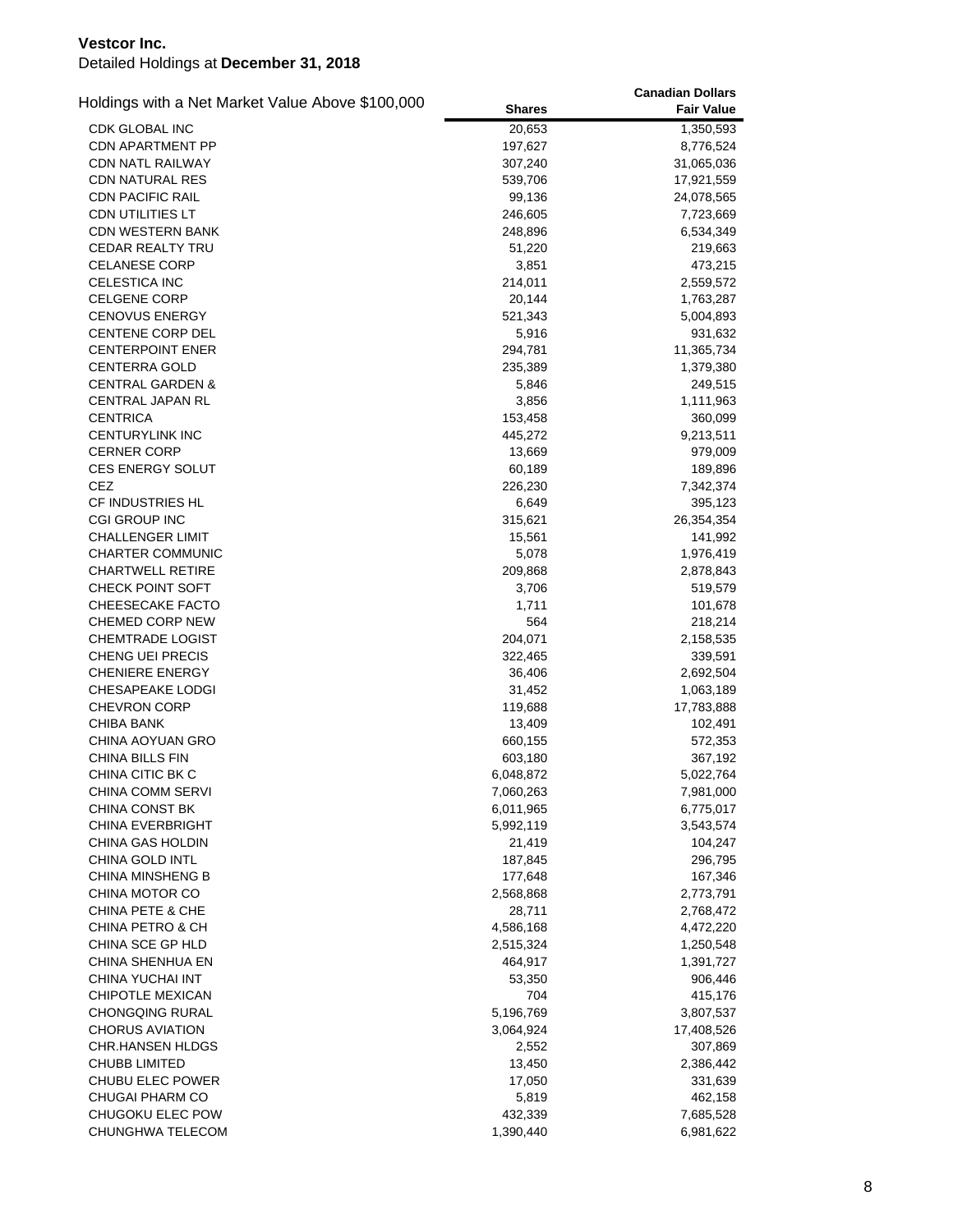| Holdings with a Net Market Value Above \$100,000 |               | <b>Canadian Dollars</b> |
|--------------------------------------------------|---------------|-------------------------|
|                                                  | <b>Shares</b> | <b>Fair Value</b>       |
| <b>CHURCH &amp; DWIGHT</b>                       | 7,093         | 637,058                 |
| CI FINANCIAL COR                                 | 641,451       | 11,197,204              |
| CIE DE ST-GOBAIN                                 | 13,724        | 624,932                 |
| <b>CIGNA CORP</b>                                | 13,303        | 3,450,702               |
| <b>CIMAREX ENERGY C</b>                          | 19,800        | 1,667,191               |
| <b>CIMIC GROUP LTD</b>                           | 2,694         | 112,447                 |
| <b>CINCINNATI FINL</b>                           | 4,360         | 464,367                 |
| <b>CINEMARK HOLDING</b>                          | 2,996         | 146,491                 |
| <b>CINEPLEX INC</b>                              | 7,423         | 189,772                 |
| <b>CINTAS CORP</b>                               | 4,123         | 945,984                 |
| <b>CISCO SYSTEMS IN</b>                          | 291,759       | 17,266,331              |
| <b>CITIGROUP INC</b>                             | 70,351        | 5,002,206               |
| <b>CITIZENS FINANCI</b>                          | 13,479        | 547,318                 |
| <b>CITRIX SYS INC</b>                            | 28,070        | 3,928,112               |
| CK ASSET HOLDING                                 | 69,101        | 690,717                 |
| CK HUTCHISON HLD                                 | 72,480        | 950,818                 |
| <b>CK INFRASTRUCTUR</b>                          | 407,054       | 4,210,834               |
| CLARIANT                                         | 6,019         | 150,856                 |
| CLIPPER RLTY INC                                 | 12,074        | 215,533                 |
| <b>CLOROX CO</b>                                 | 49,000        | 10,315,696              |
| <b>CLP HOLDINGS</b>                              | 619,690       | 9,567,075               |
| <b>CME GROUP INC</b>                             | 10,306        | 2,672,598               |
| <b>CMNWLTH BK OF AU</b>                          | 47,281        | 3,290,978               |
| <b>CMS ENERGY CORP</b>                           | 120,209       | 8,151,609               |
| CNH INDUSTRIAL N                                 | 27,624        | 338,482                 |
| <b>CNP ASSURANCES</b>                            | 4,444         | 128,501                 |
| COBALT 27 CAP CO                                 | 789,500       | 2,605,350               |
| COCA COLA HBC                                    | 20,582        | 871,179                 |
| COCA-COLA AMATIL                                 | 763,364       | 6,011,396               |
| COCA-COLA BOTTLE                                 | 3,141         | 128,447                 |
| COCA-COLA CO                                     | 236,000       | 15,262,269              |
| COCA-COLA EU PAR                                 | 5,875         | 367,904                 |
| <b>COCHLEAR LTD</b>                              | 1,537         | 256,512                 |
| COGECO COMMUNICA                                 | 56,388        | 3,709,203               |
| COGECO INC                                       | 31,624        | 1,841,782               |
| <b>COGNIZANT TECH S</b>                          | 16,680        | 1,446,172               |
| COLBUN S.A.                                      | 10,165,388    | 2,787,980               |
| <b>COLES GROUP LTD</b>                           | 29,789        | 336,267                 |
| <b>COLGATE PALMOLIV</b>                          | 32,055        | 2,605,828               |
| <b>COLLIERS INTL</b>                             | 10,151        | 764,931                 |
| <b>COLONY CAPITAL I</b>                          | 20,621        | 134,906                 |
| <b>COLOPLAST</b>                                 | 31,604        | 4,000,438               |
| COLRUYT SA                                       | 98,802        | 9,601,203               |
| <b>COLUMBIA PPTY TR</b>                          | 65,667        | 1,738,851               |
| <b>COMCAST CORP</b>                              | 130,786       | 6,116,206               |
| <b>COMERICA INC</b>                              | 4,658         | 441,041                 |
| COMFORTDELGRO CO                                 | 53,071        | 114,337                 |
| <b>COMM BK OF QATAR</b>                          | 79,100        | 1,168,689               |
| <b>COMMERCIAL INTL</b>                           | 213,027       | 1,235,092               |
| <b>COMMERZBANK AG</b>                            | 28,987        | 261,726                 |
| <b>COMPANIA CERVECE</b>                          | 29,028        | 509,325                 |
| COMPANIA DE MINA                                 | 336,642       | 7,457,723               |
| <b>COMPASS GROUP</b>                             | 41,004        | 1,176,875               |
| <b>COMPUTER MODELLI</b>                          | 201,714       | 1,228,438               |
| <b>COMPUTERSHARE LT</b>                          | 11,752        | 194,244                 |
| CONAGRA BRANDS I                                 | 13,989        | 408,108                 |
| CONCHO RESOURCES                                 | 5,768         | 809,773                 |
| CONCORDIA FINANC                                 | 29,721        | 156,134                 |
| <b>CONIFEX TIMBER</b>                            | 330,000       | 564,300                 |
| <b>CONOCOPHILLIPS</b>                            | 33,164        | 2,824,168               |
|                                                  |               |                         |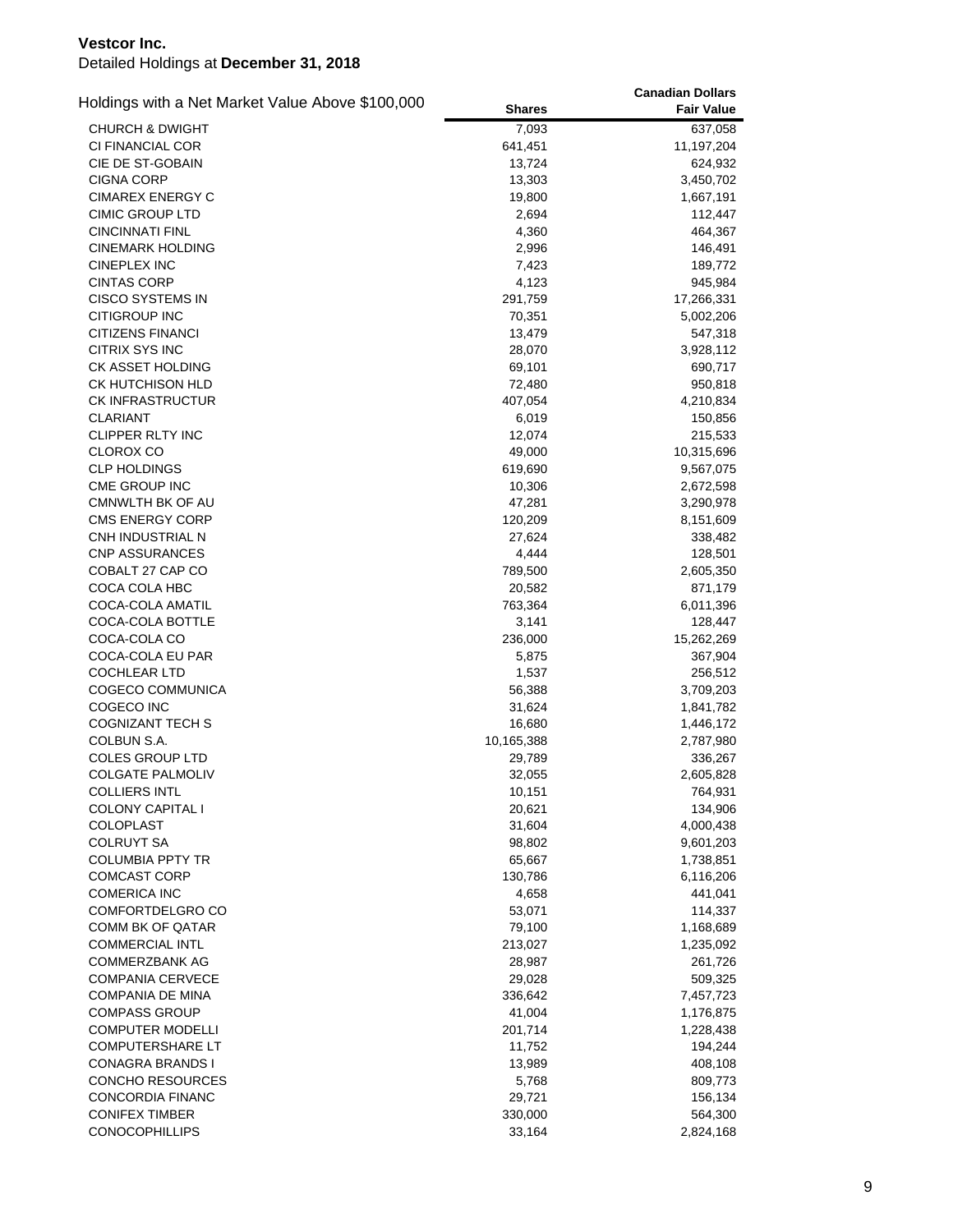| Holdings with a Net Market Value Above \$100,000 |                 | <b>Canadian Dollars</b> |
|--------------------------------------------------|-----------------|-------------------------|
|                                                  | <b>Shares</b>   | <b>Fair Value</b>       |
| <b>CONSOLDTD EDISON</b>                          | 127,784         | 13,344,364              |
| <b>CONSTELLATION BR</b>                          | 4,786           | 1,051,235               |
| <b>CONSTELLATION SF</b>                          | 5,434           | 4,756,025               |
| CONTACT ENERGY                                   | 312,953         | 1,691,023               |
| CONTINENTAL AG                                   | 2,930           | 552,389                 |
| CONTINENTAL GOLD                                 | 115,647         | 260,206                 |
| <b>COOPER COMPANIES</b>                          | 1,416           | 492,196                 |
| <b>COPART INC</b>                                | 10,851          | 708,114                 |
| <b>COPPER MOUNTAIN</b>                           | 146,120         | 105,206                 |
| <b>CORECIVIC INC</b>                             | 5,103           | 127,266                 |
| <b>CORESITE RLTY CO</b>                          | 1,560           | 188,200                 |
| <b>CORNING INCORPOR</b>                          | 32,632          | 1,346,423               |
| <b>CORPORATE OFFICE</b>                          | 4,407           | 128,237                 |
| <b>CORUS ENTERTAINM</b>                          | 129,958         | 618,600                 |
| <b>COSCO SHIPPING P</b>                          | 596,941         | 801,832                 |
| <b>COSTCO WHSL CORP</b>                          | 40,177          | 11,178,331              |
| COUSINS PPTYS IN                                 | 18,116          | 195,468                 |
| COVESTRO AG                                      | 24,766          | 1,669,663               |
| COVIVIO                                          | 28,578          | 3,756,940               |
| <b>COWAY CO LTD</b>                              | 3,357           | 304,488                 |
| <b>CRACKER BARREL O</b>                          | 755             | 164,844                 |
| <b>CREDICORP LTD</b>                             | 25,444          | 7,703,346               |
| <b>CREDIT AGRICOLE</b>                           | 30,772          | 453,062                 |
| <b>CREDIT SUISSE GR</b>                          | 68,315          | 1,022,205               |
| CRESTWOOD EQ. PR                                 | 12,491          | 476,150                 |
| <b>CREW ENERGY</b>                               | 116,444         | 100,142                 |
| <b>CRH</b>                                       | 22,225          | 801,575                 |
| <b>CRIUS ENERGY</b>                              | 36,548          | 169,572                 |
| <b>CRODA INTL</b>                                | 3,526           | 287,351                 |
| <b>CROMBIE</b>                                   | 181,527         | 2,285,954               |
| <b>CROWN CASTLE INT</b>                          | 59,663          | 8,852,012               |
| <b>CROWN RESORTS LT</b>                          | 10,570          | 120,537                 |
| <b>CSL LTD</b>                                   | 12,227          | 2,176,842               |
| <b>CSPC PHARMACEUTI</b>                          | 2,546,845       | 5,020,447               |
| <b>CSX CORP</b>                                  | 23,109          | 1,960,964               |
| <b>CT REIT</b>                                   |                 |                         |
| <b>CUBESMART</b>                                 | 10,045          | 116,453                 |
| <b>CUMMINS INC</b>                               | 8,076           | 319,986                 |
| <b>CVS HEALTH CORP</b>                           | 4,255<br>77,039 | 776,646                 |
|                                                  |                 | 6,894,006               |
| <b>CYBER AGENT</b>                               | 2,479           | 131,001                 |
| CYRUSONE<br>D R HORTON INC                       | 4,466           | 325,356                 |
| <b>DAI NIPPON PRINT</b>                          | 9,864           | 466,948                 |
|                                                  | 6,577           | 188,066                 |
| DAIFUKU CO                                       | 2,562           | 160,105                 |
| DAI-ICHI LIFE HO                                 | 26,033          | 556,761                 |
| DAIICHI SANKYO C                                 | 15,046          | 657,617                 |
| <b>DAIKIN INDUSTRIE</b>                          | 6,425           | 935,394                 |
| DAIMLER AG                                       | 24,295          | 1,741,464               |
| <b>DAIRY FARM INTL</b>                           | 8,977           | 110,960                 |
| DAITO TRUST CONS                                 | 1,959           | 366,168                 |
| DAIWA HOUSE INDS                                 | 14,721          | 641,030                 |
| DAIWA HOUSE REIT                                 | 1,551           | 4,743,928               |
| DAIWA SECS GROUP                                 | 43,800          | 303,486                 |
| DANAHER CORP                                     | 17,768          | 2,506,351               |
| <b>DANONE</b>                                    | 84,156          | 8,082,043               |
| DANSKE BANK A/S                                  | 19,553          | 527,323                 |
| DARDEN RESTAURAN                                 | 5,956           | 812,332                 |
| DASSAULT AVIATIO                                 | 64              | 120,908                 |
| DASSAULT SYSTEME                                 | 9,382           | 1,519,024               |
| DAVIDE DE CAMPAR                                 | 15,046          | 173,485                 |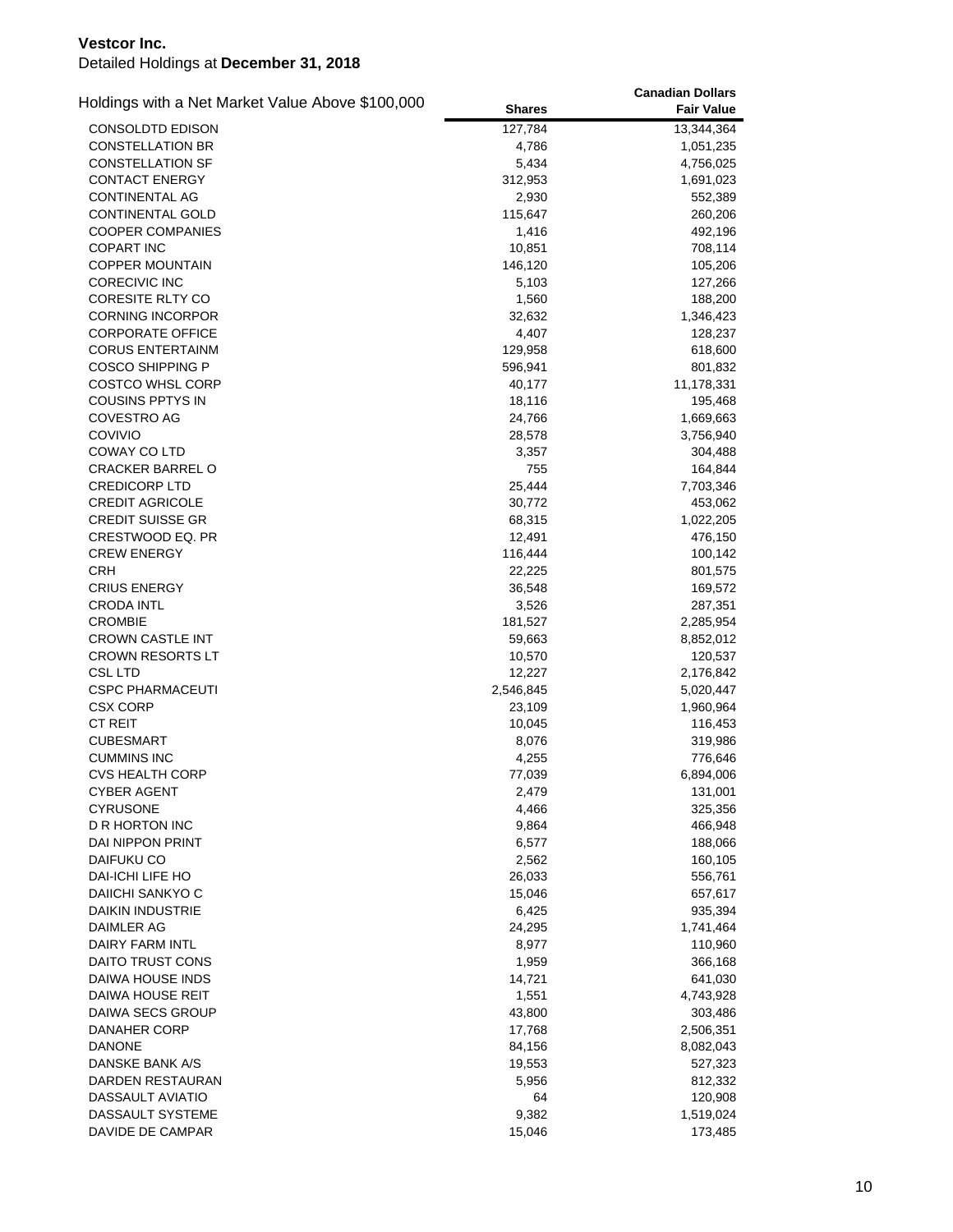| Holdings with a Net Market Value Above \$100,000 |                 | <b>Canadian Dollars</b> |
|--------------------------------------------------|-----------------|-------------------------|
|                                                  | <b>Shares</b>   | <b>Fair Value</b>       |
| <b>DAVITA INC</b>                                | 3,634           | 255,412                 |
| <b>DB INSURANCE CO</b>                           | 2,518           | 216,985                 |
| DBS GROUP HLDGS                                  | 47,553          | 1,128,845               |
| DCC                                              | 2,181           | 227,060                 |
| DCP MIDSTREAM LP                                 | 20,998          | 759,709                 |
| DELIVERY HERO SE                                 | 2,306           | 114,780                 |
| <b>DELTA AIR LINES</b>                           | 17,995          | 1,226,421               |
| DELTA ELECTRONIC                                 | 481,740         | 1,414,146               |
| <b>DENSO CORP</b>                                | 11,500          | 700,477                 |
| <b>DENTSPLY SIRONA</b>                           | 6,411           | 326,582                 |
| <b>DENTSU INC</b>                                | 6,065           | 370,332                 |
| <b>DESCARTES SYSTEM</b>                          | 7,830           | 282,115                 |
| DEUTSCHE BANK AG                                 | 52,653          | 572,742                 |
| DEUTSCHE BANK ME                                 | 544,854         | 1,144,937               |
| DEUTSCHE BOERSE                                  | 5,065           | 829,951                 |
| DEUTSCHE LUFTHAN                                 | 196,109         | 6,031,899               |
| DEUTSCHE POST AG                                 | 25,882          | 966,202                 |
| DEUTSCHE TELEKOM                                 | 88,755          | 2,053,673               |
| DEUTSCHE WOHNEN                                  | 9,885           | 617,344                 |
| <b>DEVON ENERGY COR</b>                          | 13,488          | 415,230                 |
| <b>DEXUS</b>                                     | 324,905         | 3,317,727               |
| <b>DGB FINANCIAL GR</b>                          | 109,834         | 1,117,220               |
| DHX MEDIA LTD                                    | 84,716          | 189,764                 |
| <b>DIAGEO</b>                                    | 249,321         | 12,121,625              |
| <b>DIAMONDBACK ENER</b>                          | 4,443           | 562,527                 |
| DIAMONDROCK HOSP                                 | 8,727           | 108,228                 |
| <b>DICKS SPORTING G</b>                          | 2,353           | 100,268                 |
| DIGI.COM.BERHAD                                  | 132,771         | 197,465                 |
| DIGITAL RLTY TR                                  | 15,081          | 2,222,196               |
| DIRECT LINE INS                                  | 1,445,651       | 8,014,302               |
| <b>DISCO CORPORATIO</b>                          | 804             | 128,612                 |
| DISCOVER FINL SV                                 | 9,678           | 779,610                 |
| <b>DISCOVERY INC</b>                             | 49,198          | 345,925                 |
| <b>DISH NETWORK COR</b>                          | 6,604           | 225,223                 |
| <b>DIVERSIFIED ROYA</b>                          | 76,738          | 217,169                 |
| DMCI HLDGS INC                                   | 846,880         | 281,111                 |
| <b>DNB ASA</b>                                   | 25,895          | 564,259                 |
| DOHA BANK<br>DOLBY LABORATORI                    | 308,475         | 2,568,677               |
| DOLLAR GEN CORP                                  | 2,054<br>29,669 | 173,483<br>4,379,609    |
| DOLLAR TREE INC                                  | 6,855           | 845,626                 |
| <b>DOLLARAMA</b>                                 | 67,335          | 2,186,367               |
| <b>DOMINION ENERGY</b>                           | 18,912          | 1,845,813               |
| DOMINOS PIZZA IN                                 | 1,022           | 346,156                 |
| DOMTAR CORP                                      | 6,000           | 290,965                 |
| DON QUIJOTE HLDG                                 | 2,777           | 235,766                 |
| DOREL INDUSTRIES                                 | 73,344          | 1,293,788               |
| <b>DOUGLAS EMMETT I</b>                          | 7,374           | 346,356                 |
| DOVER CORP                                       | 26,389          | 2,557,187               |
| DOWDUPONT INC                                    | 116,090         | 8,479,560               |
| DR REDDYS LABS L                                 | 67,865          | 3,494,414               |
| <b>DREAM GLOBAL</b>                              | 737,857         | 8,828,944               |
| DREAM INDUSTRIAL                                 | 274,707         | 2,631,235               |
| <b>DREAM OFFICE</b>                              | 148,421         | 3,320,425               |
| DREAM UNLIMITED                                  | 54,133          | 370,270                 |
| <b>DSV</b>                                       | 4,949           | 444,414                 |
| DTE ENERGY CO                                    | 80,434          | 12,223,526              |
| <b>DUFRY AG</b>                                  | 811             | 104,631                 |
| DUKE ENERGY CORP                                 | 116,656         | 13,750,073              |
| DUKE REALTY CORP                                 | 37,209          | 1,316,239               |
|                                                  |                 |                         |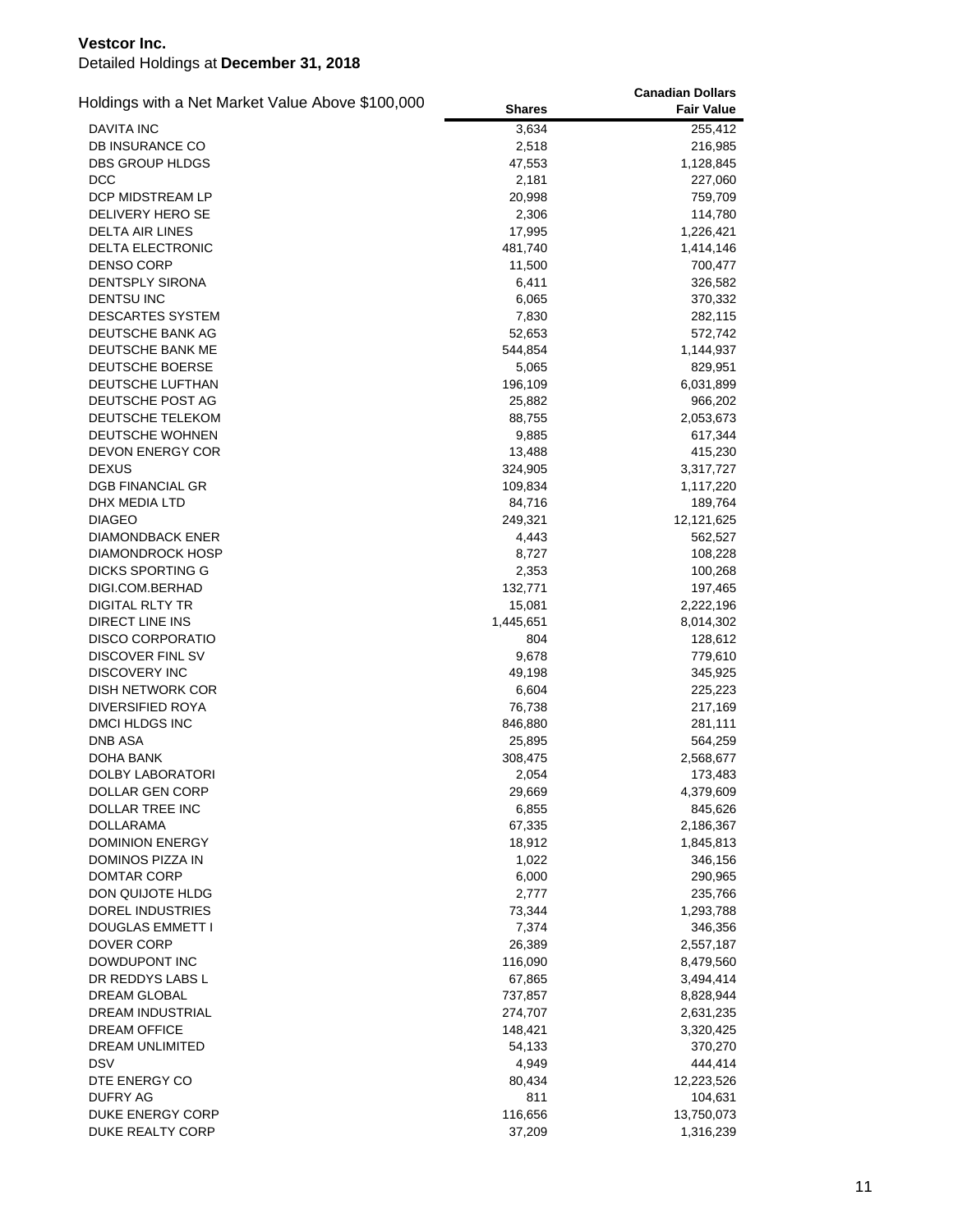| Holdings with a Net Market Value Above \$100,000 |               | <b>Canadian Dollars</b> |
|--------------------------------------------------|---------------|-------------------------|
|                                                  | <b>Shares</b> | <b>Fair Value</b>       |
| DUNDEE PREC MTLS                                 | 183,252       | 659,707                 |
| <b>DUNKIN BRANDS GR</b>                          | 2,570         | 225,068                 |
| DXC TECHNOLOGY C                                 | 83,027        | 6,051,528               |
| E CL SA                                          | 431,000       | 1,075,958               |
| E*TRADE FINANCIA                                 | 7,324         | 438,937                 |
| E.ON SE                                          | 59,329        | 799,130                 |
| <b>EAST JAPAN RAILW</b>                          | 7,932         | 958,888                 |
| EASTERN TOBACCO                                  | 482,172       | 597,546                 |
| EASTGROUP PROPER                                 | 1,527         | 192,812                 |
| <b>EASTMAN CHEM CO</b>                           | 4,034         | 406,459                 |
| <b>EATON CORPORATIO</b>                          | 12,485        | 1,170,791               |
| <b>EBAY INC</b>                                  | 35,648        | 1,366,673               |
| <b>ECN CAPITAL CORP</b>                          | 1,801,914     | 6,234,433               |
| <b>ECOLAB INC</b>                                | 11,247        | 2,270,804               |
| ECOSYNTHETIX INC                                 | 1,099,500     | 2,133,030               |
| EDENRED                                          | 6,604         | 331,084                 |
| <b>EDF</b>                                       | 15,263        | 328,859                 |
| <b>EDISON INTL</b>                               | 12,050        | 944,395                 |
| <b>EDP ENERGIAS POR</b>                          | 64,569        | 307,377                 |
| <b>EDWARDS LIFESCIE</b>                          | 6,022         | 1,259,800               |
| <b>EIFFAGE</b>                                   | 1,841         | 209,715                 |
| EISAI CO                                         | 7,035         | 744,571                 |
| ELDORADO GOLD CO                                 | 117,737       | 470,948                 |
| <b>ELEC POWER DEV</b>                            | 3,777         | 122,530                 |
| <b>ELECTRICITY GENR</b>                          | 147,407       | 1,544,069               |
| <b>ELECTROLUX</b>                                | 7,057         | 203,404                 |
| <b>ELECTRONIC ARTS</b>                           | 8,704         | 938,076                 |
| ELEMENT FLEET MG                                 | 70,127        | 487,425                 |
| ELI LILLY & CO                                   | 102,087       | 16,134,889              |
| ELISA OYJ                                        | 71,540        | 4,030,007               |
| <b>EMERA INC</b>                                 | 747,213       | 32,660,680              |
| <b>EMERSON ELEC CO</b>                           | 18,038        | 1,472,019               |
| <b>EMPIRE STATE REA</b>                          | 6,744         | 131,072                 |
| <b>EMPRESAS COPEC S</b>                          | 56,063        | 918,828                 |
| <b>EMS-CHEMIE HLDG</b>                           | 3,065         | 1,983,105               |
| <b>ENABLE MIDSTREAM</b>                          | 25,400        | 469,374                 |
| <b>ENAGAS SA</b>                                 | 224,316       | 8,268,878               |
| <b>ENBRIDGE INC</b>                              | 1,025,631     | 43,501,753              |
| <b>ENCANA CORPORATI</b>                          | 13,867        | 109,272                 |
| <b>ENCOMPASS HEALTH</b>                          | 2,768         | 234,280                 |
| ENDEAVOUR MINING                                 | 10,912        | 243,774                 |
| <b>ENDEAVOUR SILVER</b>                          | 36,169        | 106,337                 |
| ENDESA SA                                        | 8,854         | 278,275                 |
| <b>ENEA SA</b>                                   | 259,016       | 932,259                 |
| <b>ENEL</b>                                      | 217,438       | 1,712,383               |
| <b>ENEL AMERICAS SA</b>                          | 3,452,907     | 832,500                 |
| <b>ENERFLEX LTD</b>                              | 98,219        | 1,582,121               |
| <b>ENERGY FUELS INC</b>                          | 68,179        | 263,853                 |
| <b>ENERGY TRANSFER</b>                           | 413,861       | 7,466,971               |
| <b>ENERPLUS CORP</b>                             | 358,607       | 3,811,954               |
| <b>ENGHOUSE SYSTEMS</b>                          | 15,680        | 1,041,309               |
| <b>ENGIE</b>                                     | 48,968        | 957,592                 |
| <b>ENGIE BRASIL SA</b>                           | 50,891        | 592,174                 |
| ENI                                              | 68,126        | 1,462,321               |
| ENLINK MIDSTREAM                                 | 38,843        | 559,254                 |
| <b>ENSCO PLC</b>                                 | 174,424       | 848,093                 |
| <b>ENSIGN ENERGY SE</b>                          | 254,958       | 1,251,631               |
| <b>ENTERGY CORP</b>                              | 98,770        | 11,610,849              |
| <b>ENTERPRISE PRODS</b>                          | 286,541       | 9,623,486               |
| EOG RESOURCES IN                                 | 16,705        | 1,989,756               |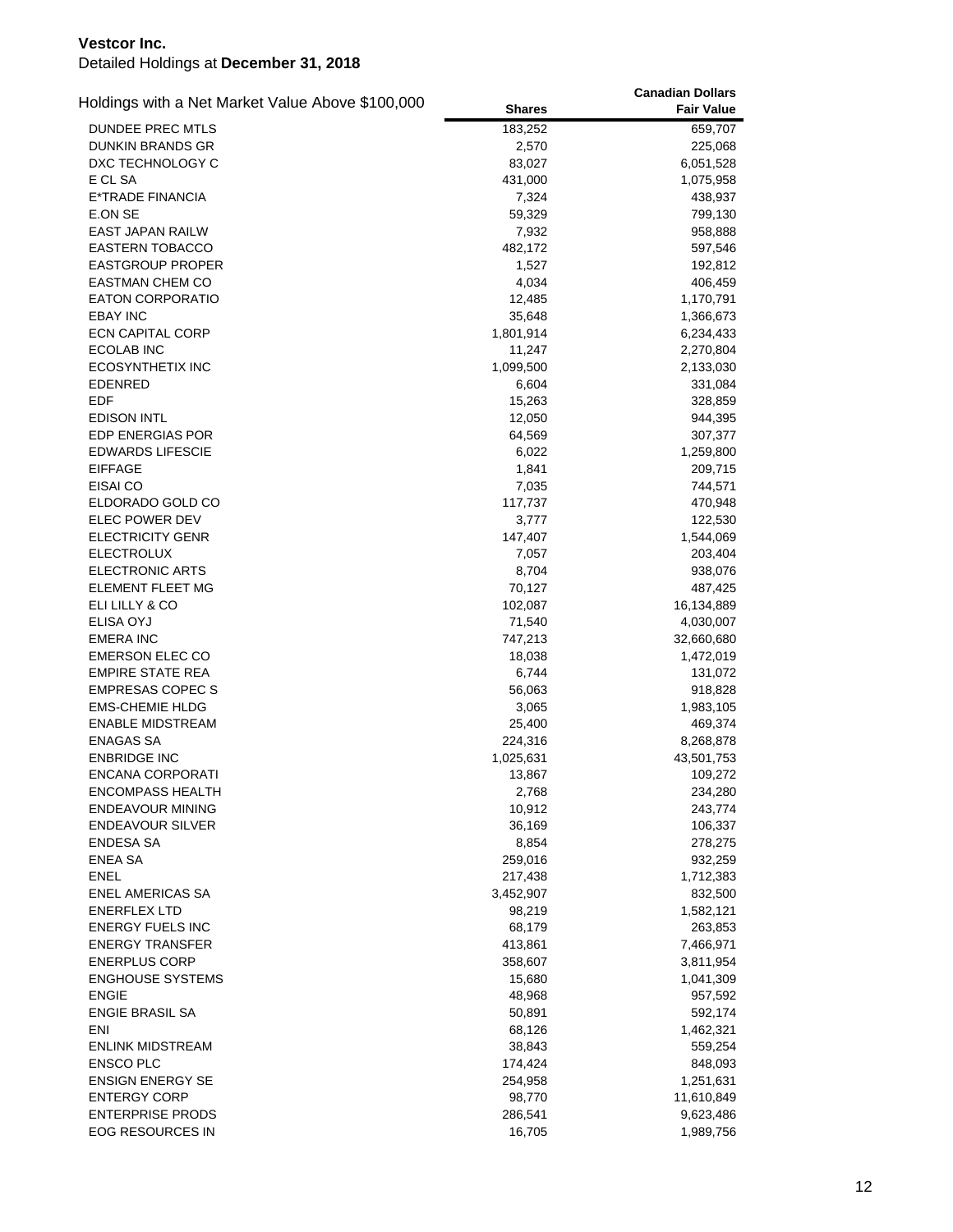| Holdings with a Net Market Value Above \$100,000 |                    | <b>Canadian Dollars</b> |
|--------------------------------------------------|--------------------|-------------------------|
|                                                  | <b>Shares</b>      | <b>Fair Value</b>       |
| <b>EPIROC AB</b>                                 | 26,778             | 338,215                 |
| <b>EPR PROPERTIES</b>                            | 32,369             | 2,846,655               |
| <b>EQGP HOLDINGS LP</b>                          | 4,380              | 119,345                 |
| <b>EQM MIDSTREAM PR</b>                          | 11,611             | 685,872                 |
| EQUATORIAL ENERG                                 | 26,206             | 688,554                 |
| EQUIFAX INC                                      | 3,474              | 441,882                 |
| <b>EQUINIX INC</b>                               | 15,224             | 7,330,759               |
| <b>EQUINOR ASA</b>                               | 165,935            | 4,809,249               |
| <b>EQUITABLE GROUP</b>                           | 16,161             | 959,851                 |
| <b>EQUITY COMMONWEA</b>                          | 23,934             | 980,999                 |
| <b>EQUITY LIFESTYLE</b>                          | 20,317             | 2,710,518               |
| <b>EQUITY RESIDENTI</b>                          | 136,696            | 12,424,845              |
| ERICSSON(LM)TEL                                  | 78,045             | 936,830                 |
| ERIE INDEMNITY C                                 | 1,064              | 193,728                 |
| <b>ERSTE GROUP BK A</b>                          | 8,178              | 370,923                 |
| ESSEX PPTY TR IN                                 | 5,686              | 1,918,731               |
| <b>ESSILORLUXOTTICA</b>                          | 7,435              | 1,282,145               |
| <b>ESSITY AB</b>                                 | 16,160             | 541,710                 |
| ESTEE LAUDER CO                                  | 6,335              | 1,125,670               |
| <b>ETISALAT GROUP</b>                            | 297,987            | 1,881,410               |
| <b>EUROFINS SCIENTI</b>                          | 277                | 140,990                 |
| EUTELSAT COMMUNI                                 | 60,696             | 1,630,441               |
| <b>EVEREST RE GROUP</b><br><b>EVERGY INC</b>     | 35,290             | 10,495,832              |
| <b>EVERSOURCE ENERG</b>                          | 140,968<br>132,579 | 10,930,161              |
| <b>EVERTZ TECH</b>                               | 25,719             | 11,777,209<br>416,391   |
| <b>EVONIK INDUSTRIE</b>                          | 4,017              | 136,725                 |
| <b>EXCHANGE INCOME</b>                           | 84,422             | 2,400,972               |
| <b>EXCO TECHNOLOGIE</b>                          | 20,326             | 183,544                 |
| <b>EXELON CORP</b>                               | 214,179            | 13,192,908              |
| <b>EXOR NV</b>                                   | 2,675              | 197,382                 |
| <b>EXPEDIA GROUP IN</b>                          | 3,413              | 525,115                 |
| <b>EXPEDITORS INTL</b>                           | 112,519            | 10,463,966              |
| <b>EXPERIAN</b>                                  | 24,933             | 826,209                 |
| <b>EXTENDICARE INC</b>                           | 293,952            | 1,878,200               |
| <b>EXTRA SPACE STOR</b>                          | 31,226             | 3,858,834               |
| <b>EXXARO RESOURCES</b>                          | 308,924            | 4,043,884               |
| <b>EXXON MOBIL CORP</b>                          | 184,722            | 17,203,881              |
| <b>F5 NETWORKS INC</b>                           | 45,282             | 10,020,933              |
| <b>FACEBOOK INC</b>                              | 69,208             | 12,391,189              |
| <b>FAIRFAX FINL HOL</b>                          | 15,706             | 9,438,992               |
| <b>FAMILYMART UNY H</b>                          | 2,117              | 366,580                 |
| <b>FANUC CORP</b>                                | 5,028              | 1,043,403               |
| <b>FAR EAST INTL BK</b>                          | 703,234            | 312,482                 |
| <b>FAR EASTONE TELE</b>                          | 1,476,374          | 5,012,050               |
| <b>FAST RETAILING C</b>                          | 1,540              | 1,080,662               |
| <b>FASTENAL CO</b>                               | 67,239             | 4,802,054               |
| <b>FAURECIA</b>                                  | 1,967              | 101,561                 |
| FEDERAL RLTY INV                                 | 5,413              | 880,220                 |
| <b>FEDEX CORP</b>                                | 8,797              | 1,946,568               |
| FENG TAY ENTRPRI                                 | 139,715            | 1,089,547               |
| <b>FERGUSON PLC</b>                              | 6,515              | 568,563                 |
| <b>FERRARI NV</b>                                | 3,261              | 441,836                 |
| <b>FERROVIAL SA</b>                              | 15,806             | 436,680                 |
| FIAT CHRYSLER AU                                 | 27,379             | 542,120                 |
| <b>FIBRA UNO</b>                                 | 73,538             | 111,384                 |
| FIDELITY NATL IN<br>FIERA CAPITAL CO             | 9,434              | 1,321,352               |
| FIFTH THIRD BANC                                 | 60,107<br>18,886   | 678,608<br>612,619      |
| <b>FINNING INTL</b>                              |                    |                         |
|                                                  | 54,532             | 1,297,862               |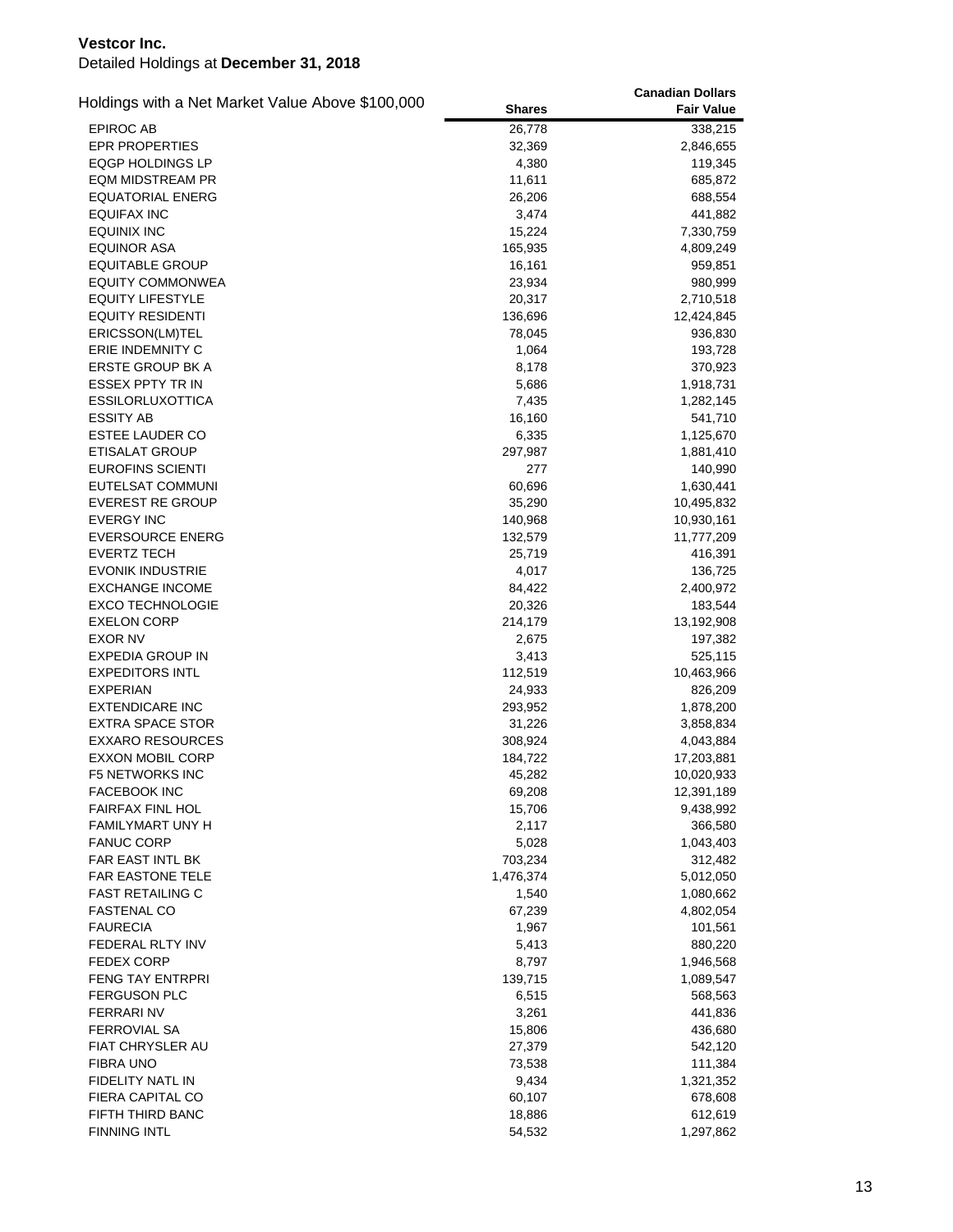| Holdings with a Net Market Value Above \$100,000 |                  | <b>Canadian Dollars</b> |
|--------------------------------------------------|------------------|-------------------------|
|                                                  | <b>Shares</b>    | <b>Fair Value</b>       |
| <b>FIRST ABU DHABI</b>                           | 191,312          | 1,003,020               |
| <b>FIRST CAPTL REAL</b>                          | 311,479          | 5,936,717               |
| <b>FIRST COBALT COR</b>                          | 2,509,491        | 426,613                 |
| <b>FIRST FINANCIAL</b>                           | 7,710,373        | 6,852,216               |
| FIRST IND REALTY                                 | 64,652           | 2,567,593               |
| <b>FIRST MAJESTIC S</b>                          | 18,026           | 144,569                 |
| <b>FIRST NATIONAL F</b>                          | 21,523           | 594,429                 |
| FIRST QUANTUM MN                                 | 190,534          | 2,103,495               |
| <b>FIRST REPUBLIC B</b>                          | 4,715            | 559,614                 |
| <b>FIRSTENERGY CORP</b>                          | 65,681           | 3,368,502               |
| <b>FIRSTSERVICE COR</b>                          | 3,169            | 297,397                 |
| <b>FISERV INC</b>                                | 11,479           | 1,152,178               |
| <b>FISHER &amp; PAYKEL</b>                       | 53,470           | 636,608                 |
| FLEETCOR TECHNOL                                 | 2,555            | 648,092                 |
| <b>FLETCHER BUILDIN</b>                          | 23,115           | 103,308                 |
| <b>FLIR SYS INC</b>                              | 7,659            | 455,457                 |
| <b>FLOWER ONE HOLDI</b>                          | 681,667          | 988,417                 |
| <b>FLOWERS FOODS IN</b>                          | 6,781            | 171,060                 |
| <b>FLUOR CORPORATIO</b>                          | 4,052            | 179,432                 |
| <b>FNF GROUP</b>                                 | 198,271          | 8,513,906               |
| <b>FOOT LOCKER INC</b>                           | 5,941            | 431,676                 |
| FORD MOTOR CO                                    | 949,112          | 9,916,674               |
| <b>FORTESCUE METALS</b>                          | 1,190,837        | 4,797,623               |
| <b>FORTINET INC</b>                              | 4,172            | 401,318                 |
| <b>FORTIS INC</b>                                | 538,827          | 24,522,075              |
| <b>FORTIVE CORPORAT</b>                          | 8,466            | 782,343                 |
| <b>FORTUM OYJ</b>                                | 12,112           | 361,193                 |
| <b>FORTUNE BRANDS H</b>                          | 4,073            | 211,335                 |
| <b>FOUR CORNERS PRP</b>                          | 6,431            | 230,127                 |
| FRANCO NEVADA CO                                 | 53,156           | 5,090,106               |
| <b>FRAPORT AG</b>                                | 1,487            | 145,012                 |
| <b>FREEHOLD ROYALTI</b>                          | 126,874          |                         |
|                                                  |                  | 1,055,909               |
| FREEPORT-MCMORAN<br><b>FRESENIUS MED CA</b>      | 41,743<br>66,576 | 587,800                 |
| <b>FRESENIUS SE&amp;KGA</b>                      |                  | 5,887,505               |
| <b>FRESHII INC</b>                               | 10,802           | 714,752                 |
| <b>FUFENG GROUP LTD</b>                          | 181,100          | 463,616                 |
| <b>FUJI ELECTRIC CO</b>                          | 933,374          | 538,946                 |
| FUJI FILM HLD CO                                 | 2,518            | 101,717                 |
|                                                  | 9,860            | 524,114                 |
| <b>FUJITSU</b>                                   | 5,219            | 444,845                 |
| G4S                                              | 44,636           | 152,919                 |
| <b>GALAXY ENTERTAIN</b>                          | 61,680           | 535,840                 |
| GALLAGHER ARTHR                                  | 5,291            | 532,589                 |
| <b>GALP ENERGIA</b>                              | 13,899           | 299,361                 |
| <b>GAMING&amp;LEISURE P</b>                      | 8,748            | 386,040                 |
| <b>GAP INC</b>                                   | 6,153            | 216,481                 |
| <b>GARMIN LTD</b>                                | 122,207          | 10,568,762              |
| <b>GARTNER INC</b>                               | 2,618            | 457,113                 |
| <b>GEA GROUP AG</b>                              | 4,784            | 168,060                 |
| GEBERIT                                          | 989              | 523,840                 |
| <b>GECINA</b>                                    | 1,259            | 222,124                 |
| <b>GEDEON RICHTER P</b>                          | 88,892           | 2,349,192               |
| <b>GENERAL DYNAMICS</b>                          | 8,020            | 1,722,034               |
| <b>GENERAL ELECTRIC</b>                          | 250,568          | 2,594,069               |
| <b>GENERAL MILLS IN</b>                          | 17,175           | 913,440                 |
| <b>GENERAL MOTORS C</b>                          | 201,051          | 9,185,218               |
| <b>GENESIS ENERGY L</b>                          | 15,839           | 399,560                 |
| <b>GENMAB AS</b>                                 | 1,475            | 329,435                 |
| <b>GENTING SING LTD</b>                          | 154,344          | 150,795                 |
| <b>GENUINE PARTS CO</b>                          | 4,227            | 558,749                 |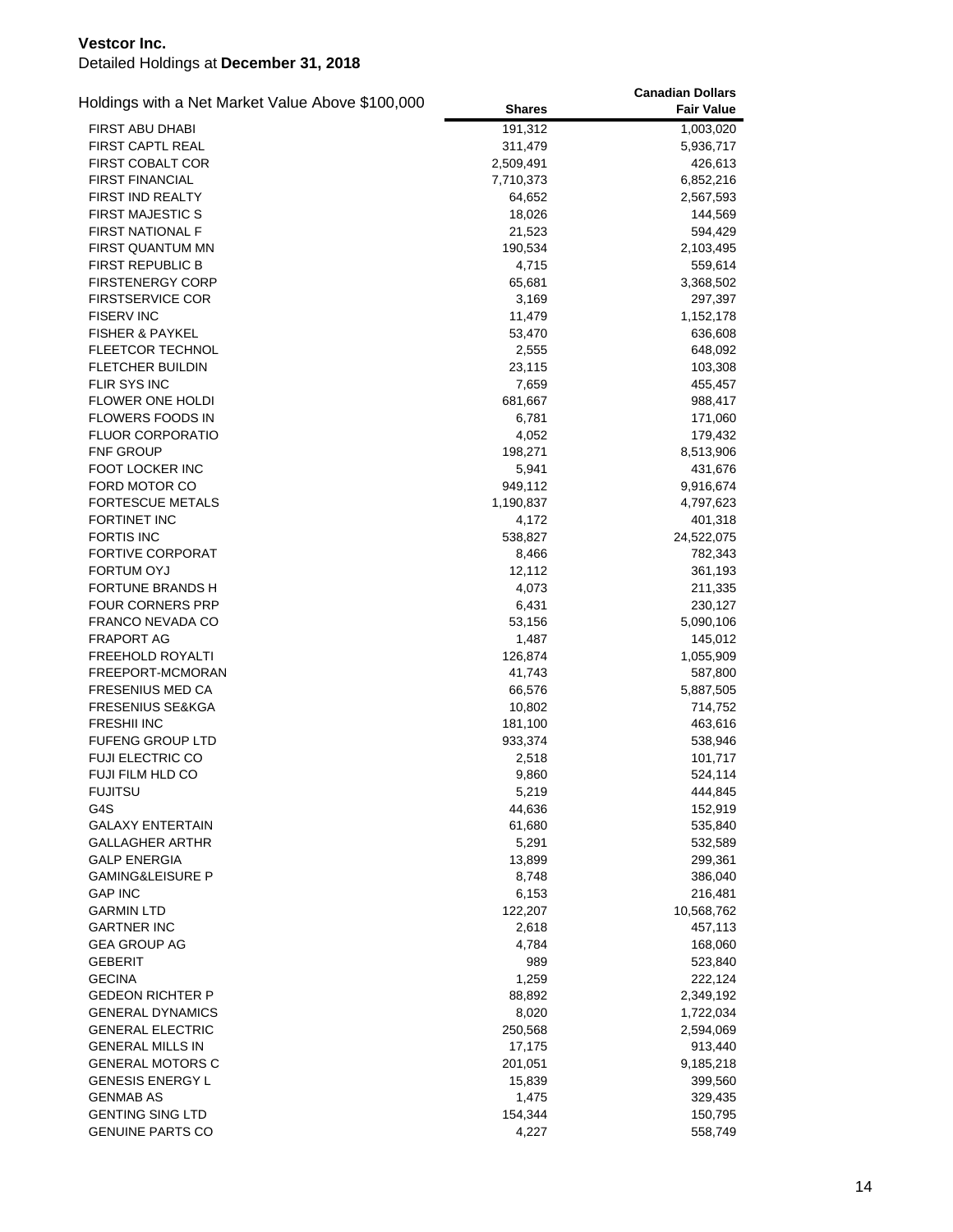|                                                  |               | <b>Canadian Dollars</b> |
|--------------------------------------------------|---------------|-------------------------|
| Holdings with a Net Market Value Above \$100,000 | <b>Shares</b> | <b>Fair Value</b>       |
| <b>GENWORTH MI CANA</b>                          | 114,558       | 4,605,232               |
| <b>GEO GROUP INC</b>                             | 5,182         | 139,428                 |
| <b>GEORGE WESTON LT</b>                          | 596,347       | 53,912,376              |
| <b>GETLINK SE</b>                                | 16,862        | 308,814                 |
| <b>GIBSON ENERGY</b>                             | 160,193       | 3,043,037               |
| <b>GIGA-BYTE TECHNO</b>                          | 531,935       | 950,190                 |
| <b>GILDAN ACTIVEWEA</b>                          | 109,752       | 4,548,123               |
| GILEAD SCIENCES                                  | 44,020        | 3,760,663               |
| <b>GIVAUDAN AG</b>                               | 247           | 778,875                 |
| <b>GJENSIDIGE FORSI</b>                          | 5,752         | 122,661                 |
| <b>GLAXOSMITHKLINE</b>                           | 351,125       | 9,107,891               |
| <b>GLENCORE PLC</b>                              | 301,611       | 1,528,560               |
| <b>GLOBAL MED REIT</b>                           | 17,448        | 216,619                 |
| <b>GLOBAL NET LEASE</b>                          | 24,334        | 585,607                 |
| <b>GLOBAL PAYMENTS</b>                           | 4,557         | 641,876                 |
| GLOBAL POWER SYN                                 | 1,320,414     | 3,262,592               |
| <b>GLOBE TELECOM IN</b>                          | 2,542         | 125,445                 |
| <b>GLOBUS MED INC</b>                            | 3,011         | 177,986                 |
| <b>GLUSKIN SHEFF+AS</b>                          | 22,808        | 237,887                 |
| <b>GOEASY LTD</b>                                | 17,930        | 645,390                 |
| <b>GOLD FIELDS LTD</b>                           | 85,595        | 400,982                 |
| <b>GOLD STANDARD VE</b>                          | 164,696       | 281,630                 |
| <b>GOLDCORP INC</b>                              | 354,641       | 4,741,550               |
| <b>GOLDMAN SACHS GR</b>                          | 9,966         | 2,273,812               |
| <b>GOODMAN GROUP</b>                             | 45,593        | 466,006                 |
| <b>GOODYEAR TIRE &amp;</b>                       | 198,056       | 5,521,005               |
| <b>GPT GROUP</b>                                 | 2,638,126     | 8,931,984               |
| <b>GRAHAM HOLDINGS</b>                           | 187           | 163,607                 |
| <b>GRAINGER W W INC</b>                          | 1,314         | 506,741                 |
| <b>GRAN COLOMBIA GO</b>                          | 72,350        | 204,027                 |
| <b>GRAN TIERRA ENER</b>                          | 75,696        | 233,991                 |
| <b>GRAND CANYON ED</b>                           | 1,523         | 199,982                 |
| <b>GRANITE REAL EST</b>                          | 177,592       | 9,542,879               |
| <b>GREAT CDN GAMING</b>                          | 31,671        | 1,516,091               |
| <b>GREAT PANTHER SI</b>                          | 131,290       | 127,351                 |
| <b>GREATEK ELECTRON</b>                          | 407,767       | 778,217                 |
| <b>GREAT-WEST LIFEC</b>                          | 607,669       | 17,124,112              |
| <b>GRIFOLS SA</b>                                | 7,684         | 274,734                 |
| <b>GROUPE BRUXELLES</b>                          | 1,930         | 229,255                 |
| GRUMA SAB DE CV                                  | 134,159       | 2,072,043               |
| GRUPA LOTOS S.A.                                 | 11,430        | 367,760                 |
| <b>GRUPO AEROPORTUA</b>                          | 218,139       | 2,434,210               |
| <b>GUANGZHOU AUTOMO</b>                          | 569,539       | 775,954                 |
| <b>GUARDIAN CAP GRP</b>                          | 16,200        | 357,372                 |
| <b>GUDANG GARAM(PER</b>                          | 890,051       | 7,069,343               |
| GVC HLDGS PLC                                    | 13,106        | 153,656                 |
| <b>H&amp;R REAL EST</b>                          | 1,102,435     | 22,765,283              |
| <b>H.LUNDBECK A/S</b>                            | 1,905         | 113,752                 |
| <b>H2O INNOVATION</b>                            | 423,000       | 397,620                 |
| HAKUHODO DY HLDG                                 | 5,837         | 114,444                 |
| <b>HALLIBURTON</b>                               | 25,237        | 916,178                 |
| <b>HAMAMATSU PHOTON</b>                          | 3,181         | 146,318                 |
| <b>HAMMERSON</b>                                 | 18,552        | 106,300                 |
| <b>HANG LUNG GROUP</b>                           | 266,297       | 926,303                 |
|                                                  |               |                         |
| <b>HANG LUNG PROP</b>                            | 46,593        | 121,269                 |
| <b>HANG SENG BANK</b><br>HANKYU HANSHIN H        | 175,206       | 5,373,154               |
|                                                  | 6,132         | 278,622                 |
| HANNOVER RUCK SE                                 | 1,691         | 310,749                 |
| <b>HANNSTAR DISPLAY</b>                          | 22,197,178    | 6,943,782               |
| HANWHA LIFE INSU                                 | 205,682       | 1,062,452               |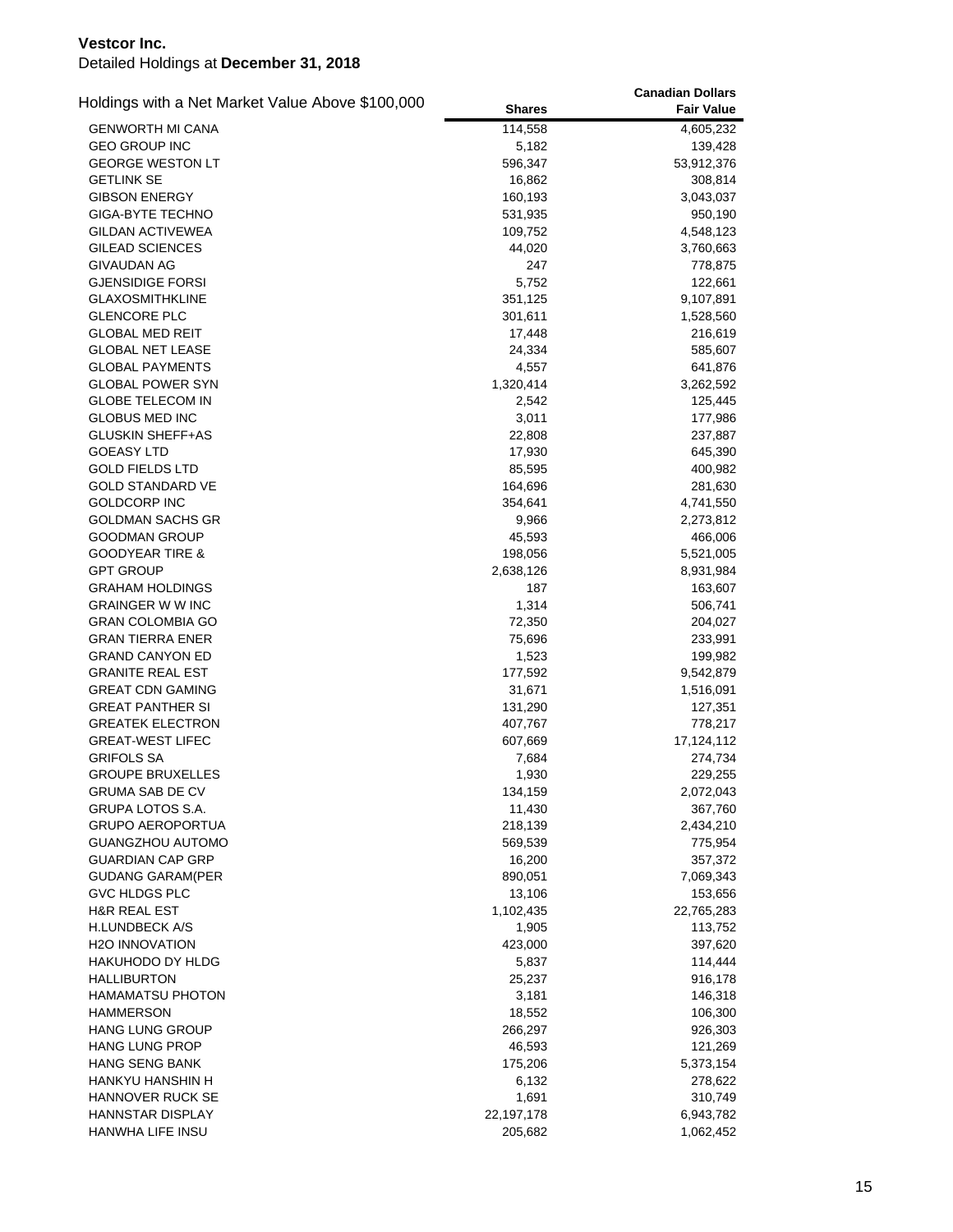| Holdings with a Net Market Value Above \$100,000 |               | <b>Canadian Dollars</b> |
|--------------------------------------------------|---------------|-------------------------|
|                                                  | <b>Shares</b> | <b>Fair Value</b>       |
| <b>HARDWOODS DISTRI</b>                          | 12,673        | 139,276                 |
| <b>HARGREAVES LANSD</b>                          | 7,425         | 238,811                 |
| <b>HARLEY DAVIDSON</b>                           | 4,691         | 218,606                 |
| <b>HARRIS CORP DEL</b>                           | 5,263         | 967,892                 |
| <b>HARTFORD FINL SV</b>                          | 15,288        | 934,642                 |
| <b>HARVEST HEALTH &amp;</b>                      | 354,200       | 2,550,240               |
| HARVEY NORMAN HL                                 | 507,367       | 1,541,591               |
| <b>HASBRO INC</b>                                | 5,370         | 595,916                 |
| HCA HEALTHCARE                                   | 25,185        | 4,280,791               |
| <b>HCP INC</b>                                   | 117,752       | 4,491,861               |
| <b>HEALTHCARE RLTY</b>                           | 5,388         | 209,288                 |
| <b>HEICO CORP NEW</b>                            | 215,803       | 18,568,856              |
| <b>HEIDELBERGCEMENT</b>                          | 3,494         | 291,200                 |
| <b>HEINEKEN HOLDING</b>                          | 3,110         | 358,107                 |
| <b>HEINEKEN NV</b>                               | 7,006         | 844,457                 |
| <b>HELMERICH &amp; PAYN</b>                      | 3,141         | 205,662                 |
| <b>HENDERSON LAND D</b>                          | 32,653        | 222,151                 |
| <b>HENGAN INTERNATI</b>                          | 57,213        | 568,894                 |
| <b>HENKEL AG&amp;CO. KG</b>                      | 7,436         | 1,067,209               |
| <b>HENNES &amp; MAURITZ</b>                      | 25,453        | 494,134                 |
| <b>HENRY JACK &amp; ASSOC</b>                    | 54,655        | 9,444,440               |
| HENRY SCHEIN INC                                 | 4,391         | 470,902                 |
| <b>HERMES INTL</b>                               | 849           | 642,629                 |
| <b>HEROUX-DEVTEK IN</b>                          | 230,800       | 2,984,244               |
| <b>HESS CORPORATION</b>                          | 7,169         | 396,553                 |
| <b>HEWLETT PACKARD</b>                           | 491,413       | 8,944,005               |
| <b>HEXAGON</b>                                   | 6,512         | 409,299                 |
| <b>HEXO CORP</b>                                 | 293,500       | 1,382,385               |
| <b>HIGH LINER FOODS</b>                          | 15,818        | 121,166                 |
| <b>HIGHWOODS PPTYS</b>                           | 4,432         | 234,199                 |
| HILTON WRLDWDE H                                 | 8,543         | 837,765                 |
| <b>HIROSE ELECTRIC</b>                           | 914           | 122,541                 |
| <b>HISAMITSU PHARM</b>                           | 1,531         | 115,687                 |
| <b>HITACHI</b>                                   | 24,919        | 910,613                 |
| HK ELECTRIC INVE                                 | 6,883,792     | 9,486,724               |
| HKT TRUST AND HK                                 | 4,700,992     | 9,250,390               |
| <b>HLTHCARE TR OF A</b>                          | 8,998         | 314,856                 |
| <b>HOCHTIEF AG</b>                               | 567           | 104,196                 |
| <b>HOLLY ENERGY PTR</b>                          | 7,409         | 289,005                 |
| HOLLYFRONTIER CO                                 | 12,818        | 894,949                 |
| <b>HOLOGIC INC</b>                               | 12,569        | 705,553                 |
| <b>HOME CAPITAL GRO</b>                          | 89,027        | 1,281,989               |
| HOME DEPOT INC                                   | 76,894        | 18,044,851              |
| <b>HONDA MOTOR CO</b>                            | 42,362        | 1,526,410               |
| <b>HONEYWELL INTL I</b>                          | 21,326        | 3,848,266               |
| <b>HONG KONG EXCHAN</b>                          | 32,942        | 1,302,181               |
| HONG KONG LAND H                                 | 575,769       | 4,954,228               |
| <b>HONG LEONG BANK</b>                           | 337,236       | 2,273,727               |
| <b>HONGKONG&amp;CHINA G</b>                      | 2,118,345     | 5,986,502               |
| <b>HORIZON NORTH LG</b>                          | 127,591       | 232,216                 |
| HORMEL FOODS COR                                 | 144,987       | 8,451,632               |
| <b>HOSHIZAKI CORPOR</b>                          | 1,347         | 112,012                 |
| <b>HOST HOTELS &amp; RE</b>                      | 189,243       | 4,373,280               |
| <b>HOYA CORP</b>                                 | 10,404        | 856,744                 |
| HP INC                                           | 139,344       | 3,925,453               |
| <b>HSBC HOLDINGS</b>                             | 528,815       | 5,950,605               |
| <b>HUDBAY MINERALS</b>                           | 120,414       | 777,874                 |
| <b>HUDSON PACIFIC P</b>                          | 6,697         | 265,805                 |
| HUGO BOSS AG                                     | 84,971        | 7,153,374               |
| HULIC CO LTD                                     | 8,417         | 103,208                 |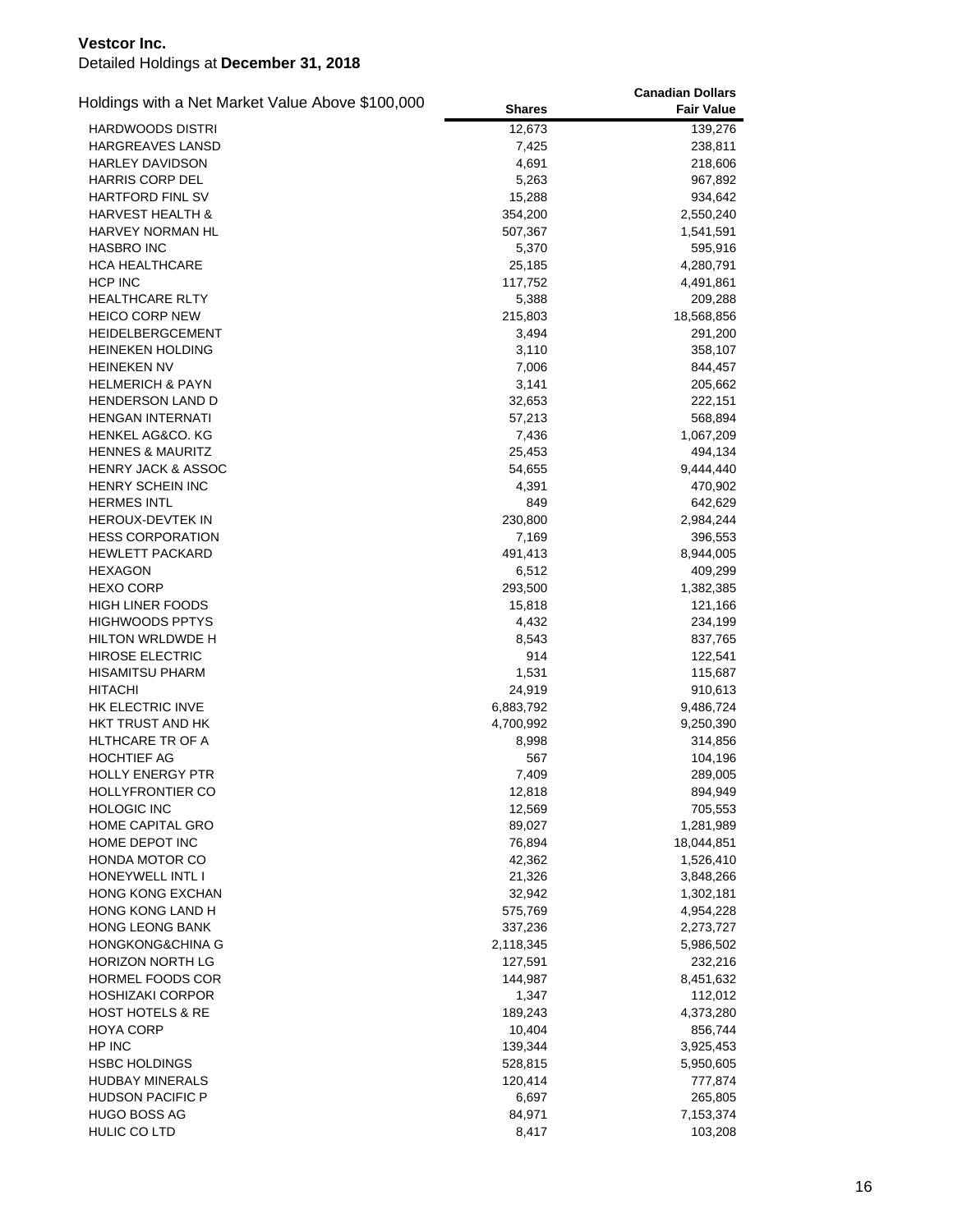| Holdings with a Net Market Value Above \$100,000 |               | <b>Canadian Dollars</b> |
|--------------------------------------------------|---------------|-------------------------|
|                                                  | <b>Shares</b> | <b>Fair Value</b>       |
| <b>HUMANA INC</b>                                | 15,154        | 5,939,721               |
| HUNT JB TRANS SV                                 | 2,516         | 319,718                 |
| <b>HUNTINGTON BANCS</b>                          | 30,579        | 504,278                 |
| <b>HUNTINGTON INGAL</b>                          | 2,011         | 522,710                 |
| <b>HUSKY ENERGY INC</b>                          | 559,400       | 7,850,256               |
| HUSQVARNA AB                                     | 11,087        | 112,214                 |
| <b>HYSAN DEVELOPMEN</b>                          | 340,993       | 2,215,813               |
| <b>HYUNDAI HOME SHO</b>                          | 5,814         | 704,549                 |
| <b>HYUNDAI MARINE&amp;F</b>                      | 17,955        | 902,193                 |
| <b>HYUNDAI MOTOR CO</b>                          | 17,126        | 1,542,015               |
| HYUNDAI STEEL CO                                 | 2,518         | 139,468                 |
| <b>IAMGOLD CORP</b>                              | 97,215        | 487,047                 |
| <b>IBERDROLA SA</b>                              | 375,510       | 4,114,577               |
| <b>ICL-ISRAEL CHEM</b>                           | 16,151        | 125,149                 |
| <b>IDEMITSU KOSAN C</b>                          | 107,136       | 4,814,639               |
| <b>IDEXX LABS INC</b>                            | 3,951         | 1,003,815               |
| IGM FINANCIAL IN                                 | 177,137       | 5,593,386               |
| IHH HEALTHCARE B                                 | 1,550,443     | 2,761,969               |
| <b>IHI CORPORATION</b>                           | 4,099         | 154,611                 |
| <b>IHS MARKIT LTD</b>                            | 10,333        | 676,992                 |
| <b>IIDA GROUP HOLDI</b>                          | 4,326         | 102,374                 |
| <b>ILIAD</b>                                     | 652           | 124,855                 |
| <b>ILLINOIS TOOL WO</b>                          | 11,507        | 2,006,809               |
| <b>ILLUMINA INC</b>                              | 4,235         | 1,734,844               |
| <b>IMPERIAL BRANDS</b>                           | 146,011       | 6,037,191               |
| <b>IMPERIAL OIL LTD</b>                          | 74,284        | 2,563,614               |
| <b>INCITEC PIVOT</b>                             | 48,665        | 153,479                 |
| <b>INCYTE CORPORATI</b>                          | 5,089         | 441,986                 |
| IND ALLNCE & FNC                                 | 129,834       | 5,656,867               |
| <b>INDITEX</b>                                   | 28,400        | 991,029                 |
| <b>INDOFOOD CBP SUK</b>                          | 1,616,247     | 1,604,176               |
| <b>INDUSTRIAL &amp; COM</b>                      | 7,196,830     | 7,018,018               |
| <b>INDUSTRIAS PENOL</b>                          | 36,780        | 612,031                 |
| <b>INDUSTRIVARDEN</b>                            | 115,185       | 3,179,805               |
| <b>INFINEON TECHNOL</b>                          | 30,483        | 826,462                 |
| INFORMA PLC (GB)                                 | 32,692        | 358,377                 |
| ING GROEP N.V.                                   | 104,506       | 1,535,399               |
| <b>INGENICO GROUP</b>                            | 1,388         | 107,358                 |
| INGERSOLL-RAND P                                 | 7,077         | 881,808                 |
| <b>INNERGEX RENEWAB</b>                          | 100,480       | 1,276,340               |
| <b>INNOGY SE</b>                                 | 17,650        | 1,122,405               |
| <b>INNOLUX CORP</b>                              | 16,304,544    | 7,042,074               |
| <b>INPEX CORPORATIO</b>                          | 24,753        | 302,502                 |
| <b>INSPERITY INC</b>                             | 1,477         | 188,334                 |
| <b>INSURANCE AUST G</b>                          | 61,816        | 416,063                 |
| <b>INTACT FINANCIAL</b>                          | 212,908       | 21,118,345              |
| <b>INTEGRA RESOURCE</b>                          | 238,000       | 199,920                 |
| <b>INTEGRAT DEVICE</b>                           | 45,000        | 2,976,556               |
| <b>INTEL CORP</b>                                | 131,475       | 8,427,153               |
| <b>INTER CONTINENTA</b>                          | 16,614        | 1,709,343               |
| <b>INTER PIPELINE L</b>                          | 976,107       | 19,002,489              |
| <b>INTERCONEXION EL</b>                          | 133,738       | 786,321                 |
| <b>INTERCONTL HOTEL</b>                          | 4,656         | 343,156                 |
| <b>INTERDIGITAL</b>                              | 1,114         | 101,073                 |
| <b>INTERFOR CORPORA</b>                          | 215,974       | 3,114,345               |
| INTERNATIONAL PA                                 | 11,668        | 643,183                 |
| <b>INTERPUBLIC GROU</b>                          | 215,785       | 6,080,056               |
| <b>INTERRENT REIT</b>                            | 196,755       | 2,572,367               |
| <b>INTERTAPE POLYME</b>                          | 57,403        | 971,259                 |
| <b>INTERTEK GROUP</b>                            | 4,442         | 370,886                 |
|                                                  |               |                         |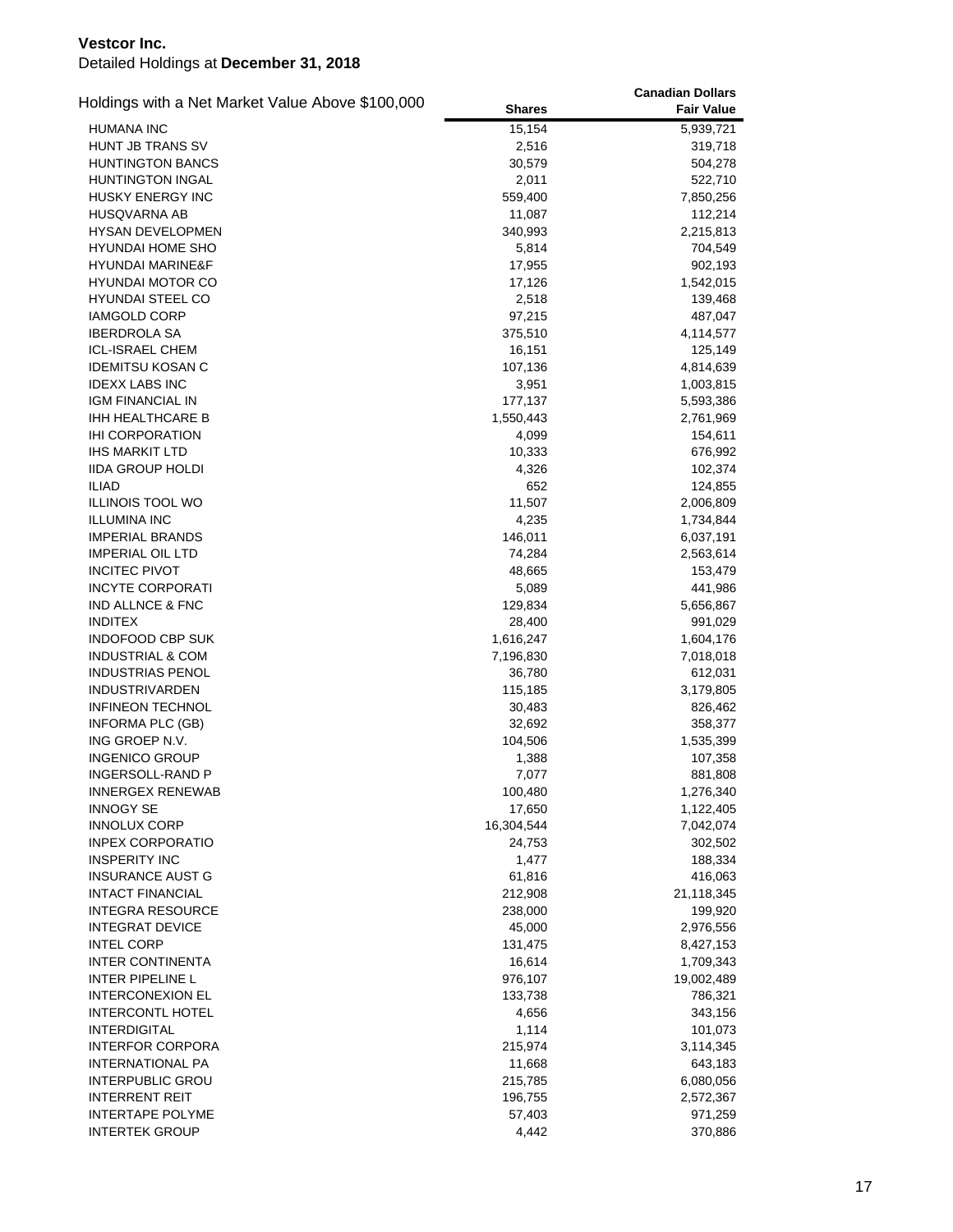|                                                  |                  | <b>Canadian Dollars</b> |
|--------------------------------------------------|------------------|-------------------------|
| Holdings with a Net Market Value Above \$100,000 | <b>Shares</b>    | <b>Fair Value</b>       |
| <b>INTESA SANPAOLO</b>                           | 404,509          | 1,225,111               |
| <b>INTL BUSINESS MC</b>                          | 47,924           | 7,440,225               |
| <b>INTL CONS AIRLIN</b>                          | 17,491           | 188,978                 |
| <b>INTL FLAVORS &amp; F</b>                      | 4,348            | 801,697                 |
| <b>INTUIT</b>                                    | 46,460           | 12,491,131              |
| <b>INTUITIVE SURGIC</b>                          | 10,695           | 6,995,695               |
| <b>INV LA CONSTRUCC</b>                          | 16,965           | 372,335                 |
| <b>INVERSIONES AGUA</b>                          | 199,306          | 397,257                 |
| <b>INVESCO LTD</b>                               | 11,849           | 270,910                 |
| <b>INVESTEC</b>                                  | 19,635           | 150,657                 |
| <b>INVESTOR AB</b>                               | 12,348           | 714,478                 |
| <b>INVITATION HOMES</b>                          | 99,804           | 2,737,151               |
| IPG PHOTONICS CO                                 | 1,031            | 159,528                 |
| <b>IPL PLASTICS</b>                              | 296,643          | 2,966,430               |
| <b>IPSEN</b>                                     | 1,032            | 181,833                 |
| IQVIA HOLDINGS I                                 | 4,564            | 724,147                 |
| <b>IRON MOUNTAIN IN</b>                          | 43,459           | 1,967,007               |
| <b>IRPC PUBLIC COL</b>                           | 1,853,467        | 450,142                 |
| <b>ISETAN MITSUKOSH</b>                          | 9,149            | 138,379                 |
| <b>ISHARES - GLB INFRASTR ETF</b>                | 101,300          | 5,448,441               |
| <b>ISHARES - MSCI EAFE ETF</b>                   | 6,600            | 529,859                 |
| <b>ISHARES - MSCI EMRG MKTS MIN V</b>            | 2,117,660        | 161,534,961             |
| <b>ISHARES - MSCI INDIA INDEX FUND</b>           | 452,018          | 20,582,989              |
| <b>ISHARES - SILVERT</b>                         | 524,800          | 10,407,527              |
| <b>ISHARES TR - CORE S&amp;P SMALL-CAP</b>       | 4,100            | 388,177                 |
| ISHARES TR - MSCI EAFE MIN VOLATI                | 5,500            | 500,593                 |
| ISHARES TR - MSCI USA MINVOLATILI                | 11,282           | 806,547                 |
| <b>ISS AS</b>                                    | 3,912            | 149,005                 |
| <b>ISUZU MOTORS</b>                              | 14,853           | 286,317                 |
| <b>ITOCHU CORP</b>                               | 346,237          | 8,047,091               |
| <b>ITV</b>                                       | 94,183           | 204,541                 |
| J FRONT RETAILIN                                 | 6,503            | 102,001                 |
| <b>J2 GLOBAL INC</b>                             | 1,371            | 129,915                 |
| <b>JABIL INC</b>                                 | 4,021            | 136,144                 |
| <b>JACK IN THE BOX</b>                           |                  |                         |
| JACOBS ENGR GROU                                 | 1,142            | 121,083                 |
| JAMES HARDIE IND                                 | 3,444            | 274,985                 |
| <b>JAMIESON WELLNES</b>                          | 11,511<br>29,573 | 167,350                 |
|                                                  |                  | 630,792                 |
| JAPAN AIRLINES C                                 | 177,326          | 8,589,240               |
| JAPAN EXCHANGE G                                 | 14,242           | 315,405                 |
| <b>JAPAN POST BANK</b>                           | 11,580           | 174,428                 |
| JAPAN POST HOLD                                  | 42,574           | 670,434                 |
| JAPAN PRIME REAL                                 | 676              | 3,509,166               |
| <b>JAPAN REAL ESTAT</b>                          | 36               | 276,061                 |
| JAPAN RETAIL FUN                                 | 2,365            | 6,462,295               |
| JAPAN TOBACCO IN                                 | 119,898          | 3,905,295               |
| <b>JARDINE MATHESON</b>                          | 5,903            | 560,976                 |
| <b>JARDINE STRATEGI</b>                          | 5,878            | 294,714                 |
| <b>JASTRZEBSKA SPOL</b>                          | 12,903           | 315,517                 |
| <b>JB FINANCIAL GRO</b>                          | 33,950           | 236,873                 |
| <b>JBG SMITH PROPER</b>                          | 5,608            | 269,113                 |
| JEFFERIES FINANC                                 | 8,097            | 191,982                 |
| JFE HOLDINGS INC                                 | 14,229           | 311,220                 |
| JG SUMMIT HLDGS                                  | 83,366           | 120,606                 |
| <b>JGC CORP</b>                                  | 5,741            | 110,560                 |
| <b>JIANGSU EXPRESSW</b>                          | 3,361,509        | 6,403,514               |
| JOHNSON & JOHNSO                                 | 131,416          | 23,162,924              |
| JOHNSON CONTROLS                                 | 26,619           | 1,087,982               |
| JOHNSON MATTHEY                                  | 5,173            | 251,864                 |
| <b>JOLLIBEE FOODS</b>                            | 88,015           | 667,064                 |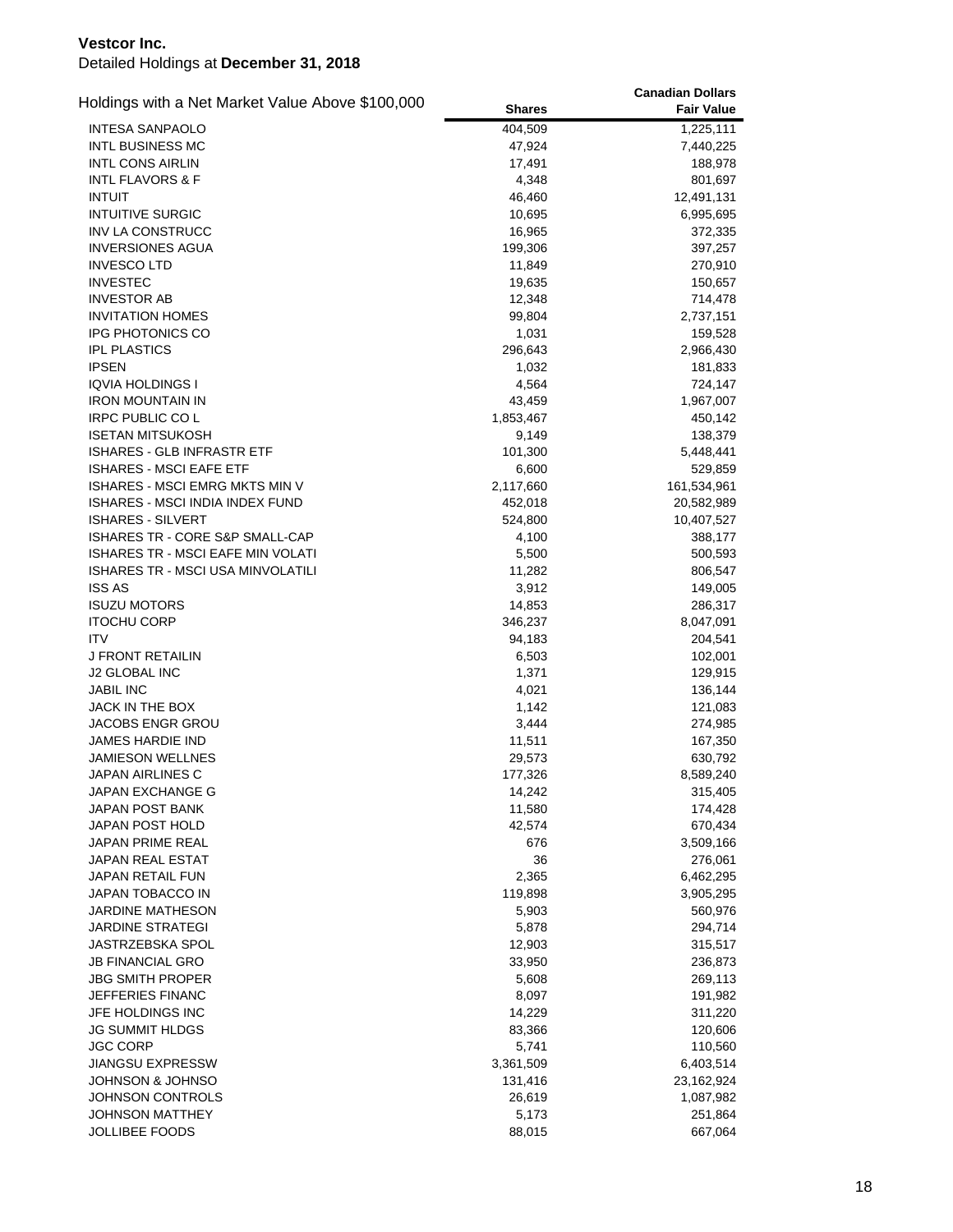|                                                  |               | <b>Canadian Dollars</b> |
|--------------------------------------------------|---------------|-------------------------|
| Holdings with a Net Market Value Above \$100,000 | <b>Shares</b> | <b>Fair Value</b>       |
| <b>JPMORGAN CHASE &amp;</b>                      | 95,796        | 12,772,423              |
| <b>JULIUS BAER GRUP</b>                          | 5,738         | 278,324                 |
| <b>JUNIPER NETWORKS</b>                          | 293,126       | 10,773,459              |
| <b>JUST ENERGY</b>                               | 74,202        | 334,651                 |
| JXTG HOLDINGS IN                                 | 84,118        | 603,893                 |
| <b>KAJIMA CORP</b>                               | 11,361        | 209,032                 |
| KAKAKU.COM. INC                                  | 4,500         | 108,788                 |
| <b>KALBE FARMA</b>                               | 12,468,873    | 1,800,109               |
| <b>KAMAN CORP</b>                                | 1,392         | 107,018                 |
| KANSAI ELEC POWE                                 | 18,867        | 387,532                 |
| <b>KANSAI PAINT CO</b>                           | 5,610         | 147,635                 |
| KANSAS CITY SOUT                                 | 2,930         | 383,412                 |
| KAO CORP                                         | 12,781        | 1,297,349               |
| <b>KAR AUCTION SERV</b>                          | 3,409         | 223,815                 |
| KAWASAKI HEAVY I                                 | 4,171         |                         |
|                                                  |               | 122,123                 |
| <b>KBC GROEP NV</b>                              | 6,732         | 595,750                 |
| <b>K-BRO LINEN</b>                               | 8,203         | 275,129                 |
| <b>KCE ELECTRONICS</b>                           | 684,988       | 759,467                 |
| <b>KDDI CORP</b>                                 | 47,474        | 1,550,746               |
| <b>KEIHAN HOLDINGS</b>                           | 2,429         | 135,314                 |
| <b>KEIKYU CORP</b>                               | 5,087         | 113,797                 |
| <b>KEIO CORP</b>                                 | 2,970         | 236,254                 |
| KELLOGG CO                                       | 52,226        | 4,066,539               |
| <b>KEPPEL CORP</b>                               | 35,759        | 211,770                 |
| <b>KERING</b>                                    | 2,067         | 1,328,331               |
| <b>KERRY GROUP</b>                               | 18,955        | 2,559,943               |
| <b>KERRY PROPERTIES</b>                          | 521,855       | 2,435,202               |
| <b>KEURIG DR PEPPER</b>                          | 300,843       | 10,535,255              |
| <b>KEW MEDIA GROUP</b>                           | 487,300       | 2,451,119               |
| <b>KEYCORP</b>                                   | 29,802        | 601,599                 |
| <b>KEYENCE CORP</b>                              | 2,528         | 1,752,255               |
| <b>KEYERA CORP</b>                               | 208,302       | 5,401,201               |
| <b>KEYSIGHT TECHNOL</b>                          | 5,399         | 457,775                 |
| <b>KIA MOTORS</b>                                | 195,238       | 8,053,692               |
| KIATNAKIN BANK P                                 | 191,237       | 535,124                 |
| <b>KIKKOMAN CORP</b>                             | 4,034         | 296,787                 |
| KILLAM APARTMENT                                 | 347,955       | 5,564,719               |
| KILROY RLTY CORP                                 | 4,493         | 388,658                 |
| KIMBERLY CLARK C                                 | 27,054        | 4,248,399               |
| KIMCO REALTY COR                                 | 110,066       | 2,244,399               |
| KINAXIS INC                                      | 5,499         | 362,384                 |
| KINDER MORGAN CA                                 | 1,080,671     | 17,215,089              |
| KINDER MORGAN IN                                 | 331,250       | 6,958,239               |
| KINGBOARD HOLDIN                                 | 1,051,595     | 3,834,036               |
| KINGBOARD LAMINA                                 | 700,858       |                         |
|                                                  |               | 789,812                 |
| <b>KINGFISHER</b>                                | 54,894        | 198,136                 |
| <b>KINGSPAN GROUP</b>                            | 4,051         | 236,424                 |
| KINNEVIK DE                                      | 6,050         | 199,171                 |
| KINROSS GOLD COR                                 | 183,612       | 807,893                 |
| KINTETSU GROUP H                                 | 4,530         | 268,991                 |
| KION GROUP AG                                    | 1,716         | 118,770                 |
| KIRIN HOLDINGS C                                 | 49,821        | 1,425,536               |
| KIRKLAND LAKE GO                                 | 101,985       | 3,634,627               |
| <b>KLA-TENCOR CORP</b>                           | 4,410         | 539,014                 |
| <b>KLEPIERRE</b>                                 | 45,531        | 1,916,538               |
| KNIGHT THERAPEUT                                 | 175,590       | 1,350,287               |
| KNIGHT-SWIFT TRA                                 | 120,500       | 4,125,993               |
| KOBAYASHI PHARMA                                 | 1,174         | 109,172                 |
| KOHLS CORP                                       | 103,544       | 9,381,829               |
| KOITO MFG CO                                     | 2,902         | 205,195                 |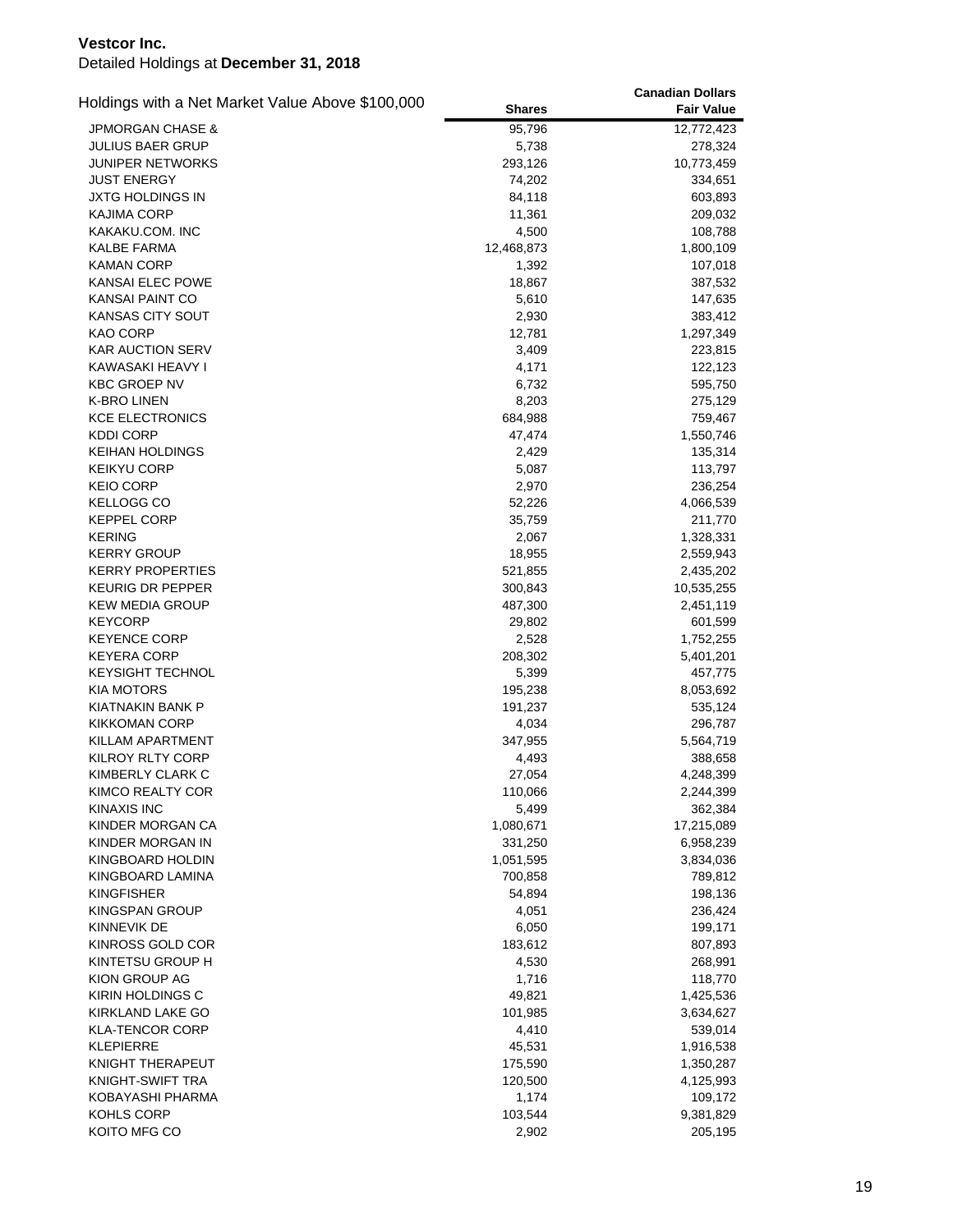| Holdings with a Net Market Value Above \$100,000 |               | <b>Canadian Dollars</b> |
|--------------------------------------------------|---------------|-------------------------|
|                                                  | <b>Shares</b> | <b>Fair Value</b>       |
| <b>KOMATSU</b>                                   | 23,873        | 702,993                 |
| <b>KOMERCNI BANKA</b>                            | 5,902         | 303,260                 |
| KON KPN NV                                       | 90,521        | 361,809                 |
| KONAMI HOLDINGS                                  | 2,266         | 135,542                 |
| <b>KONE CORP</b>                                 | 9,183         | 597,016                 |
| KONICA MINOLTA I                                 | 111,603       | 1,379,578               |
| KONINKLIJKE AHOL                                 | 277,530       | 9,565,353               |
| KONINKLIJKE DSM                                  | 4,770         | 532,047                 |
| KONINKLIJKE PHIL                                 | 44,098        | 2,129,556               |
| KOREA ELEC POWER                                 | 43,169        | 1,749,044               |
| <b>KOREA ELECTRIC P</b>                          | 222,736       | 4,487,139               |
| <b>KOREA ZINC</b>                                | 8,114         | 4,295,581               |
| <b>KOSE CORPORATION</b>                          | 746           | 160,288                 |
| <b>KP TISSUE INC</b>                             | 95,566        | 787,916                 |
| <b>KRAFT HEINZ CO</b>                            | 17,916        | 1,053,175               |
| <b>KROGER CO</b>                                 | 22,988        | 863,418                 |
| KT CORPORATION                                   | 68,513        | 2,499,137               |
| KT&G CORPORATION                                 | 4,514         | 560,826                 |
| <b>KUBOTA CORP</b>                               | 27,975        | 543,792                 |
| KUEHNE & NAGEL A                                 | 38,081        | 6,666,254               |
| <b>KURARAY CO</b>                                | 8,822         | 170,224                 |
| <b>KYOCERA CORP</b>                              | 8,470         | 580,762                 |
| KYOWA HAKKO KIRI                                 | 6,254         | 161,702                 |
| KYUSHU ELEC POWE                                 | 119,433       | 1,946,189               |
| KYUSHU RAILWAY C                                 | 168,298       | 7,783,212               |
| L BRANDS INC                                     | 6,578         | 230,625                 |
| L3 TECHNOLOGIES                                  | 3,683         | 873,552                 |
| LABORATORY CORP                                  | 45,532        | 7,858,026               |
| LABRADOR IRON OR                                 | 216,787       | 5,382,910               |
| LACOMER SAB DE C                                 | 397,208       | 561,135                 |
| LAFARGEHOLCIM LT                                 | 12,324        | 691,520                 |
| LAM RESEARCH COR                                 | 4,470         | 831,335                 |
| LAMAR ADVERTISIN                                 | 5,876         | 555,200                 |
| LAMB WESTON HLDG                                 | 4,219         | 423,876                 |
| <b>LAND SECURITIES</b>                           | 20,680        | 289,363                 |
| <b>LANXESS AG</b>                                | 2,293         | 143,920                 |
| LARGO RESOURCES                                  | 325,485       | 921,123                 |
| LAURENTIAN BK CD                                 | 110,923       | 4,293,321               |
| <b>LAWSON INC</b>                                | 95,218        | 8,238,060               |
| <b>LEAR CORPORATION</b>                          | 1,146         | 192,301                 |
| LEGAL & GENERAL                                  | 159,999       | 642,909                 |
| <b>LEGGETT &amp; PLATT</b>                       | 35,272        | 1,745,398               |
| LEGRAND SA                                       | 7,075         | 544,583                 |
| LENDLEASE GROUP                                  | 13,475        | 150,684                 |
| <b>LENNAR CORP</b>                               | 139,257       | 1,005,301               |
| LENNOX INTL INC                                  | 845           | 253,325                 |
| <b>LEONARDO SPA</b>                              | 10,178        | 122,012                 |
| LEUCROTTA EXPLOR                                 | 300,900       | 288,864                 |
| <b>LEXINGTON REALTY</b>                          | 9,150         | 104,819                 |
| LF CORP                                          | 13,029        | 396,313                 |
| LG HOUSEHOLD&HEA                                 | 3,608         | 2,897,151               |
| LG UPLUS CORP                                    | 288,991       | 6,243,524               |
| LIBERTY MEDIA DE                                 | 236,353       | 11,879,442              |
| <b>LIBERTY PPTY TR</b>                           | 10,235        | 591,031                 |
| LIFE STORAGE INC                                 | 2,004         | 254,520                 |
| LINAMAR CORPORAT                                 | 4,660         | 211,098                 |
| LINCOLN NATL COR                                 | 6,153         | 431,197                 |
| LINDE AG                                         | 3,905         | 1,181,281               |
| LINDE PLC                                        | 15,875        | 3,383,271               |
| <b>LINDT &amp; SPRUENGL</b>                      | 775           | 6,736,035               |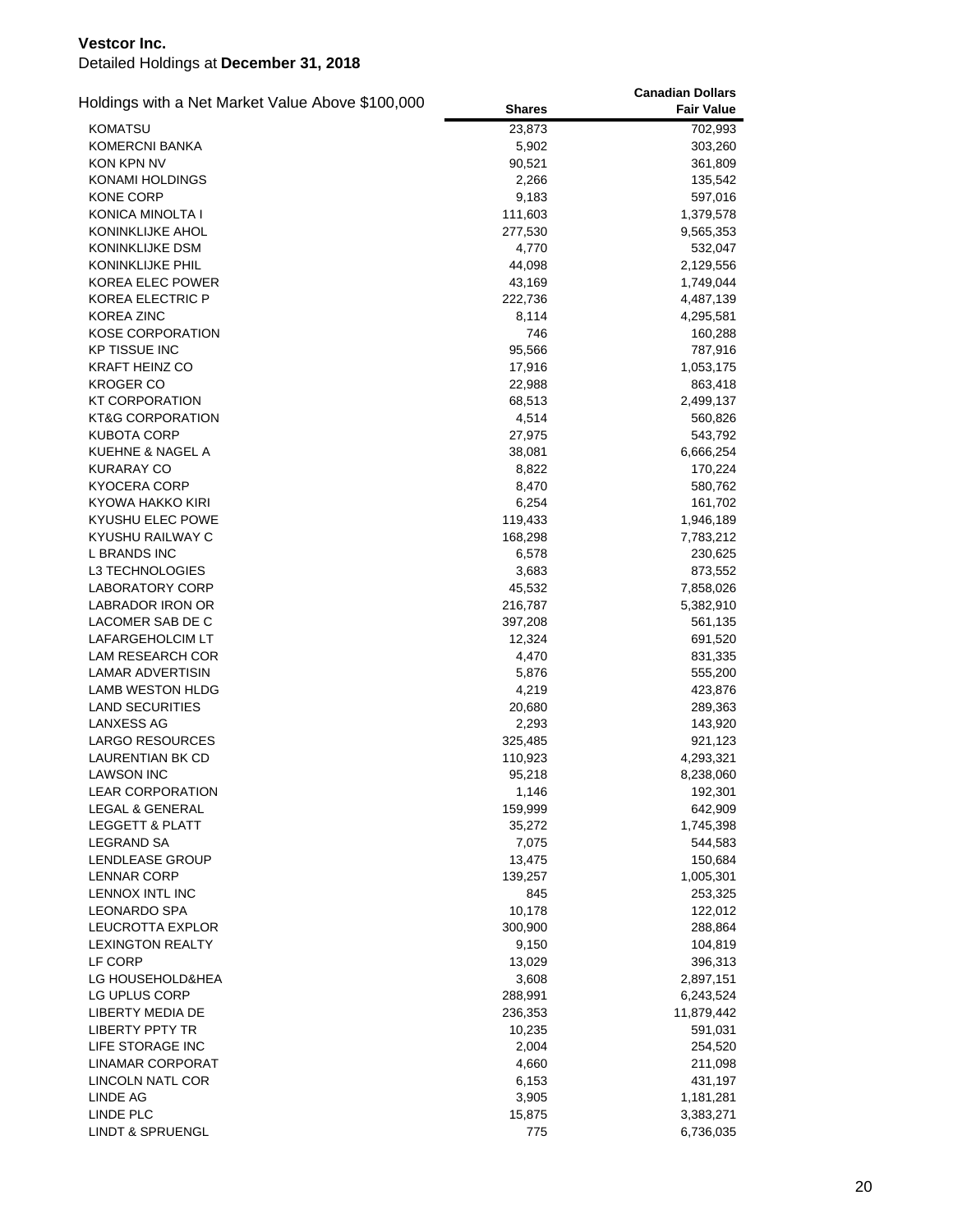| Holdings with a Net Market Value Above \$100,000 |                     | <b>Canadian Dollars</b> |
|--------------------------------------------------|---------------------|-------------------------|
|                                                  | <b>Shares</b>       | <b>Fair Value</b>       |
| LINK REAL ESTATE                                 | 750,566             | 10,383,015              |
| <b>LION CORP</b>                                 | 6,112               | 172,715                 |
| <b>LITHIUM AMERICAS</b>                          | 37,849              | 163,129                 |
| <b>LIXIL GROUP CORP</b>                          | 6,691               | 113,446                 |
| LKQ CORP                                         | 9,166               | 297,074                 |
| LLOYDS BANKING G                                 | 1,865,723           | 1,682,736               |
| LOCKHEED MARTIN                                  | 7,128               | 2,549,123               |
| <b>LOEWS CORP</b>                                | 135,958             | 8,452,674               |
| <b>LOGAN PROPERTY H</b>                          | 2,050,393           | 3,508,872               |
| <b>LONDON STOCK EXC</b>                          | 8,448               | 596,917                 |
| LONKING HOLDINGS                                 | 4,254,171           | 1,506,511               |
| LONZA GROUP AG                                   | 1,985               | 700,467                 |
| <b>L'OREAL</b>                                   | 13,485              | 4,236,130               |
| LOTTE CHEMICAL C                                 | 620                 | 210,219                 |
| LOWES CO                                         | 28,591              | 3,606,620               |
| LTC PPTYS INC                                    | 3,725               | 212,051                 |
| LUCARA DIAMOND C                                 | 540,549             | 800,013                 |
| LUNDIN MINING CO                                 | 65,002              | 366,611                 |
| LUNDIN PETROLEUM                                 | 4,851               | 165,453                 |
| LVMH MOET HENNES                                 | 7,378               | 2,974,303               |
| LYONDELLBASELL I                                 | 83,449              | 9,478,132               |
| M & T BK CORP                                    | 4,043               | 790,354                 |
| M3 INC                                           | 10,848              | 199,053                 |
| <b>MACERICH CO</b>                               | 13,946              | 824,374                 |
| MACK CALI RLTY C                                 | 3,823               | 102,288                 |
| MACQUARIE GP LTD                                 | 8,641               | 902,721                 |
| <b>MACYS INC</b>                                 | 136,699             | 5,632,411               |
| <b>MAG SILVER CORP</b>                           | 18,715              | 187,150                 |
| MAGELLAN AEROSPA                                 | 14,354              | 215,023                 |
| <b>MAGELLAN MIDSTRE</b>                          | 40,055              | 3,121,588               |
| <b>MAGNA INTL INC</b>                            | 194,388             | 12,046,224              |
| <b>MAGYAR TELEKOM</b>                            | 980,774             | 2,100,282               |
| <b>MAINSTREET EQUIT</b>                          | 3,705               | 154,165                 |
| <b>MAJOR DRILLING G</b>                          | 208,933             | 961,092                 |
| MAKITA CORP                                      | 6,324               |                         |
| MALAYAN BKG BHD                                  |                     | 307,421                 |
| MAN SE                                           | 399,748             | 1,255,117               |
| <b>MANILA WATER CO</b>                           | 65,070<br>373,478   | 9,158,764               |
| <b>MANULIFE FINCL C</b>                          |                     | 274,037                 |
| <b>MAPFRE SA</b>                                 | 1,013,836<br>29,166 | 19,638,003<br>105,647   |
|                                                  |                     |                         |
| MAPLE LEAF FOODS                                 | 193,032             | 5,275,565               |
| <b>MARATHON OIL COR</b>                          | 23,947              | 469,016                 |
| <b>MARATHON PETROLE</b>                          | 29,559              | 2,382,333               |
| <b>MARKS &amp; SPENCER</b>                       | 335,998             | 1,444,792               |
| <b>MARRIOTT INTL IN</b>                          | 8,156               | 1,209,300               |
| <b>MARSH &amp; MCLENNAN</b>                      | 93,059              | 10,136,224              |
| <b>MARTIN MARIETTA</b>                           | 1,807               | 424,175                 |
| <b>MARTINREA INTL</b>                            | 204,824             | 2,233,511               |
| <b>MARUBENI CORP</b>                             | 860,921             | 8,278,024               |
| <b>MARUI GROUP CO</b>                            | 5,770               | 153,210                 |
| MASCO CORP                                       | 8,801               | 351,477                 |
| MASIMO CORP                                      | 1,475               | 216,303                 |
| <b>MASTERCARD INC</b>                            | 69,168              | 17,821,701              |
| <b>MATTEL INC</b>                                | 9,943               | 135,666                 |
| <b>MAV BEAUTY BRAND</b>                          | 389,150             | 4,156,122               |
| <b>MAXIM INTEGRATED</b>                          | 12,218              | 848,551                 |
| MAZDA MOTOR CORP                                 | 13,767              | 194,516                 |
| <b>MCCORMICK &amp; CO I</b>                      | 56,254              | 10,741,842              |
| MCDONALDS CORP                                   | 66,574              | 16,145,867              |
| MCDONALD'S HOLDI                                 | 146,808             | 8,516,414               |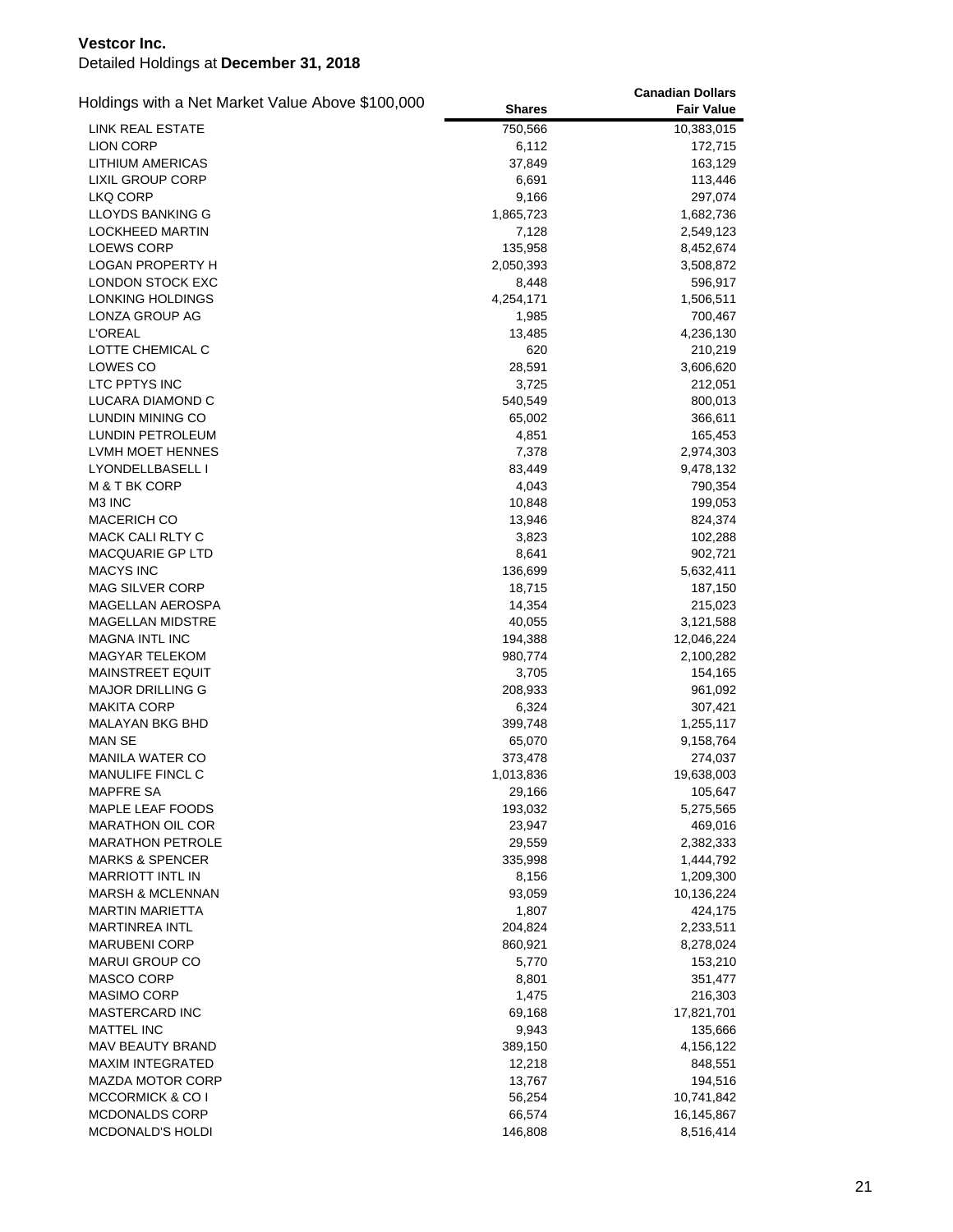| Holdings with a Net Market Value Above \$100,000 |               | <b>Canadian Dollars</b> |
|--------------------------------------------------|---------------|-------------------------|
|                                                  | <b>Shares</b> | <b>Fair Value</b>       |
| <b>MCKESSON CORP</b>                             | 5,628         | 852,398                 |
| <b>MEDIBANK PRIVATE</b>                          | 1,513,625     | 3,740,341               |
| <b>MEDICAL FACILITI</b>                          | 27,398        | 414,634                 |
| <b>MEDICAL PPTYS TR</b>                          | 155,187       | 3,431,972               |
| <b>MEDIOBANCA SPA</b>                            | 13,865        | 159,673                 |
| <b>MEDIPAL HLDG COR</b>                          | 4,977         | 145,908                 |
| <b>MEDTRONIC PLC</b>                             | 49,643        | 6,201,209               |
| <b>MEG ENERGY</b>                                | 1,040,997     | 8,026,087               |
| <b>MEGA FINANCIAL H</b>                          | 927,823       | 1,069,863               |
| <b>MEGGITT</b>                                   | 19,706        | 161,451                 |
| MEIJI HOLDINGS C                                 | 3,318         | 370,088                 |
| <b>MELCO RESORTS &amp;</b>                       | 5,906         | 142,130                 |
| MELROSE INDUST P                                 | 128,046       | 364,949                 |
| MERCK & CO INC                                   | 187,795       | 19,746,052              |
| <b>MERCK KGAA</b>                                | 3,464         | 486,647                 |
| <b>METHANEX CORP</b>                             | 54,482        | 3,577,288               |
| <b>METLIFE INC</b>                               | 28,428        | 1,594,235               |
| METRO AG (NEW)                                   | 4,826         | 100,930                 |
| <b>METRO INC</b>                                 | 411,995       | 19,503,843              |
| <b>METTLER TOLEDO I</b>                          | 1,181         | 912,286                 |
| <b>MFA FINANCIAL IN</b>                          | 13,475        | 126,621                 |
| <b>MGM GROWTH PROPE</b>                          | 15,432        | 566,076                 |
| MICHAEL KORS HOL                                 | 4,328         | 224,152                 |
| MICHELIN(CGDE)                                   | 36,424        | 4,930,569               |
| <b>MICRO FOCUS INTL</b>                          | 11,677        | 280,914                 |
| MICROCHIP TECHNO                                 | 6,813         | 669,230                 |
| <b>MICRON TECHNOLOG</b>                          | 206,590       | 8,952,957               |
| MICROSOFT CORP                                   | 222,648       | 30,886,690              |
| MID-AMER APT CMN                                 | 24,520        | 3,204,937               |
| MILLICOM INTL CE                                 | 1,828         | 158,122                 |
| MINEBEA MITSUMI                                  | 9,783         | 193,638                 |
| <b>MINTO APARTMENT</b>                           | 106,400       | 1,972,035               |
| <b>MIRVAC GROUP</b>                              | 2,418,148     | 5,208,236               |
| MISUMI GROUP INC                                 | 7,013         | 202,454                 |
| <b>MITSUBISHI CHEM</b>                           | 167,997       | 1,741,242               |
| <b>MITSUBISHI CORP</b>                           | 35,099        | 1,319,541               |
| <b>MITSUBISHI ELEC</b>                           | 50,017        | 757,445                 |
| <b>MITSUBISHI ESTAT</b>                          | 32,422        | 698,042                 |
| <b>MITSUBISHI HVY I</b>                          | 8,335         | 410,471                 |
| MITSUBISHI MATER                                 | 2,856         | 102,927                 |
| <b>MITSUBISHI MOTOR</b>                          | 16,215        | 121,516                 |
| MITSUBISHI TANAB                                 | 61,777        | 1,215,849               |
| MITSUBISHI UFJ F                                 | 307,805       | 2,061,097               |
| <b>MITSUI &amp; CO</b>                           | 429,313       | 9,034,629               |
| <b>MITSUI CHEMICALS</b>                          | 19,832        | 613,252                 |
| MITSUI FUDOSAN C                                 | 23,434        | 713,258                 |
| <b>MIZRAHI TEFAHOT</b>                           | 93,568        | 2,159,360               |
| <b>MIZUHO FINL GP</b>                            | 627,736       | 1,330,800               |
| <b>MOHAWK INDS INC</b>                           | 1,817         | 290,255                 |
| <b>MOL HUNGARIAN OI</b>                          | 277,240       | 4,153,177               |
| <b>MOLSON COORS BRE</b>                          | 5,395         | 413,814                 |
| <b>MONCLER SPA</b>                               | 16,538        | 747,002                 |
| MONDELEZ INTL IN                                 | 163,009       | 8,970,073               |
| <b>MONDI</b>                                     | 10,558        | 300,000                 |
| <b>MONDILTD</b>                                  | 150,761       | 4,431,239               |
| MONETA MONEY BAN                                 | 374,276       | 1,646,124               |
| MONOTARO CO.LTD                                  | 3,372         | 114,093                 |
| MONSTER BEVERAGE                                 | 11,469        | 771,000                 |
| MOODYS CORP                                      | 4,802         | 918,462                 |
| MORGAN STANLEY                                   | 37,660        | 2,039,439               |
|                                                  |               |                         |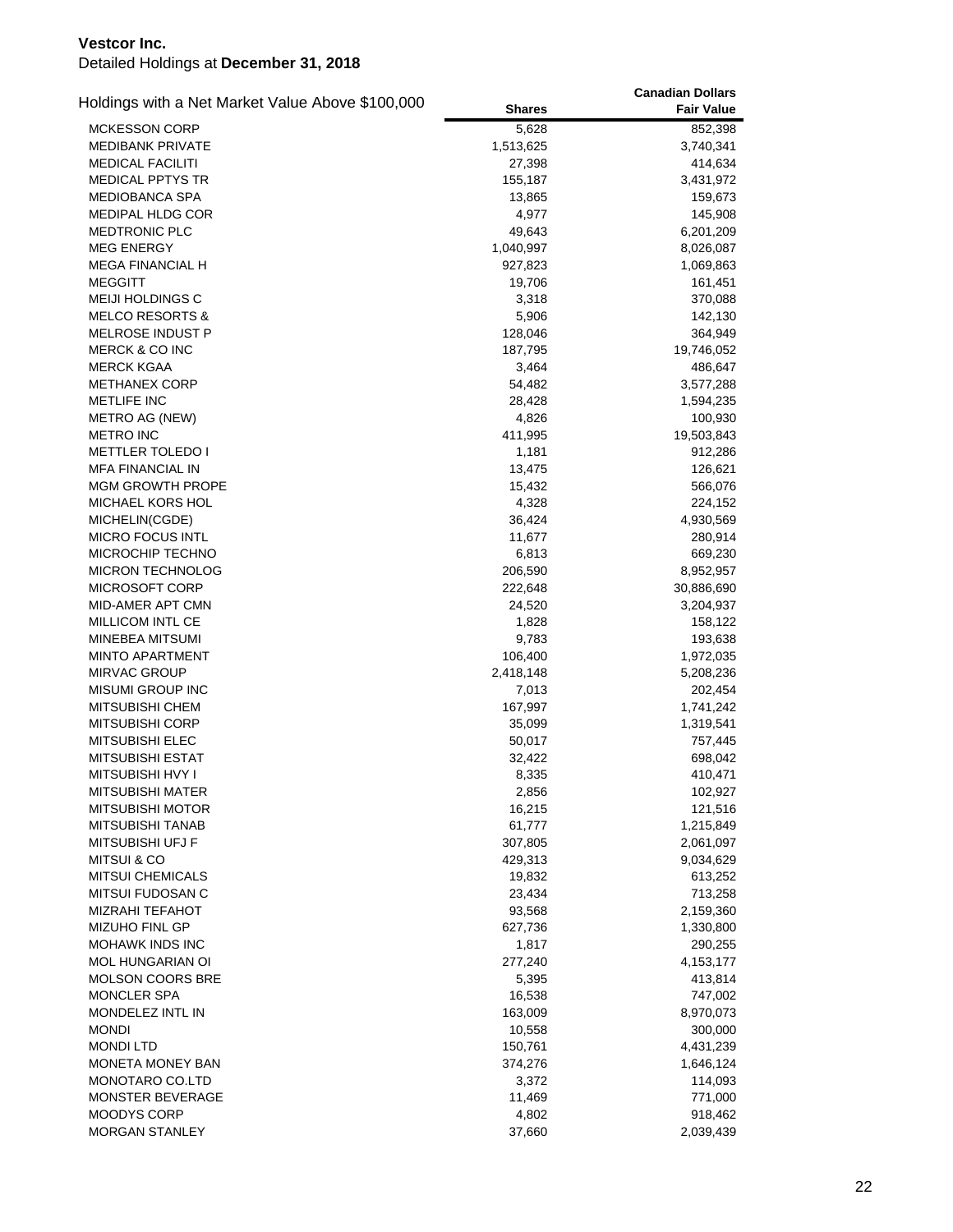|                                                  |                  | <b>Canadian Dollars</b> |
|--------------------------------------------------|------------------|-------------------------|
| Holdings with a Net Market Value Above \$100,000 | <b>Shares</b>    | <b>Fair Value</b>       |
| MORGUARD NA RES                                  | 34,310           | 590,358                 |
| <b>MORGUARD REAL ES</b>                          | 18,874           | 215,164                 |
| MORNEAU SHEPELL                                  | 206,693          | 5,188,829               |
| MORRISON(W)SUPMA                                 | 61,017           | 226,339                 |
| <b>MOSAIC CO</b>                                 | 10,216           | 407,568                 |
| MOTOROLA SOLUTIO                                 | 67,016           | 10,583,183              |
| MOUNTAIN PROV DI                                 | 122,348          | 238,579                 |
| <b>MOWI ASA</b>                                  | 214,051          | 6,168,332               |
| <b>MPLX LP</b>                                   | 31,647           | 1,309,671               |
| <b>MS&amp;AD INS GP HLD</b>                      | 12,738           | 496,643                 |
| <b>MSCI INC</b>                                  | 2,536            | 510,649                 |
| MTR CORP                                         | 671,115          | 4,823,426               |
| MTU AERO ENGINES                                 | 1,410            | 348,710                 |
| MTY FOOD GROUP                                   | 36,966           | 2,241,618               |
| <b>MUENCHENER RUECK</b>                          | 32,725           | 9,735,964               |
| <b>MULLEN GROUP</b>                              | 183,052          | 2,243,980               |
| <b>MURATA MFG CO</b>                             | 4,638            | 863,452                 |
| MURPHY USA INC                                   | 1,464            | 153,244                 |
| MYLAN N V                                        | 14,854           | 555,880                 |
| NAGOYA RAILROAD                                  | 4,588            | 165,403                 |
| NASDAQ INC                                       | 3,306            | 368,316                 |
| NATIONAL BK CDA                                  | 57,895           | 3,279,319               |
| <b>NATIONAL GRID</b>                             | 578,524          | 7,690,394               |
| <b>NATIONAL INSTRS</b>                           | 3,497            | 216,744                 |
| NATIONAL OILWELL                                 | 11,044           | 387,656                 |
| <b>NATIONAL RETAIL</b>                           | 163,518          | 10,833,879              |
| <b>NATIXIS</b>                                   | 25,201           |                         |
| NATL AUSTRALIA B                                 |                  | 162,069                 |
| NATL HEALTH INVS                                 | 71,980           | 1,665,895               |
| NATURGY ENERGY G                                 | 3,354            | 350,622                 |
| <b>NAVIENT CORP</b>                              | 9,552<br>558,707 | 331,978                 |
| <b>NAVIGATORS GROUP</b>                          |                  | 6,722,753               |
| <b>NEC CORP</b>                                  | 17,055           | 1,618,681               |
| NEKTAR THERAPEUT                                 | 90,947           | 3,696,517               |
|                                                  | 4,986            | 223,841                 |
| NEMASKA LITHIUM                                  | 2,125,000        | 1,445,000               |
| <b>NEO PERFORMANCE</b>                           | 10,816           | 166,566                 |
| <b>NEPTUNE WELLNESS</b>                          | 56,014           | 193,808                 |
| <b>NESTE OYJ</b>                                 | 3,205            | 337,070                 |
| <b>NESTLE MALAY BHD</b>                          | 61,493           | 2,995,694               |
| <b>NESTLE SA</b>                                 | 156,118          | 17,260,531              |
| NETAPP INC COM                                   | 11,297           | 920,675                 |
| <b>NETFLIX INC</b>                               | 12,562           | 4,592,291               |
| <b>NETIA SA</b>                                  | 64,187           | 116,679                 |
| NEW GOLD INC                                     | 499,374          | 524,343                 |
| <b>NEW WORLD DEVEL</b>                           | 447,485          | 808,723                 |
| NEWCREST MINING                                  | 55,147           | 1,155,948               |
| <b>NEWELL BRANDS IN</b>                          | 12,371           | 314,102                 |
| NEWFIELD EXPL CO                                 | 213,138          | 4,267,583               |
| NEWMARK GROUP IN                                 | 76,345           | 836,261                 |
| NEWMONT MINING C                                 | 287,448          | 13,603,468              |
| <b>NEWS CORP NEW</b>                             | 23,702           | 521,700                 |
| <b>NEXGEN ENERGY LT</b>                          | 163,162          | 393,220                 |
| NEXON CO LTD                                     | 10,056           | 176,884                 |
| <b>NEXPOINT RESIDNL</b>                          | 10,052           | 481,202                 |
| NEXT PLC                                         | 60,301           | 4,186,262               |
| <b>NEXTERA ENERGY I</b>                          | 66,949           | 15,893,918              |
| NFI GROUP                                        | 183,680          | 6,320,981               |
| <b>NGK INSULATORS</b>                            | 6,072            | 112,702                 |
| NGK SPARK PLUG C                                 | 3,840            | 104,783                 |
| NH FOODS LTD                                     | 2,376            | 122,305                 |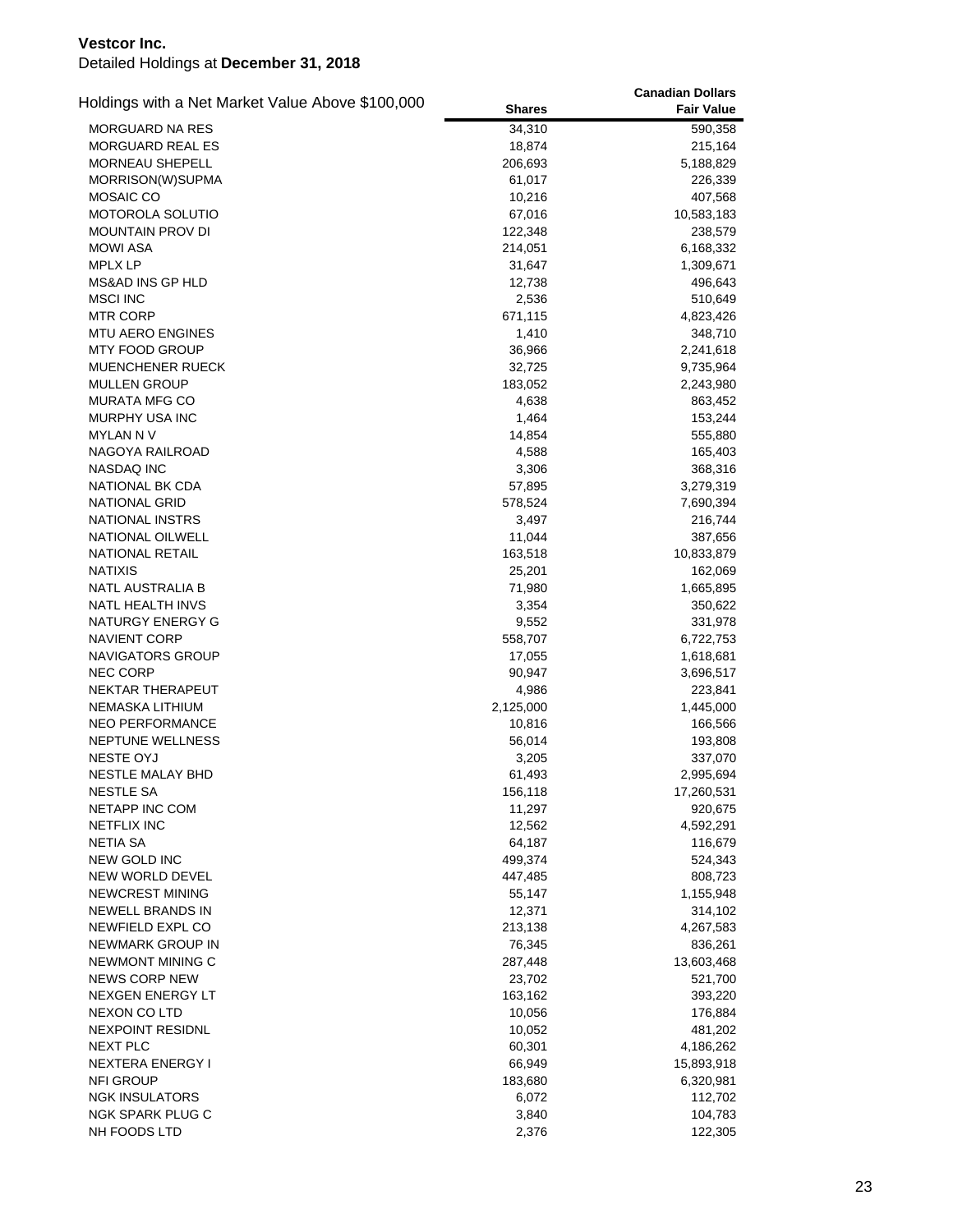| Holdings with a Net Market Value Above \$100,000 |               | <b>Canadian Dollars</b> |
|--------------------------------------------------|---------------|-------------------------|
|                                                  | <b>Shares</b> | <b>Fair Value</b>       |
| <b>NICE LTD</b>                                  | 1,584         | 232,858                 |
| NIDEC CORPORATIO                                 | 5,830         | 905,379                 |
| NIELSEN HOLDINGS                                 | 10,226        | 325,842                 |
| <b>NIKE INC</b>                                  | 36,674        | 3,725,362               |
| <b>NIKON CORP</b>                                | 34,994        | 712,250                 |
| NINTENDO CO                                      | 2,925         | 1,066,331               |
| <b>NIPPON BUILDING</b>                           | 39            | 335,478                 |
| NIPPON EXPRESS C                                 | 2,278         | 173,551                 |
| <b>NIPPON PAINT HLD</b>                          | 4,399         | 205,903                 |
| <b>NIPPON PROLOGIS</b>                           | 2,400         | 6,928,402               |
| NIPPON STEEL & S                                 | 20,008        | 471,369                 |
| NIPPON TEL&TEL C                                 | 61,038        | 3,405,597               |
| NISOURCE INC                                     | 13,207        | 457,266                 |
| NISSAN CHEMICAL                                  | 2,961         | 212,316                 |
| NISSAN MOTOR CO                                  | 839,213       | 9,196,531               |
| NISSHIN SEIFUN G                                 | 5,371         | 151,843                 |
| NISSIN FOODS HLD                                 | 67,140        | 5,767,021               |
| NITORI HOLDINGS                                  | 42,039        | 7,185,285               |
| NITTO DENKO CORP                                 | 4,329         | 298,713                 |
| NMC HEALTH PLC                                   | 2,658         | 126,500                 |
| NN GROUP N.V.                                    | 123,788       | 6,725,865               |
| NOBLE ENERGY INC                                 | 13,822        | 354,153                 |
| <b>NOBLE MIDSTREAM</b>                           | 3,800         | 149,681                 |
| <b>NOKIA OYJ</b>                                 | 147,622       | 1,159,336               |
| <b>NOKIAN RENKAAT</b>                            | 3,406         | 142,624                 |
| NOMURA HOLDINGS                                  | 96,141        | 503,623                 |
| NOMURA REAL EST                                  | 98            | 176,163                 |
| NOMURA RESEARCH                                  | 3,259         | 165,323                 |
| NORBORD INC                                      | 78,477        | 2,848,715               |
| NORDEA BANK ABP                                  | 80,072        | 919,961                 |
| NORDSTROM INC                                    | 3,277         | 208,614                 |
| NORFOLK SOUTHERN                                 | 7,845         | 1,602,276               |
| NORSK HYDRO ASA                                  | 34,567        | 213,782                 |
| NORTH AMERICAN C                                 | 55,600        | 676,558                 |
| NORTH WEST CO                                    | 173,145       | 5,494,697               |
| NORTHERN TR CORP                                 | 6,377         | 733,162                 |
| NORTHLAND POWER                                  | 68,099        | 1,484,278               |
| NORTHROP GRUMMAN                                 | 5,002         | 1,673,091               |
| NORTHSTAR REALTY                                 | 24,219        | 480,959                 |
| NORTHVIEW APARTM                                 | 175,059       | 4,308,909               |
| NORTHWEST HEALTH                                 | 102,054       | 974,276                 |
| NOVAGOLD RESOURC                                 | 22,703        | 123,050                 |
| NOVARTIS AG                                      | 133,048       | 15,491,472              |
| NOVO-NORDISK AS                                  | 55,963        | 3,488,042               |
| NOVOZYMES A/S                                    | 5,943         | 361,709                 |
| NRG ENERGY INC                                   | 8,352         | 451,724                 |
| <b>NSK</b>                                       | 10,893        | 128,687                 |
| NTT DATA CORP                                    | 17,111        | 256,675                 |
| NTT DOCOMO                                       | 259,112       | 7,975,262               |
| NUSTAR ENERGY LP                                 | 14,932        | 426,849                 |
| <b>NUTRIEN LTD</b>                               | 178,757       | 11,566,882              |
| <b>NUVASIVE INC</b>                              | 1,797         | 121,637                 |
| NUVISTA ENERGY L                                 | 936,416       | 3,820,577               |
| <b>NVIDIA CORP</b>                               | 20,673        | 3,769,397               |
| NVR INC                                          | 137           | 455,996                 |
| NWS HOLDINGS LTD                                 | 46,707        | 130,855                 |
| <b>NXP SEMICONDUCTR</b>                          | 18,519        | 1,856,562               |
| <b>02 CZECH REPUBLI</b>                          | 258,126       | 3,773,821               |
| <b>OBAYASHI CORP</b>                             | 16,256        | 201,151                 |
| OBIC CO                                          | 1,384         | 146,273                 |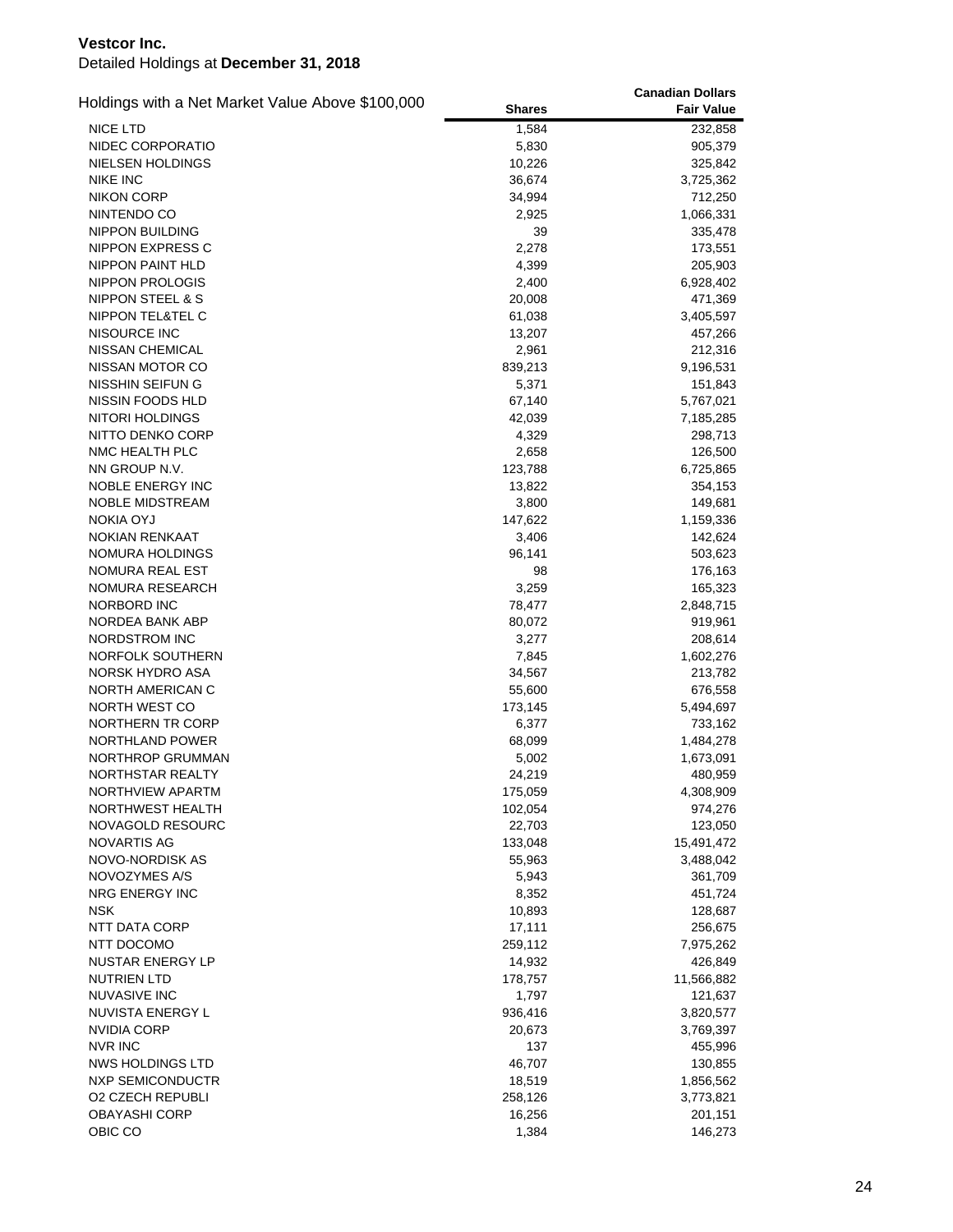| Holdings with a Net Market Value Above \$100,000 |               | <b>Canadian Dollars</b> |
|--------------------------------------------------|---------------|-------------------------|
|                                                  | <b>Shares</b> | <b>Fair Value</b>       |
| <b>OCCIDENTAL PETE</b>                           | 109,375       | 9,289,732               |
| OCEANAGOLD CORP                                  | 902,977       | 4,496,825               |
| ODAKYU ELEC RLWY                                 | 7,611         | 229,002                 |
| <b>ODONTOPREV SA</b>                             | 861,183       | 4,172,819               |
| OIL CO LUKOIL PJ                                 | 8,353         | 815,482                 |
| OIL SEARCH LTD                                   | 33,590        | 231,251                 |
| OJI HLDGS CORP                                   | 20,548        | 144,524                 |
| <b>OLD DOMINION FGH</b>                          | 1,413         | 238,320                 |
| <b>OLYMPUS CORP</b>                              | 8,127         | 341,448                 |
| OMEGA HEALTHCARE                                 | 9,666         | 464,044                 |
| OMNICOM GROUP IN                                 | 6,456         | 651,089                 |
| <b>OMRON CORP</b>                                | 5,495         | 273,621                 |
| OMV AG                                           | 3,758         | 224,429                 |
| <b>ONEOK INC</b>                                 | 64,190        | 4,729,835               |
| <b>ONEX CORP</b>                                 | 29,825        | 2,217,489               |
| ONO PHARMACEUTIC                                 | 10,377        | 290,008                 |
| OPAP (ORG OF FOO                                 | 105,235       | 1,247,896               |
| OPEN TEXT CORP                                   | 345,459       | 15,372,926              |
| ORACLE CORP                                      | 73,427        | 4,527,940               |
| ORACLE CORP JAPA                                 | 32,862        | 2,863,605               |
| ORANGE                                           | 438,012       | 9,680,242               |
| O'REILLY AUTOMOT                                 | 3,417         | 1,606,967               |
| <b>ORICA LIMITED</b>                             | 10,684        | 177,208                 |
| ORIENTAL LAND CO                                 | 5,048         | 694,703                 |
| ORIGIN ENERGY                                    | 48,220        | 299,979                 |
| <b>ORION</b>                                     | 20,043        | 2,944,047               |
| ORION CORPORATIO                                 | 2,500         | 118,191                 |
| ORIX CORP                                        | 34,040        | 680,332                 |
| ORKLA ASA                                        | 158,255       | 1,698,375               |
| ORSTED A/S                                       | 4,728         | 430,998                 |
| OSAKA GAS CO                                     | 8,675         | 216,955                 |
| OSISKO GOLD ROYA                                 | 15,220        | 182,869                 |
| OSISKO MINING                                    | 85,334        | 261,975                 |
| OSRAM LICHT AG                                   | 2,310         | 136,764                 |
| OTP BANK                                         | 23,550        |                         |
| OTSUKA CORP                                      |               | 1,294,019               |
|                                                  | 2,930         | 110,153                 |
| OTSUKA HLDGS CO<br><b>OUTFRONT MEDIA I</b>       | 59,290        | 3,316,187               |
|                                                  | 5,977         | 147,921                 |
| <b>OVERSEA-CHINESE</b>                           | 83,587        | 943,123                 |
| PACCAR INC                                       | 10,066        | 814,781                 |
| PACIFIC BIOSCIEN                                 | 249,924       | 2,525,962               |
| PACKAGING CORP A                                 | 2,722         | 313,391                 |
| PADDY POWER BETF                                 | 2,066         | 231,120                 |
| PADINI HLDGS BHD                                 | 447,484       | 519,109                 |
| PAN AMERICAN SIL                                 | 37,917        | 755,686                 |
| PANASONIC CORP                                   | 57,776        | 712,471                 |
| PANDORA A/S                                      | 2,540         | 140,988                 |
| PARAMOUNT GROUP                                  | 8,906         | 153,994                 |
| <b>PAREX RESOURCES</b>                           | 251,708       | 4,115,426               |
| PARK HOTELS RESO                                 | 9,126         | 336,287                 |
| PARK LAWN CORP                                   | 43,552        | 1,005,964               |
| PARKER HANNIFIN                                  | 3,813         | 776,691                 |
| PARKLAND FUEL CO                                 | 198,189       | 7,022,985               |
| PARTNERS GROUP H                                 | 477           | 393,879                 |
| <b>PASON SYSTEMS</b>                             | 17,576        | 321,465                 |
| PATTERSON COMPAN                                 | 61,153        | 1,642,058               |
| PAYCHEX INC                                      | 125,604       | 11,176,479              |
| PAYPAL HLDGS INC                                 | 33,945        | 3,898,588               |
| <b>PCCW LIMITED</b>                              | 11,835,379    | 9,311,510               |
| <b>PEARSON</b>                                   | 21,510        | 351,114                 |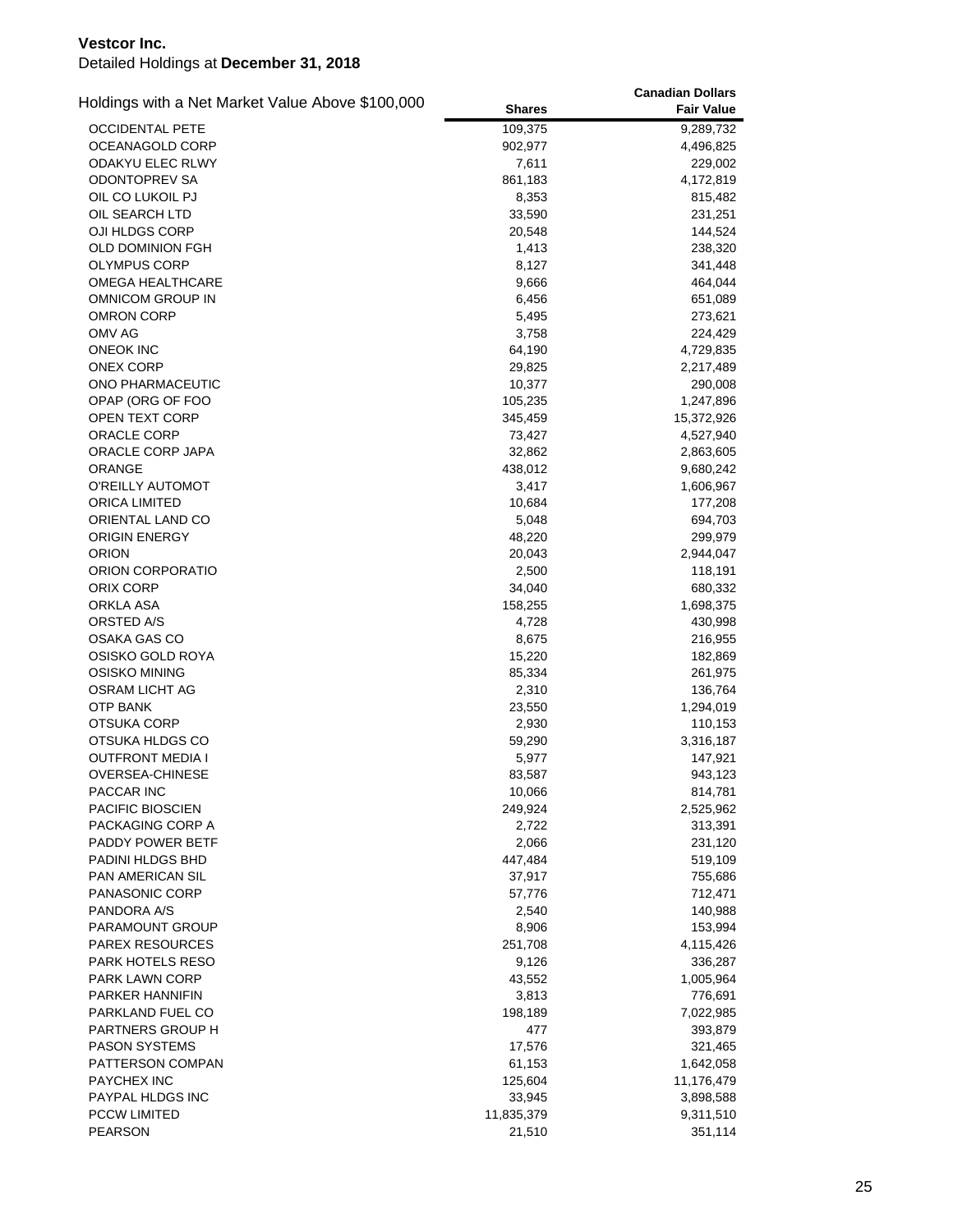| Holdings with a Net Market Value Above \$100,000 |               | <b>Canadian Dollars</b> |
|--------------------------------------------------|---------------|-------------------------|
|                                                  | <b>Shares</b> | <b>Fair Value</b>       |
| PEBBLEBROOK HOTE                                 | 5,976         | 222,395                 |
| PEMBINA PIPELINE                                 | 214,113       | 8,700,199               |
| PENN REAL ESTATE                                 | 18,650        | 151,305                 |
| PENTAIR PLC                                      | 4,601         | 237,411                 |
| PEOPLE CORP                                      | 105,800       | 770,753                 |
| PEOPLES UNITED F                                 | 266,136       | 5,245,140               |
| PEPSICO INC                                      | 100,679       | 15,324,250              |
| PERKINELMER INC                                  | 3,205         | 343,844                 |
| PERNOD-RICARD                                    | 5,666         | 1,267,690               |
| PERRIGO CO                                       | 3,600         | 190,529                 |
| <b>PERSIMMON</b>                                 | 114,668       | 3,849,636               |
| PETRONAS CHEMICA                                 | 413,867       | 1,270,723               |
| PETROTAL CORP                                    | 16,958,213    | 3,985,180               |
| PEUGEOT SA                                       | 15,943        | 464,112                 |
| PFIZER INC                                       | 368,564       | 21,972,743              |
| PG&E CORP                                        | 19,147        | 621,086                 |
| PGE POLSKA GRUPA                                 | 716,196       | 2,603,795               |
| PHILIP MORRIS IN                                 | 53,443        | 4,956,133               |
| PHILLIPS 66                                      | 80,039        | 9,417,683               |
| PHILLIPS 66 PART                                 | 6,890         | 396,270                 |
| PHYSICIANS REALT                                 | 7,852         | 171,910                 |
| PIEDMONT OFFICE                                  | 11,311        | 267,219                 |
| <b>PIGEON CORP</b>                               | 3,065         | 179,329                 |
| PINNACLE WEST CA                                 | 89,672        | 10,434,787              |
| PIONEER NATURAL                                  | 4,910         | 881,983                 |
| PLAYA HOTELS & R                                 | 137,148       | 1,346,807               |
| PNC FINL SVCS GR                                 | 13,292        | 2,122,409               |
| POL GORN NAFT I                                  | 1,970,172     | 4,949,451               |
| POLARIS INFRAST                                  | 12,180        | 125,454                 |
| POLLARD BANKNOTE                                 | 6,366         | 131,012                 |
| POOL CORPORATION                                 | 1,174         | 238,353                 |
| PORSCHE AUTOMOBI                                 | 4,112         | 331,535                 |
| PORTO SEGURO SA                                  | 183,023       | 3,363,499               |
| POSTE ITALIANE S                                 | 16,013        | 174,609                 |
| POTLATCHDELTIC C                                 | 9,870         | 426,521                 |
| POWER ASSETS HLD                                 | 979,922       | 9,316,428               |
| POWER CORP OF CD                                 | 151,828       | 3,724,341               |
| <b>POWER FINANCIAL</b>                           | 1,417,062     | 37,210,058              |
| POWERLONG REAL E                                 | 629,391       | 338,168                 |
| POWERTECH TECHNO                                 | 1,527,798     | 4,487,382               |
| PPB GROUP BERHAD                                 | 198,874       | 1,155,503               |
| <b>PPG INDUSTRIES I</b>                          | 6,910         | 964,814                 |
| PPL CORP                                         | 20,746        | 814,678                 |
| PRAIRIESKY ROYAL                                 | 95,347        | 1,690,765               |
| PREMIER GOLD MIN                                 | 192,229       | 309,489                 |
| PREMIUM BRANDS H                                 | 4,706         | 354,306                 |
| PRINCIPAL FINL G                                 | 7,583         | 457,463                 |
| <b>PROCTER &amp; GAMBLE</b>                      | 111,752       | 14,029,831              |
| PROGRESSIVE CORP                                 | 128,810       | 10,613,779              |
| <b>PROLOGIS INC</b>                              | 95,686        | 7,673,996               |
| PROSIEBENSAT1 ME                                 | 6,179         | 150,016                 |
| PROXIMUS SA                                      | 210,691       | 7,769,914               |
| PRUDENTIAL                                       | 70,371        | 1,716,176               |
| PRUDENTIAL FINL                                  | 11,898        | 1,325,211               |
| <b>PRYSMIAN SPA</b>                              | 6,279         | 165,385                 |
| <b>PS BUSINESS PKS</b>                           | 6,851         | 1,225,780               |
| PT INDO TAMBANGR                                 | 345,890       | 665,260                 |
| PUBLIC BK BHD                                    | 99,883        | 817,366                 |
| PUBLIC STORAGE                                   | 41,633        | 11,509,509              |
| PUBLIC SVC ENTER                                 | 157,496       | 11,196,374              |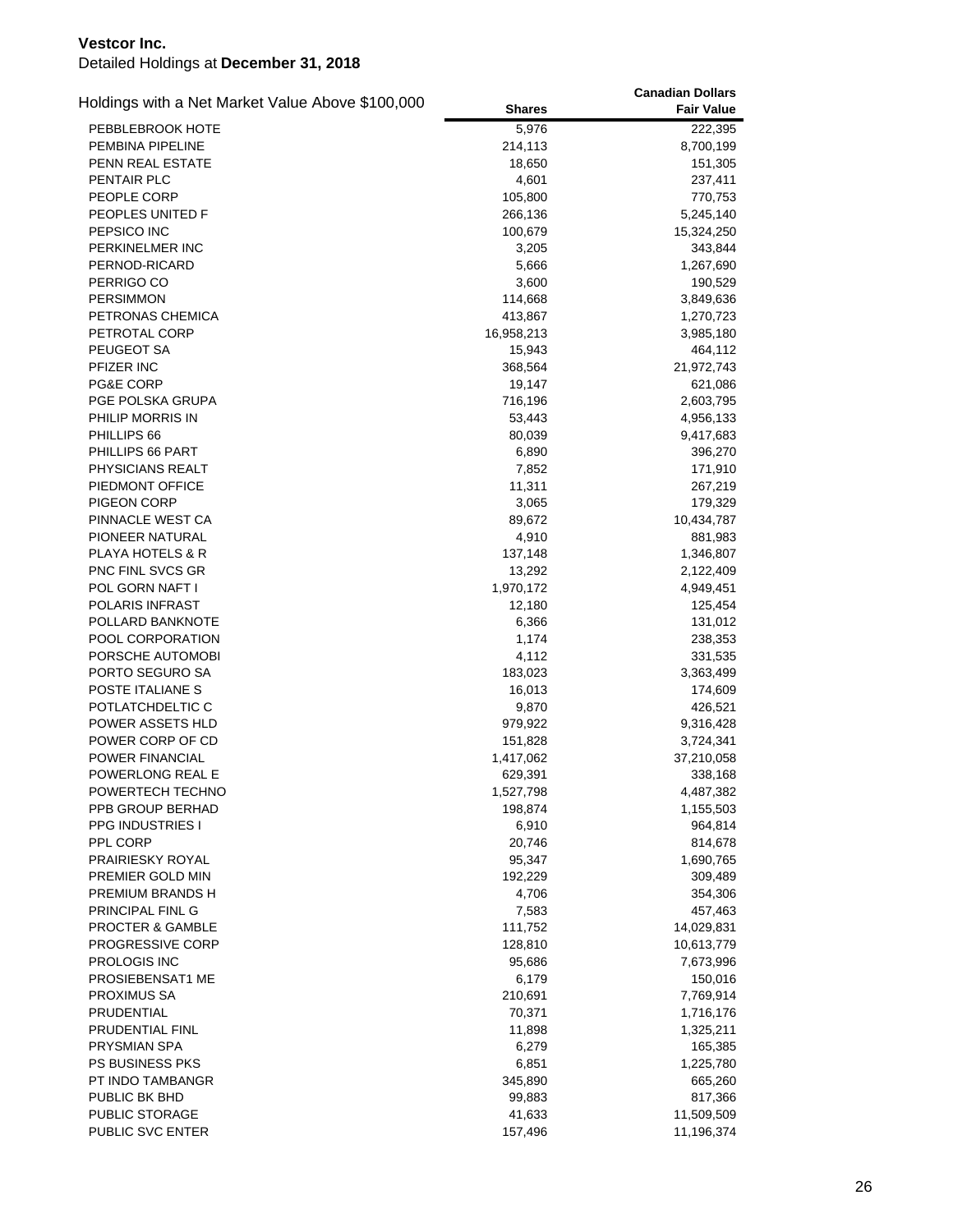|                                                  |               | <b>Canadian Dollars</b> |
|--------------------------------------------------|---------------|-------------------------|
| Holdings with a Net Market Value Above \$100,000 | <b>Shares</b> | <b>Fair Value</b>       |
| <b>PUBLICIS GROUP S</b>                          | 5,376         | 420,353                 |
| PULTEGROUP INC                                   | 87,977        | 3,136,529               |
| PUMA SE                                          | 152           | 101,336                 |
| PVH CORP                                         | 2,182         | 277,007                 |
| QATAR ELECT &WAT                                 | 16,036        | 1,112,767               |
| <b>QATAR GAS TRANSP</b>                          | 26,220        | 176,340                 |
| QATAR ISLAMIC BA                                 | 42,060        | 2,398,002               |
| QBE INSURANCE GR                                 | 38,315        | 372,092                 |
| QIAGEN NV                                        | 32,230        | 1,481,455               |
| QL RESOURCES BHD                                 | 231,738       | 521,577                 |
| QORVO INC                                        | 3,598         | 298,436                 |
| QTS REALTY TR IN                                 | 2,173         | 111,177                 |
| <b>QUALCOMM INC</b>                              | 34,919        | 2,714,173               |
| <b>QUANTA SVCS INC</b>                           | 7,756         | 319,277                 |
| QUARTERHILL INC                                  | 456,303       | 608,212                 |
| QUEBECOR INC                                     | 512,342       | 14,724,709              |
| QUEST DIAGNOSTIC                                 | 6,297         | 716,159                 |
| QUIMICA Y MINERA                                 | 67,810        | 3,643,875               |
| RADNET INC                                       | 74,711        | 1,037,750               |
| RAIA DROGASIL SA                                 | 123,691       | 2,491,069               |
| <b>RAIFFEISEN BK IN</b>                          | 4,065         | 140,898                 |
| <b>RAKUTEN INC</b>                               | 26,702        | 244,649                 |
| RALPH LAUREN COR                                 | 56,663        | 8,055,172               |
| RAMSAY HEALTH CA                                 | 3,875         | 215,096                 |
| RANDGOLD RESOURC                                 | 49,769        | 5,667,024               |
| RANDSTAD N.V.                                    | 2,910         | 182,146                 |
| RAYMOND JAMES FI                                 | 3,714         | 377,451                 |
| <b>RAYONIER INC</b>                              | 68,773        | 2,600,926               |
| <b>RAYTHEON</b>                                  | 12,359        | 2,603,179               |
| <b>REAL MATTERS</b>                              | 53,626        | 176,966                 |
| <b>REALPAGE INC</b>                              | 2,428         | 159,806                 |
| REALTY INCOME CO                                 | 144,100       | 12,450,510              |
| RECIPE UNLIMITED                                 | 25,497        | 667,256                 |
| <b>RECKITT BENCKISE</b>                          | 17,658        | 1,846,940               |
| <b>RECORDATI</b>                                 | 2,900         | 137,147                 |
| <b>RECRUIT HLDGS CO</b>                          | 28,955        | 959,697                 |
| <b>RED ELECTRICA CO</b>                          | 14,759        | 449,232                 |
| <b>RED HAT INC</b>                               | 5,092         | 1,221,515               |
| REDEFINE PROPS L                                 | 389,042       | 357,191                 |
| <b>REGENCY CENTERS</b>                           | 47,365        | 3,796,075               |
| <b>REGENERON PHARMC</b>                          | 2,235         | 1,140,132               |
| <b>REGIONS FINL COR</b>                          | 29,783        | 550,298                 |
| <b>RELX PLC</b>                                  | 54,105        | 1,521,293               |
| <b>REMY COINTREAU S</b>                          | 22,423        | 3,464,175               |
| RENAULT                                          | 5,062         | 431,129                 |
| REPSOL SA                                        | 197,504       | 4,341,791               |
| REPUBLIC SVCS IN                                 | 39,271        | 3,886,757               |
| <b>RESMED INC</b>                                | 6,801         | 1,057,716               |
| <b>RESONA HOLDINGS</b>                           | 60,649        | 399,166                 |
| RESTAURANT BRAND                                 | 49,848        | 3,584,804               |
| RETAIL OPPORTUNI                                 | 5,388         | 116,860                 |
| RETAIL PPTYS AME                                 | 17,983        | 270,557                 |
| <b>REXEL</b>                                     | 7,335         | 106,506                 |
| REXFORD INDUSTRI                                 | 48,832        | 1,976,165               |
| RICHELIEU HARDWA                                 | 5,352         | 121,437                 |
| RICHEMONT(CIE FI                                 | 13,707        | 1,196,413               |
| RICOH CO                                         | 16,958        | 227,359                 |
| RINNAI CORP                                      | 18,427        | 1,660,788               |
| RIO TINTO LIMITE                                 | 138,091       | 10,419,066              |
| RIO TINTO PLC                                    | 31,806        | 2,063,660               |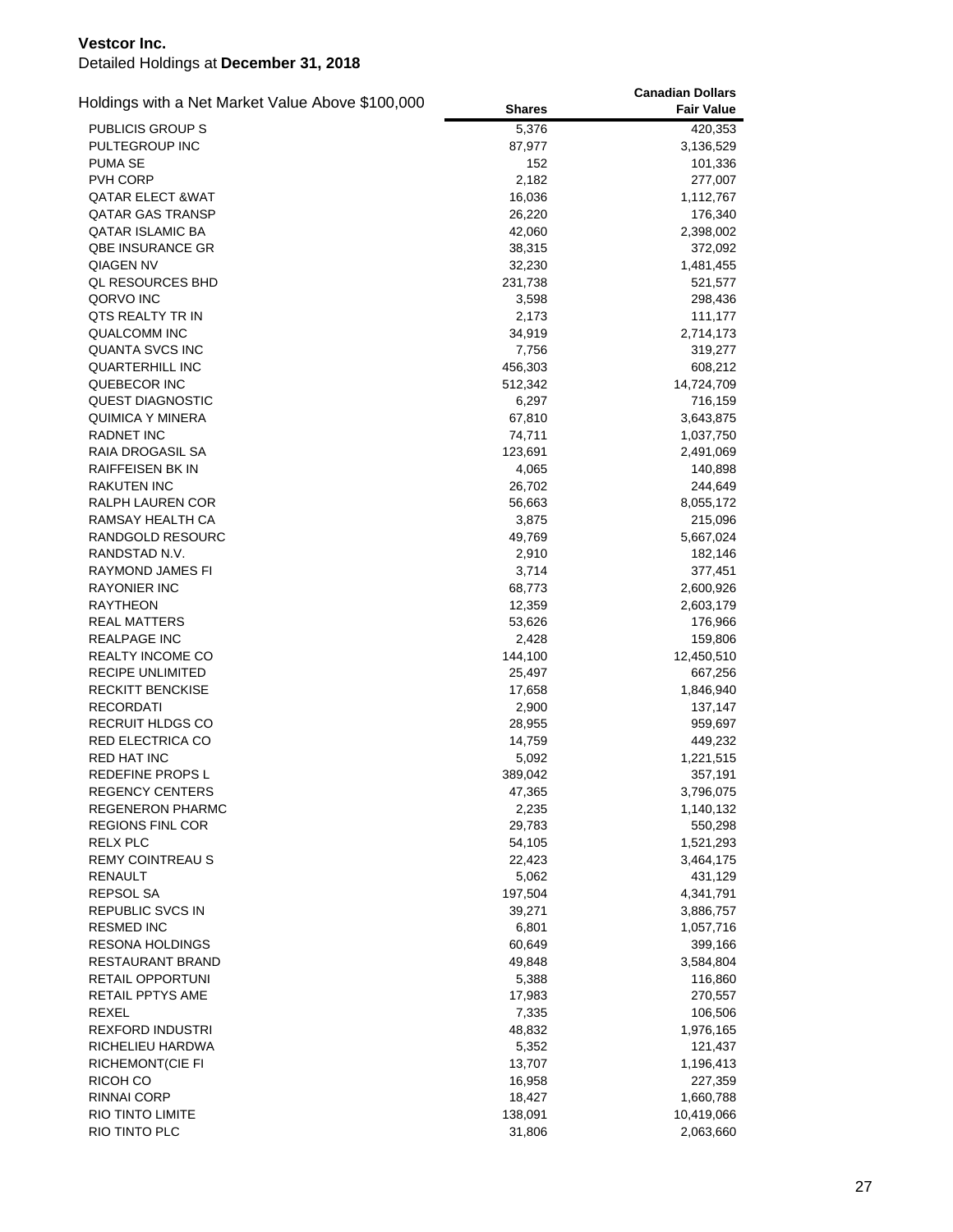| Holdings with a Net Market Value Above \$100,000 |                  | <b>Canadian Dollars</b> |
|--------------------------------------------------|------------------|-------------------------|
|                                                  | <b>Shares</b>    | <b>Fair Value</b>       |
| <b>RIOCAN</b>                                    | 1,009,951        | 24,155,964              |
| RITCHIE BROS AUC                                 | 68,221           | 3,046,750               |
| RLJ LODGING TRUS                                 | 7,451            | 170,254                 |
| ROAD KING INFRAS                                 | 205,667          | 500,854                 |
| ROBERT HALF INTL                                 | 114,214          | 8,922,827               |
| ROCHE HLDGS AG                                   | 44,961           | 15,161,942              |
| ROCKWELL AUTOMAT                                 | 3,476            | 714,407                 |
| ROCKY MOUNTAIN D                                 | 12,207           | 107,666                 |
| ROGERS COMMUNICA                                 | 151,504          | 10,664,862              |
| ROGERS SUGAR                                     | 105,622          | 584,090                 |
| ROHM CO                                          | 2,377            | 208,316                 |
| ROLLINS INC                                      | 9,048            | 446,115                 |
| ROLLS ROYCE HLDG                                 | 44,662           | 644,817                 |
| ROOTS CORPORATIO                                 | 121,760          | 383,544                 |
| ROPER TECHNOLOGI                                 | 2,979            | 1,084,395               |
| ROSS STORES INC                                  | 15,504           | 1,761,790               |
| ROYAL BANK CDA                                   | 613,547          | 57,329,832              |
| ROYAL BK SCOT GR                                 | 128,162          | 483,101                 |
| ROYAL CARIBBEAN                                  | 4,937            | 664,110                 |
| ROYAL DUTCH SHEL                                 | 222,294          | 8,970,586               |
| ROYAL MAIL PLC                                   | 381,180          | 1,804,176               |
| RSA INSURANCE GR                                 | 25,808           | 230,568                 |
| <b>RTL GROUP</b>                                 | 51,134           | 3,728,353               |
| RUSSEL METALS IN                                 | 108,506          | 2,314,433               |
| RWE AG (NEU)<br>RYMAN HEALTHCARE                 | 13,911<br>11,603 | 411,909                 |
| RYMAN HOSPITALIT                                 | 10,740           | 114,128<br>990,723      |
| RYOHIN KEIKAKU C                                 | 608              | 200,951                 |
| S&P GLOBAL INC                                   | 7,228            | 1,677,648               |
| S-1 CORPORATION                                  | 1,259            | 154,879                 |
| SABINA GOLD & SI                                 | 163,301          | 200,860                 |
| SABRA HEALTHCARE                                 | 93,622           | 2,107,280               |
| SAFETY INS GROUP                                 | 956              | 106,820                 |
| SAFRAN                                           | 9,823            | 1,559,809               |
| <b>SAGE GROUP</b>                                | 29,279           | 306,295                 |
| SAINSBURY(J)                                     | 39,764           | 183,297                 |
| SALESFORCE.COM                                   | 22,037           | 4,122,542               |
| SAMPO OYJ                                        | 12,106           | 725,998                 |
| SAMSUNG ELECTRON                                 | 171,007          | 6,733,875               |
| SANDS CHINA LTD                                  | 66,481           | 397,789                 |
| SANDSTORM GOLD                                   | 323,186          | 2,042,536               |
| SANDVIK                                          | 29,418           | 572,605                 |
| SANKYO CO                                        | 102,387          | 5,327,730               |
| SANOFI                                           | 81,546           | 9,632,951               |
| SANTEN PHARM. CO                                 | 32,913           | 649,818                 |
| SANTOS LIMITED                                   | 45,102           | 237,649                 |
| SAP SE                                           | 26,462           | 3,591,556               |
| SAPUTO INC                                       | 155,635          | 6,099,336               |
| <b>SARTORIUS</b>                                 | 902              | 153,364                 |
| SARTORIUS STEDIM                                 | 764              | 104,195                 |
| <b>SATS LTD</b>                                  | 793,790          | 3,706,660               |
| SAVARIA CORP                                     | 23,334           | 305,559                 |
| <b>SBA COMMUNICATIO</b>                          | 27,121           | 5,996,707               |
| SBI HOLDINGS INC                                 | 4,618            | 124,116                 |
| SCANA CORPORATIO                                 | 4,109            | 268,880                 |
| <b>SCENTRE GROUP</b>                             | 140,180          | 525,667                 |
| SCHIBSTED ASA                                    | 2,621            | 108,520                 |
| SCHINDLER HOLDIN                                 | 6,678            | 1,769,756               |
| SCHLUMBERGER LTD                                 | 39,892           | 1,994,636               |
| <b>SCHNEIDER ELECTR</b>                          | 15,245           | 1,421,470               |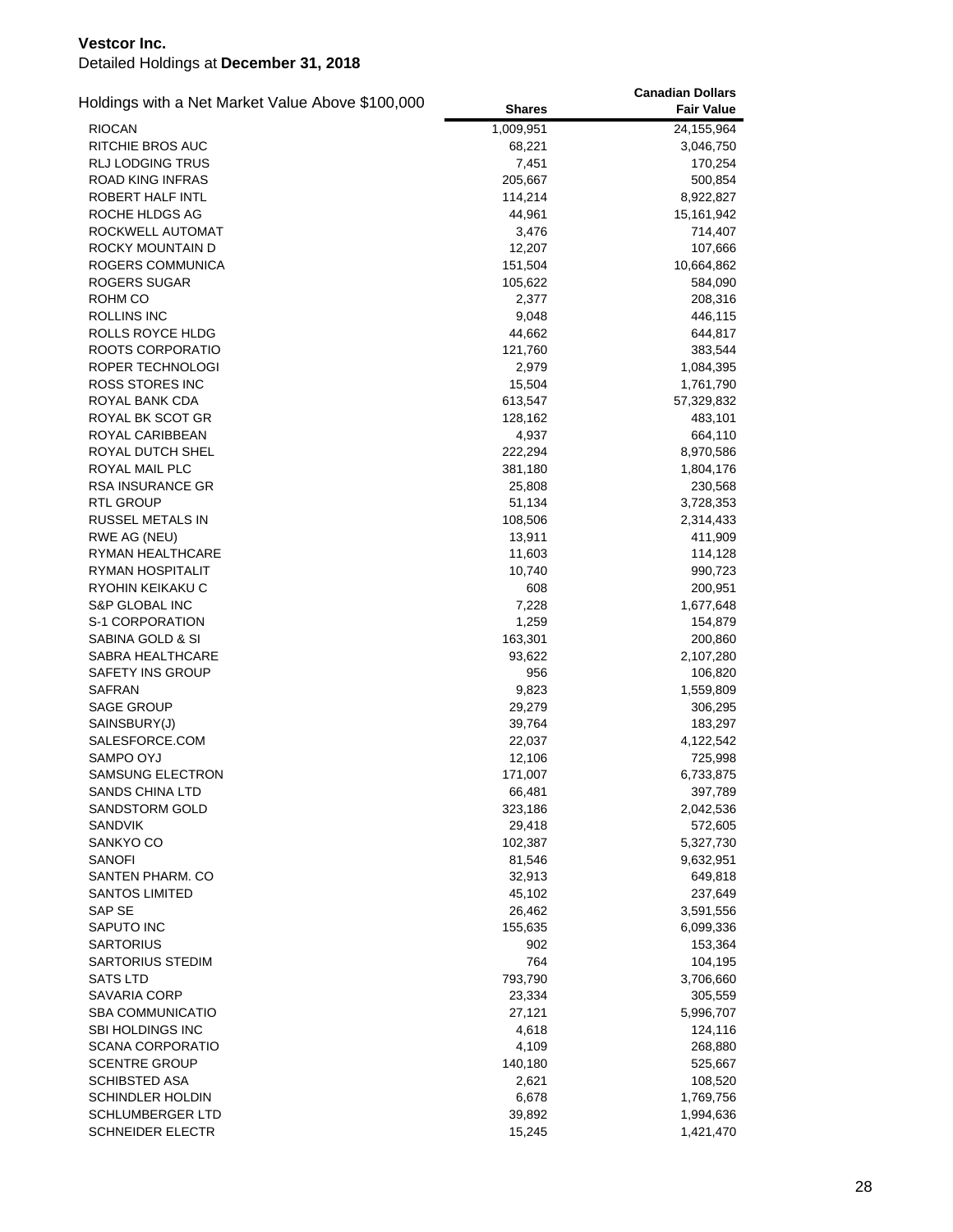|                                                  |               | <b>Canadian Dollars</b> |
|--------------------------------------------------|---------------|-------------------------|
| Holdings with a Net Market Value Above \$100,000 | <b>Shares</b> | <b>Fair Value</b>       |
| <b>SCHRODERS</b>                                 | 2,846         | 120,942                 |
| <b>SCOR SE</b>                                   | 88,792        | 5,462,109               |
| SEABRIDGE GOLD                                   | 31,849        | 573,919                 |
| <b>SEAGATE TECHNOLO</b>                          | 158,396       | 8,488,376               |
| SECOM CO                                         | 5,477         | 621,402                 |
| SECURE ENERGY SV                                 | 506,648       | 3,562,944               |
| SECURITAS                                        | 7,293         | 159,818                 |
| <b>SEEK LIMITED</b>                              | 9,412         | 153,124                 |
| <b>SEGRO PLC</b>                                 | 27,222        | 278,715                 |
| SEIBU HOLDINGS I                                 | 5,358         | 127,663                 |
| <b>SEIKO EPSON CORP</b>                          | 6,899         | 132,947                 |
| <b>SEKISUI CHEMICAL</b>                          | 10,279        | 208,702                 |
| <b>SEKISUI HOUSE</b>                             | 45,590        | 918,835                 |
| SELECT SECTOR SP - AMEX FINANCIAL INDEX          | 131,924       | 4,291,931               |
| SELECT SECTOR SP - HEALTH CARE                   | 42,637        | 5,037,790               |
| <b>SEMAFO INC</b>                                | 187,913       | 554,343                 |
| SEMPRA ENERGY                                    | 9,969         | 1,485,264               |
| <b>SENDGRID INC</b>                              | 7,515         | 443,096                 |
| SENIOR HSG PPTYS                                 | 16,898        | 270,489                 |
| <b>SERCOMM CORP</b>                              | 477,094       | 1,361,020               |
| <b>SES SA</b>                                    | 12,268        | 320,067                 |
| <b>SEVEN &amp; I HOLDIN</b>                      | 19,713        | 1,173,746               |
| <b>SEVERN TRENT</b>                              | 75,359        | 2,379,861               |
| SGS SA                                           | 1,023         | 3,132,321               |
| SHANGHAI INDL                                    | 174,350       | 481,769                 |
| SHAW COMMUNICATI                                 | 1,466,123     | 36,227,899              |
|                                                  |               |                         |
| <b>SHAWCOR LTD</b>                               | 7,618         | 126,306                 |
| SHENZHOU INTERNA                                 | 498,922       | 7,724,359               |
| SHERRITT INTL CO                                 | 4,316,192     | 1,942,286               |
| SHERWIN WILLIAMS                                 | 2,342         | 1,258,562               |
| SHIMADZU CORP                                    | 6,870         | 185,925                 |
| SHIMAMURA CO                                     | 26,666        | 2,788,421               |
| <b>SHIMANO INC</b>                               | 1,844         | 356,265                 |
| SHIMIZU CORP                                     | 13,419        | 149,508                 |
| SHIN-ETSU CHEMIC                                 | 9,479         | 1,007,252               |
| SHIONOGI & CO                                    | 6,930         | 540,992                 |
| SHIRE                                            | 24,154        | 1,920,107               |
| SHISEIDO CO                                      | 10,135        | 869,541                 |
| SHIZUOKA BANK                                    | 11,869        | 127,215                 |
| SHOPIFY INC                                      | 17,497        | 3,303,259               |
| SHOWA DENKO KK                                   | 3,282         | 133,600                 |
| SHOWA SHELL SEKI                                 | 5,925         | 113,661                 |
| SIEMENS AG                                       | 20,583        | 3,129,456               |
| SIEMENS GAMESA R                                 | 6,623         | 110,024                 |
| <b>SIEMENS HEALTHIN</b>                          | 3,611         | 205,925                 |
| SIENNA SENIOR LI                                 | 242,172       | 3,830,015               |
| SIERRA WIRELESS                                  | 19,776        | 362,494                 |
| SIKA AG                                          | 3,446         | 594,883                 |
| SIMON PPTY INC                                   | 6,416         | 1,472,092               |
| SIMPSON MANUFACT                                 | 1,914         | 141,503                 |
| SINGAPORE AIRLIN                                 | 430,178       | 4,060,601               |
| SINGAPORE EXCHAN                                 | 720,410       | 5,161,513               |
| SINGAPORE TECH E                                 | 43,915        | 153,578                 |
| SINGAPORE TELECO                                 | 2,994,529     | 8,791,995               |
| SINO LAND CO                                     | 77,954        | 182,496                 |
| SINOPAC FIN HLDG                                 | 11,949,335    | 5,468,983               |
| SINOTRUK (HK) LT                                 | 1,081,214     | 2,225,641               |
| SITE CENTERS COR                                 | 6,587         | 110,003                 |
| <b>SIX FLAGS ENTMT</b>                           | 2,130         | 161,836                 |
| SK HYNIX INC                                     | 68,666        | 5,085,081               |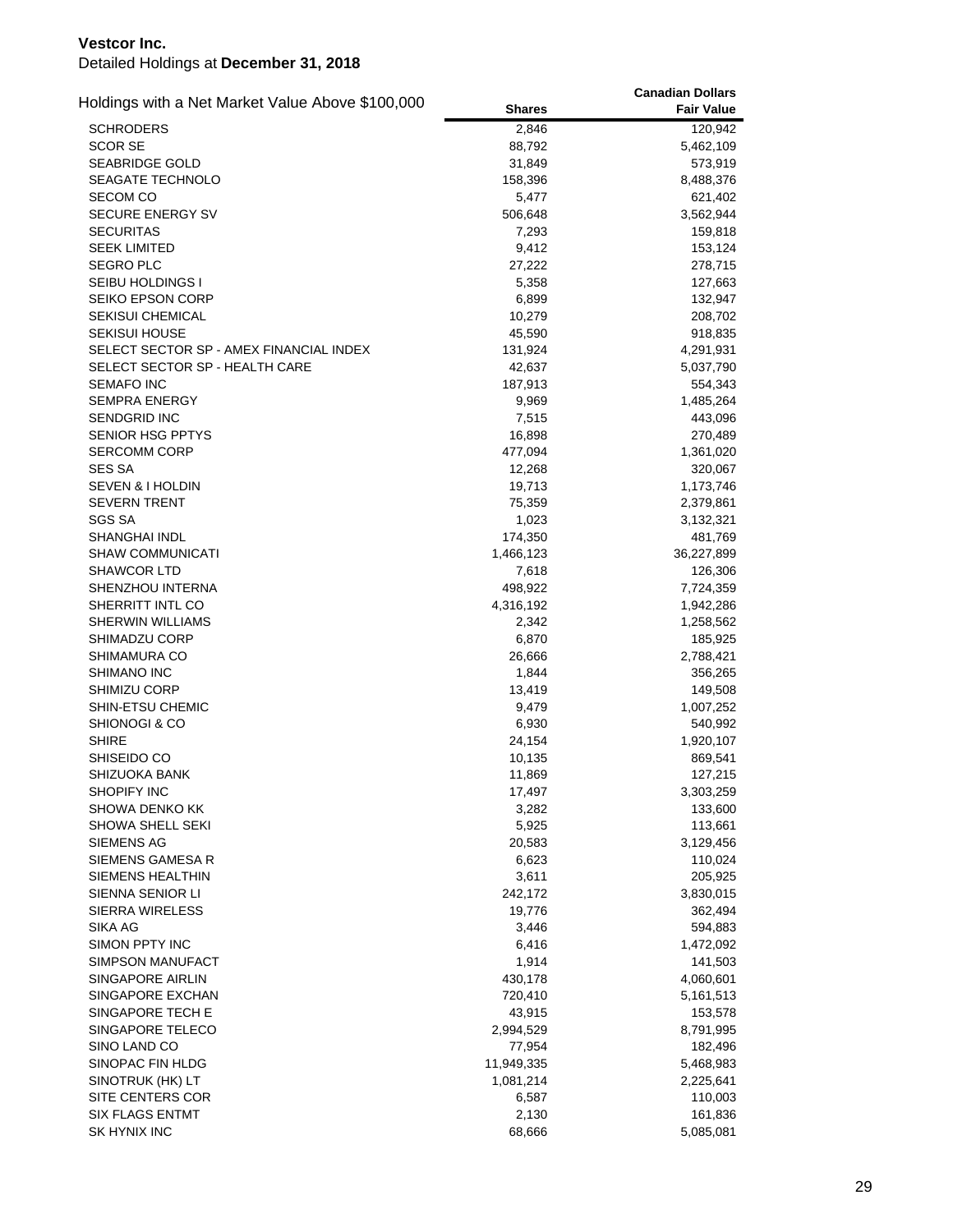| Holdings with a Net Market Value Above \$100,000 |                 | <b>Canadian Dollars</b> |
|--------------------------------------------------|-----------------|-------------------------|
|                                                  | <b>Shares</b>   | <b>Fair Value</b>       |
| <b>SK INNOVATION CO</b>                          | 4,596           | 1,009,823               |
| <b>SK TELECOM</b>                                | 957             | 315,698                 |
| SKAND ENSKILDA B                                 | 41,555          | 551,179                 |
| <b>SKANSKA SE</b>                                | 8,227           | 178,701                 |
| SKF AB                                           | 9,656           | 199,998                 |
| <b>SKYWORKS SOLUTIO</b>                          | 5,114           | 468,115                 |
| SL GREEN RLTY CO                                 | 11,735          | 1,281,091               |
| <b>SLATE OFFICE REI</b>                          | 54,236          | 327,179                 |
| SLEEP COUNTRY CA                                 | 30,020          | 599,499                 |
| <b>SMARTCENTRES REI</b>                          | 220,250         | 6,822,801               |
| <b>SMC CORP</b>                                  | 1,515           | 626,895                 |
| <b>SMITH &amp; NEPHEW</b>                        | 255,145         | 6,497,530               |
| SMITH A O                                        | 4,145           | 241,735                 |
| <b>SMITHS GROUP</b>                              | 10,200          | 242,011                 |
| SMUCKER J M CO                                   | 41,844          | 5,343,004               |
| SMURFIT KAPPA GR<br><b>SNAM</b>                  | 5,682           | 206,348                 |
| SNAP-ON INC                                      | 81,254<br>1,604 | 484,490<br>318,293      |
| SNC-LAVALIN GROU                                 | 55,959          | 2,569,637               |
| <b>SOC GENERALE</b>                              | 19,912          | 864,893                 |
| SODEXO                                           | 2,293           | 320,418                 |
| SOFTBANK GROUP C                                 | 22,102          | 2,009,893               |
| SOHGO SECURITY S                                 | 1,818           | 116,326                 |
| SOLIUM CAPITAL                                   | 34,073          | 401,721                 |
| <b>SOLVAY SA</b>                                 | 1,977           | 269,532                 |
| SOMPO HOLDINGS I                                 | 8,079           | 375,336                 |
| SONIC HEALTHCARE                                 | 320,156         | 6,806,286               |
| SONOCO PRODS                                     | 2,600           | 188,669                 |
| SONOVA HOLDING A                                 | 1,349           | 300,162                 |
| SONY CORP                                        | 33,427          | 2,216,255               |
| SONY FINANCIAL H                                 | 4,506           | 115,272                 |
| SOUTH32 LIMITED                                  | 130,798         | 421,314                 |
| SOUTHERN CO                                      | 128,247         | 7,693,017               |
| SOUTHWEST AIRLS                                  | 17,343          | 1,105,017               |
| SPARK NEW ZEALAN                                 | 2,408,545       | 9,154,216               |
| SPDR S&P O&G EXP                                 | 12,574          | 455,615                 |
| SPIRIT AEROSYSTE                                 | 2,755           | 271,710                 |
| <b>SPIRIT REALTY CA</b>                          | 48,404          | 2,371,703               |
| SPOTIFY TECHNOLO                                 | 11,600          | 1,798,212               |
| SPROTT INC                                       | 238,148         | 612,040                 |
| SSE PLC                                          | 212,239         | 3,992,748               |
| <b>SSR MINING</b>                                | 139,842         | 2,307,393               |
| <b>ST JAMES PLACE</b>                            | 12,599          | 206,885                 |
| STAG INDL INC<br><b>STANDARD CHARTER</b>         | 4,471<br>73,950 | 152,652<br>783,772      |
| STANDARD EXPLORA                                 | 75,000,000      | 2,250,000               |
| STANLEY BLACK&DE                                 | 4,351           | 711,566                 |
| <b>STANLEY ELECTRIC</b>                          | 3,257           | 125,285                 |
| <b>STARBUCKS CORP</b>                            | 85,908          | 7,556,255               |
| STARHUB LTD                                      | 2,464,184       | 4,321,181               |
| STARWOOD PPTY TR                                 | 16,163          | 445,703                 |
| STATE STREET COR                                 | 10,934          | 948,885                 |
| STD LIFE ABERDEE                                 | 58,412          | 260,875                 |
| <b>STELCO HOLDINGS</b>                           | 421,983         | 6,355,064               |
| STELLA JONES INC                                 | 8,007           | 317,157                 |
| <b>STINGRAY GROUP</b>                            | 75,066          | 506,696                 |
| <b>STMICROELECTRONI</b>                          | 17,128          | 333,876                 |
| STOCKLAND TRUST                                  | 57,874          | 195,878                 |
| STORA ENSO OYJ                                   | 13,348          | 210,176                 |
| STORE CAP CORP                                   | 73,365          | 2,869,783               |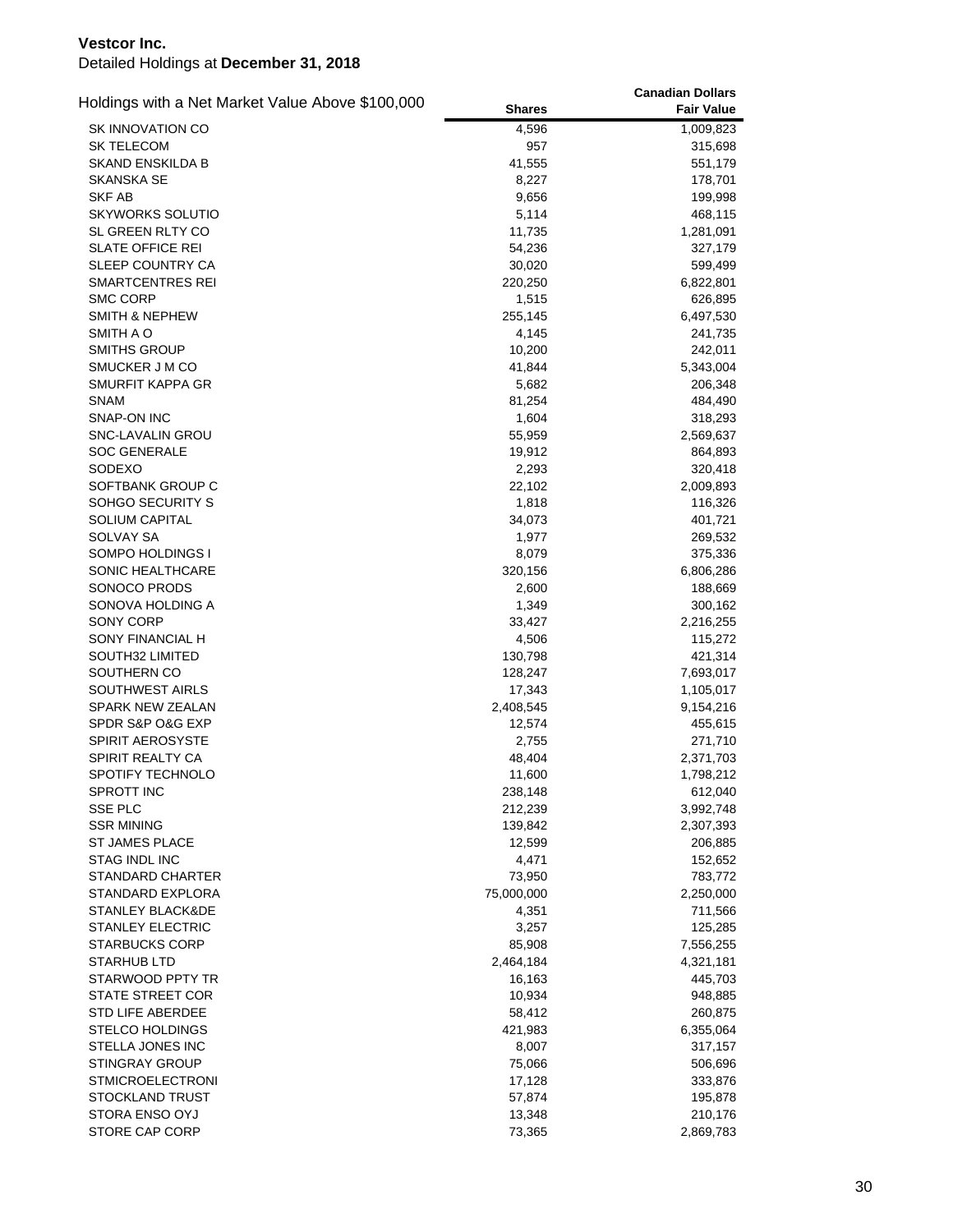| Holdings with a Net Market Value Above \$100,000 |               | <b>Canadian Dollars</b> |
|--------------------------------------------------|---------------|-------------------------|
|                                                  | <b>Shares</b> | <b>Fair Value</b>       |
| <b>STRATEGIC EDUCAT</b>                          | 655           | 101,465                 |
| STRAUMANN HLDG                                   | 273           | 233,749                 |
| <b>STRYKER CORP</b>                              | 8,947         | 1,921,810               |
| STUART OLSEN INC                                 | 21,483        | 109,563                 |
| SUBARU CORPORATI                                 | 16,463        | 483,662                 |
| SUEDZUCKER AG                                    | 33,095        | 583,632                 |
| SUEZ                                             | 8,820         | 158,777                 |
| SUMITOMO CHEM CO                                 | 43,063        | 285,728                 |
| SUMITOMO CORP                                    | 97,785        | 1,900,795               |
| SUMITOMO DAINIPP                                 | 4,832         | 210,230                 |
| <b>SUMITOMO ELECTRI</b>                          | 21,544        | 392,098                 |
| SUMITOMO HEAVY I                                 | 3,457         | 140,939                 |
| SUMITOMO METAL M                                 | 6,212         | 227,933                 |
| <b>SUMITOMO MITSUI</b>                           | 42,485        | 1,963,631               |
| <b>SUMITOMO RLTY&amp;DE</b>                      | 9,011         | 451,614                 |
| SUMITOMO RUBBER                                  | 219,875       | 3,558,282               |
| SUMMIT INDUSTRIA                                 | 131,794       | 1,265,618               |
| SUN ART RETAIL G                                 | 1,546,857     | 2,153,349               |
| <b>SUN COMMUNITIES</b>                           | 37,272        | 5,213,803               |
| SUN HUNG KAI PRO                                 | 43,067        | 838,437                 |
| SUN LIFE FNCL IN                                 | 582,931       | 26,400,945              |
| SUNCOR ENERGY IN                                 | 774,572       | 29,534,430              |
| SUNCORP GROUP LT                                 | 34,471        | 418,617                 |
| SUNSTONE HOTEL I                                 | 9,773         | 180,865                 |
| SUNTEC REIT                                      | 58,941        | 105,131                 |
| <b>SUNTORY BEVERAGE</b>                          | 67,761        | 4,183,913               |
| SUNTRUST BANKS I                                 | 12,943        | 891,656                 |
| SUPALAI PUBLIC C                                 | 1,678,124     | 1,290,008               |
| <b>SUPERIOR PLUS</b>                             | 527,844       | 5,140,585               |
| SURYA CITRA MEDI                                 | 2,291,326     | 406,965                 |
| SUZUKI MOTOR COR                                 | 18,509        | 1,282,701               |
| <b>SVB FINANCIAL GR</b>                          | 1,534         | 397,908                 |
| SVENSKA HANDELSB                                 | 40,078        | 606,913                 |
| SWATCH GROUP                                     | 2,308         | 438,674                 |
| SWEDBANK AB                                      | 24,539        | 747,549                 |
| <b>SWEDISH MATCH</b>                             | 25,094        | 1,349,542               |
| <b>SWIRE PACIFIC</b>                             | 13,443        | 193,938                 |
| SWIRE PROPERTIES                                 | 29,107        | 139,634                 |
| <b>SWISS LIFE HLDG</b>                           | 18,168        | 9,529,849               |
| <b>SWISS PRIME SITE</b>                          | 1,836         | 202,354                 |
| SWISS RE AG                                      | 74,955        | 9,358,798               |
| <b>SWISSCOM AG</b>                               | 14,610        | 9,507,560               |
| SYDNEY AIRPORT                                   | 37,808        | 244,658                 |
| SYMANTEC CORP                                    | 18,404        | 474,948                 |
| SYMRISE AG                                       | 3,348         | 337,160                 |
| SYNCHRONY FINL                                   | 19,048        | 610,330                 |
| SYNNEX TECH INTL                                 | 863,958       | 1,397,397               |
| <b>SYNOPSYS INC</b>                              | 86,487        | 9,950,761               |
| <b>SYSCO CORP</b>                                | 126,861       | 10,856,895              |
| <b>SYSMEX CORP</b>                               | 4,197         | 275,654                 |
| <b>T ROWE PRICE GRP</b>                          | 71,283        | 8,988,120               |
| T&D HOLDINGS INC                                 | 13,487        | 214,737                 |
| <b>TABCORP HOLDINGS</b>                          | 40,388        | 166,598                 |
| <b>TAHOE RESOURCES</b>                           | 211,098       | 1,049,157               |
| TAICHUNG COMM BA                                 | 631,906       | 286,403                 |
| <b>TAIHEIYO CEMENT</b>                           | 3,124         | 132,030                 |
| <b>TAISEI CORP</b>                               | 5,144         | 301,288                 |
| <b>TAIWAN BUSINESS</b>                           | 16,665,137    | 7,664,342               |
| <b>TAIWAN COOPERATI</b>                          | 9,297,847     | 7,292,102               |
| <b>TAIWAN SEMICON M</b>                          | 649,874       | 6,511,804               |
|                                                  |               |                         |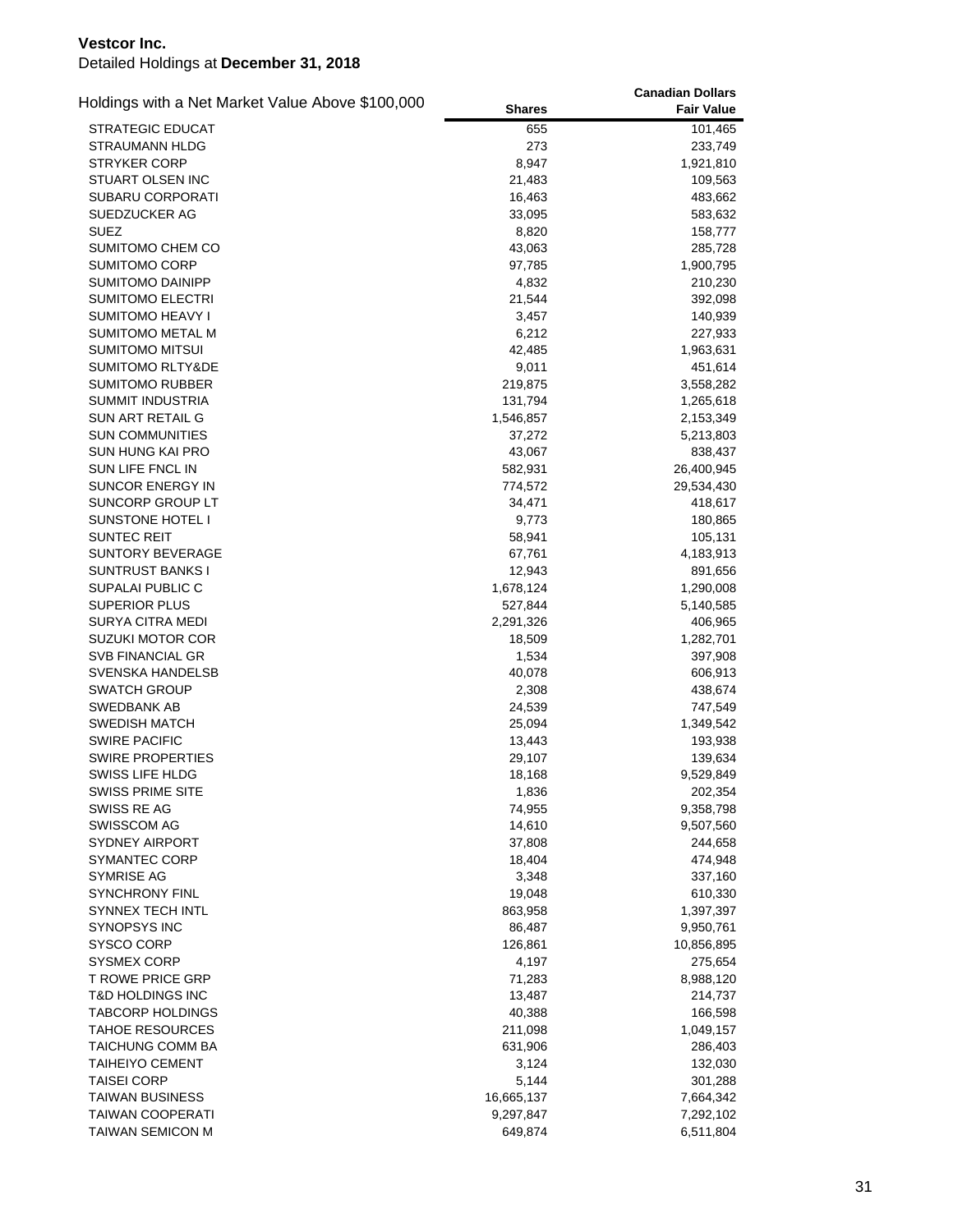|                                                  |               | <b>Canadian Dollars</b> |
|--------------------------------------------------|---------------|-------------------------|
| Holdings with a Net Market Value Above \$100,000 | <b>Shares</b> | <b>Fair Value</b>       |
| <b>TAIWAN SEMICONDU</b>                          | 68,821        | 3,469,382               |
| TAKEDA PHARMACEU                                 | 96,962        | 4,472,094               |
| TAKE-TWO INTERAC                                 | 3,281         | 461,294                 |
| <b>TAMARACK VALLEY</b>                           | 9,719,417     | 22,937,824              |
| TANGER FACTORY O                                 | 48,857        | 1,349,258               |
| <b>TAPESTRY INC</b>                              | 57,506        | 2,650,782               |
| <b>TARGET CORPORATI</b>                          | 34,552        | 3,118,861               |
| <b>TASEKO MINES LTD</b>                          | 177,398       | 115,309                 |
| TATE & LYLE                                      | 675,630       | 7,756,629               |
| TAUBMAN CTRS INC                                 | 2,564         | 159,302                 |
| TAURON POLSKA EN                                 | 509,204       | 405,425                 |
| <b>TAYLOR WIMPEY</b>                             | 758,676       | 1,798,097               |
| <b>TDK CORP</b>                                  | 3,399         | 326,655                 |
| TE CONNECTIVITY                                  | 9,882         | 1,020,766               |
| <b>TECHNIPFMC PLC</b>                            | 12,257        | 327,781                 |
| <b>TECHTRONIC INDUS</b>                          |               |                         |
|                                                  | 39,417        | 286,048                 |
| <b>TECK RESOURCES L</b>                          | 160,695       | 4,722,826               |
| <b>TEIJIN</b>                                    | 350,754       | 7,671,769               |
| TELE2 AB                                         | 13,537        | 235,546                 |
| <b>TELECOM ITALIA</b>                            | 306,634       | 231,381                 |
| <b>TELEFONICA BRASI</b>                          | 61,259        | 997,988                 |
| <b>TELEFONICA DEUTS</b>                          | 22,008        | 117,447                 |
| <b>TELEFONICA SA</b>                             | 126,349       | 1,447,768               |
| <b>TELEKOM MALAYSIA</b>                          | 2,758,246     | 2,424,872               |
| <b>TELEKOMUNIKASI I</b>                          | 16,471,921    | 5,866,831               |
| <b>TELENOR GROUP</b>                             | 19,802        | 523,162                 |
| <b>TELEPERFORMANCE</b>                           | 1,557         | 339,363                 |
| <b>TELIA COMPANY AB</b>                          | 1,463,619     | 9,465,358               |
| <b>TELSTRA CORP</b>                              | 118,542       | 324,846                 |
| <b>TELUS CORP</b>                                | 492,076       | 22,436,639              |
| <b>TEMENOS AG</b>                                | 1,613         | 263,479                 |
| <b>TENAGA NASIONL B</b>                          | 1,123,331     | 5,049,181               |
| <b>TENARIS S A</b>                               | 10,861        | 160,078                 |
| TENCENT HLDGS LT                                 | 52,202        | 2,814,112               |
| <b>TERAGO INC</b>                                | 207,700       | 2,218,236               |
| <b>TERANGA GOLD</b>                              | 65,191        | 262,720                 |
| <b>TERNA SPA</b>                                 | 355,074       | 2,745,855               |
| <b>TERRENO RLTY COR</b>                          | 13,831        | 665,558                 |
| <b>TERUMO CORP</b>                               | 8,603         | 666,562                 |
| <b>TESARO INC</b>                                | 30,000        | 3,042,320               |
| <b>TESCO</b>                                     | 255,667       | 845,429                 |
| <b>TEVA PHARMACEUTI</b>                          | 25,527        | 537,615                 |
| <b>TEXAS INSTRUMENT</b>                          | 33,525        | 4,327,008               |
|                                                  |               |                         |
| <b>TEXAS ROADHOUSE</b>                           | 2,226         | 181,504                 |
| <b>TEXTRON INC</b>                               | 6,999         | 439,836                 |
| <b>TFI INTERNATIONA</b>                          | 50,364        | 1,788,558               |
| THAI AIRWAYS INT                                 | 5,766,217     | 2,946,953               |
| THAI OIL PLC                                     | 2,376,038     | 6,648,690               |
| THAI UNION GROUP                                 | 2,619,087     | 1,792,098               |
| <b>THALES</b>                                    | 2,825         | 449,893                 |
| THANACHART CAPIT                                 | 1,691,564     | 3,554,498               |
| THE CHARLES SCHW                                 | 34,623        | 1,963,875               |
| THE HERSHEY COMP                                 | 74,493        | 10,904,766              |
| THE STARS GROUP                                  | 22,259        | 501,718                 |
| THE WESTERN UNIO                                 | 391,290       | 9,117,272               |
| <b>THERATECHNOLOGIE</b>                          | 59,548        | 495,439                 |
| THERMO FISHER SC                                 | 11,597        | 3,547,504               |
| <b>THOMSON REUTERS</b>                           | 316,985       | 20,898,821              |
| THYSSENKRUPP AG                                  | 11,746        | 274,721                 |
| <b>TIANNENG POWER I</b>                          | 2,640,707     | 3,008,118               |
|                                                  |               |                         |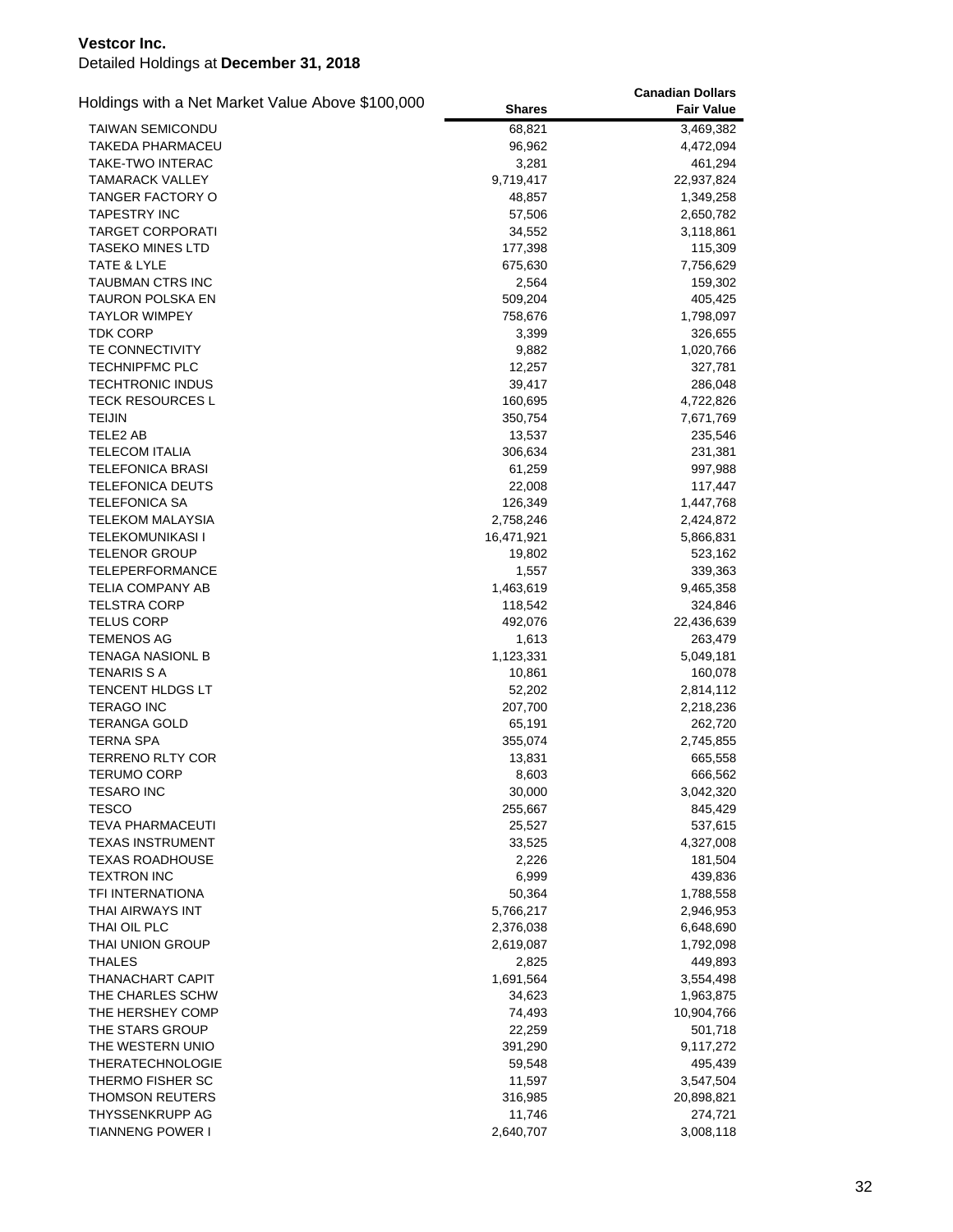|                                                  |               | <b>Canadian Dollars</b> |
|--------------------------------------------------|---------------|-------------------------|
| Holdings with a Net Market Value Above \$100,000 | <b>Shares</b> | <b>Fair Value</b>       |
| TIDEWATER MIDSTR                                 | 978,737       | 1,282,145               |
| TIER REIT INC                                    | 25,333        | 713,794                 |
| <b>TIFFANY &amp; CO</b>                          | 5,088         | 563,300                 |
| <b>TIMBERCREEK FINA</b>                          | 27,298        | 240,427                 |
| <b>TISCO FINANCIAL</b>                           | 720,125       | 2,390,742               |
| TITAN MINING COR                                 | 315,000       | 346,500                 |
| TJX COMPANIES IN                                 | 65,540        | 4,004,880               |
| <b>TMAC RESOURCES</b>                            | 30,632        | 210,136                 |
| TMX GROUP LIMITE                                 | 107,902       | 7,631,908               |
| <b>TOBU RAILWAY CO</b>                           | 71,050        | 2,620,697               |
| TOHO CO(FILM)                                    | 2,967         | 147,001                 |
| TOHO GAS CO                                      | 3,041         | 175,464                 |
| TOHOKU ELEC POWE                                 | 78,584        | 1,418,480               |
| <b>TOKIO MARINE HLD</b>                          | 17,339        | 1,130,173               |
| <b>TOKYO ELEC POWER</b>                          | 39,434        | 320,557                 |
| <b>TOKYO ELECTRON</b>                            | 4,070         | 634,083                 |
| <b>TOKYO GAS CO</b>                              | 14,399        | 499,294                 |
| <b>TOKYU CORP</b>                                | 14,386        | 321,459                 |
| <b>TOPPAN PRINTING</b>                           | 6,159         | 123,977                 |
| <b>TORAY INDS INC</b>                            | 37,603        | 361,377                 |
| <b>TORC OIL&amp;GAS LTD</b>                      | 862,827       | 3,787,290               |
| <b>TORCHMARK CORP</b>                            | 94,122        | 9,580,968               |
| TOREX GOLD RESOU                                 | 47,618        | 618,558                 |
| TORO CO                                          | 2,364         | 181,149                 |
| TOROMONT INDS LT                                 | 35,990        | 1,959,709               |
| <b>TORONTO DOMINION</b>                          | 775,124       | 52,599,915              |
| <b>TOSHIBA CORP</b>                              | 16,418        | 633,582                 |
| <b>TOSOH CORP</b>                                | 7,956         | 141,827                 |
| TOTAL ENERGY SER                                 | 34,057        | 334,780                 |
| <b>TOTAL SA</b>                                  | 137,567       | 9,918,786               |
| TOTAL SYS SVCS I                                 | 4,835         | 537,719                 |
| тото                                             | 3,827         | 181,512                 |
| TOURMALINE OIL C                                 | 145,287       | 2,466,973               |
| TOYO SEIKAN GROU                                 | 4,354         | 136,696                 |
| TOYO SUISAN KAIS                                 | 89,727        | 4,283,607               |
| <b>TOYOTA INDUSTRIE</b>                          | 4,217         | 267,204                 |
| <b>TOYOTA MOTOR COR</b>                          | 61,174        | 4,878,372               |
| TOYOTA TSUSHO CO                                 | 5,206         | 210,300                 |
| <b>TRACTOR SUPPLY C</b>                          | 6,141         | 699,843                 |
| TRANSALTA CORP                                   | 108,268       | 611,115                 |
| TRANSALTA RENEWA                                 | 268,033       | 2,779,502               |
| TRANSAT A.T. INC                                 | 29,128        | 173,312                 |
| TRANSCANADA CORP                                 | 656,152       | 32,332,003              |
| <b>TRANSCONTINENTAL</b>                          | 232,271       | 4,482,830               |
| <b>TRANSDIGM GROUP</b>                           | 1,398         | 649,307                 |
| <b>TRANSGLOBE ENERG</b>                          | 143,234       | 363,814                 |
| <b>TRANSM ALIAN ENE</b>                          | 242,116       | 2,013,571               |
| <b>TRANSURBAN GROUP</b>                          | 93,541        | 1,047,822               |
| <b>TRAVELERS CO(THE</b>                          | 63,906        | 10,452,117              |
| <b>TREASURY WINE ES</b>                          | 20,033        | 285,080                 |
| <b>TREND MICRO INC</b>                           | 3,460         | 257,141                 |
| TREVALI MINING C                                 | 4,631,000     | 1,921,865               |
| TRIBUNE MEDIA CO                                 | 80,000        | 4,958,400               |
| TRIBUNE PUBLISHI                                 | 105,746       | 1,637,812               |
| <b>TRICAN WELL SERV</b>                          | 247,996       | 295,115                 |
| TRICON CAPITAL G                                 | 673,849       | 6,575,738               |
| TRILOGY INTL PAR                                 | 828,237       | 1,358,309               |
| <b>TRIPOD TECHNOLOG</b>                          | 518,837       | 1,839,753               |
| <b>TRISURA GROUP</b>                             | 4,218         | 110,090                 |
| TRUE NORTH COML                                  | 82,737        | 472,387                 |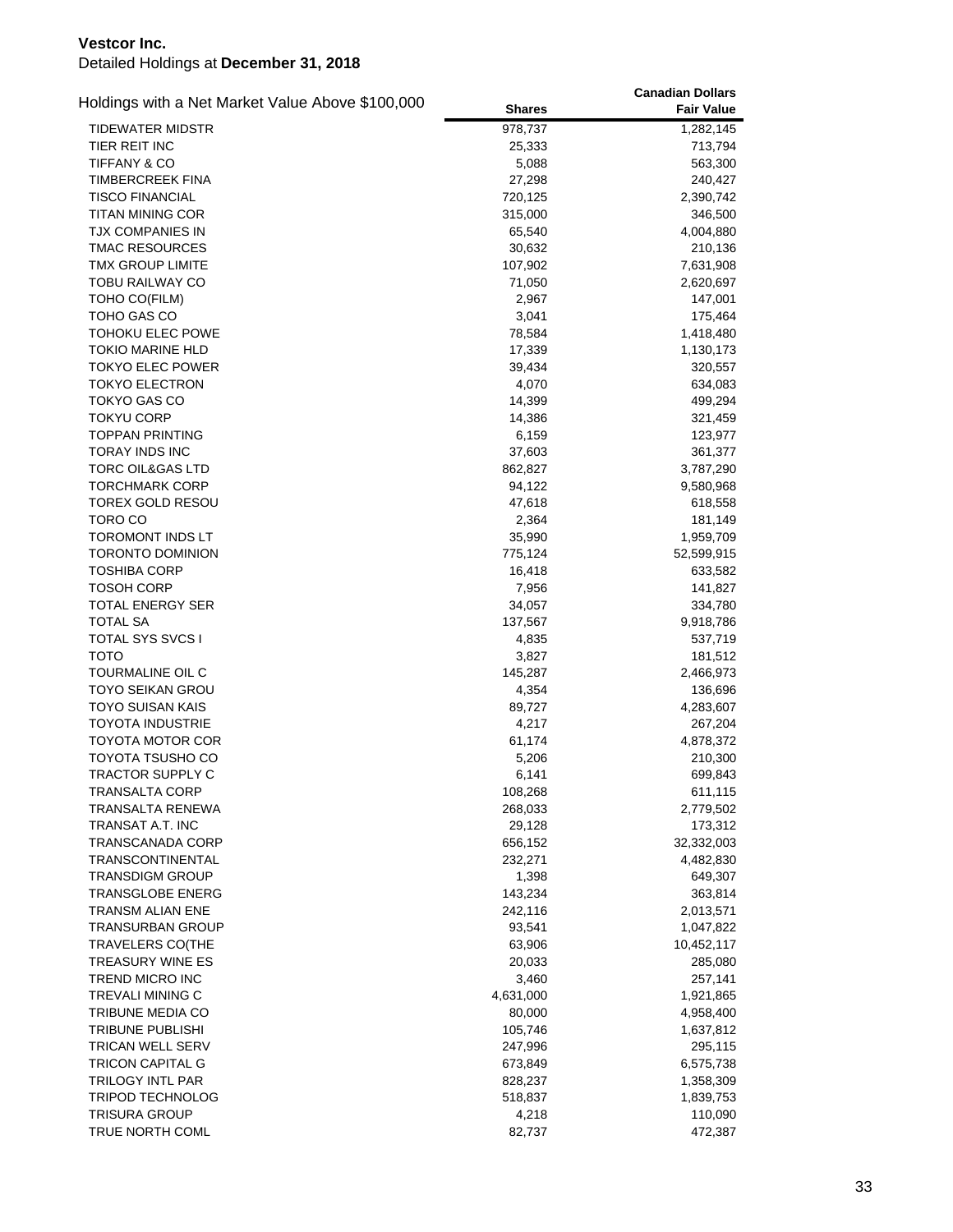| Holdings with a Net Market Value Above \$100,000 |               | <b>Canadian Dollars</b> |
|--------------------------------------------------|---------------|-------------------------|
|                                                  | <b>Shares</b> | <b>Fair Value</b>       |
| <b>TRYG A/S</b>                                  | 275,123       | 9,434,438               |
| <b>TSURUHA HOLDINGS</b>                          | 996           | 116,797                 |
| <b>TTW PUBLIC COMPA</b>                          | 1,525,999     | 799,232                 |
| TUI AG                                           | 11,851        | 232,017                 |
| <b>TWENTY-FIRST CEN</b>                          | 219,747       | 14,405,529              |
| <b>TWITTER INC</b>                               | 20,833        | 817,760                 |
| <b>TWO HARBORS INVS</b>                          | 9,545         | 173,517                 |
| <b>TYSON FOODS INC</b>                           | 76,267        | 5,562,436               |
| UBISOFT ENTERTAI                                 | 1,634         | 179,808                 |
| <b>UBS GROUP</b>                                 | 102,627       | 1,739,658               |
| <b>UCB</b>                                       | 3,487         | 388,179                 |
| UDR INC                                          | 19,502        | 1,055,312               |
| ULTA BEAUTY INC                                  | 2,410         | 805,910                 |
| <b>UMH PROPERTIES I</b>                          | 14,365        | 232,297                 |
| <b>UMICORE</b>                                   | 4,996         | 271,919                 |
| UNDER ARMOUR                                     | 5,405         | 130,443                 |
| UNI SELECT INC                                   | 125,750       | 2,452,285               |
| UNIBAIL-RODAMCO-                                 | 3,651         | 771,829                 |
| <b>UNI-CHARM CORP</b>                            | 11,255        | 498,649                 |
| UNICREDIT SPA                                    | 50,411        | 778,731                 |
| UNILEVER INDONES                                 | 621,821       | 2,681,324               |
| UNILEVER NV CVA                                  | 40,942        | 3,031,244               |
| UNILEVER PLC                                     | 145,218       | 10,378,245              |
| UNION PAC CORP                                   | 21,225        | 4,007,164               |
| UNIPER SE                                        | 5,214         | 183,980                 |
| UNITED CONTINENT                                 | 6,593         | 753,965                 |
| UNITED PARCEL SE                                 | 24,560        | 3,271,551               |
| UNITED RENTALS I                                 | 2,336         | 327,123                 |
| UNITED TECHNOLOG                                 | 23,379        | 3,400,017               |
| UNITED THERAPEUT                                 | 972           | 144,571                 |
| UNITED URBAN INV                                 | 4,248         | 9,000,470               |
| UNITED UTILITIES                                 | 287,863       | 3,686,395               |
| UNITEDHEALTH GRP                                 | 32,336        | 11,002,263              |
| UNITI GROUP INC                                  | 12,010        | 265,241                 |
| UNIVERSAL HEALTH                                 | 62,566        | 9,960,360               |
| <b>UNUM GROUP</b>                                | 6,301         | 252,842                 |
| <b>UOL GROUP</b>                                 | 184,917       | 1,146,988               |
| <b>UPM-KYMMENE OY</b>                            | 14,014        | 484,648                 |
| <b>URANIUM PARTICIP</b>                          | 199,545       | 893,962                 |
| <b>URBANEDGE PROPER</b>                          | 4,663         | 105,848                 |
| US BANCORP DEL                                   | 122,374       | 7,700,067               |
| USS CO                                           | 5,023         | 115,617                 |
| UTD INTERNET AG                                  | 3,021         | 180,179                 |
| UTD MICRO ELECT                                  | 4,717,761     | 2,358,382               |
| UTD O/S BANK                                     | 116,879       | 2,877,616               |
| V F CORP                                         | 9,374         | 913,367                 |
| <b>VAIL RESORTS INC</b>                          | 932           | 270,229                 |
| <b>VALENER INC</b>                               | 61,416        | 1,206,210               |
| <b>VALEO</b>                                     | 6,147         | 244,830                 |
| <b>VALERO ENERGY CO</b>                          | 86,842        | 8,892,102               |
| <b>VALEURA ENERGY</b>                            | 58,881        | 189,008                 |
| VANGUARD INDEX T                                 | 4,400         | 793,197                 |
| <b>VANGUARD SPECIAL</b>                          | 2,320         | 236,287                 |
| VARIAN MED SYS I                                 | 2,624         | 406,087                 |
| <b>VECTREN CORP</b>                              | 3,167         | 311,349                 |
| <b>VENTAS INC</b>                                | 28,446        | 2,307,102               |
| <b>VEOLIA ENVIRONNE</b>                          | 13,025        | 365,135                 |
| <b>VERBUND (OEST)</b>                            | 1,829         | 106,344                 |
| <b>VEREIT INC</b>                                | 43,840        | 436,351                 |
| <b>VERISIGN INC</b>                              | 36,355        | 7,363,141               |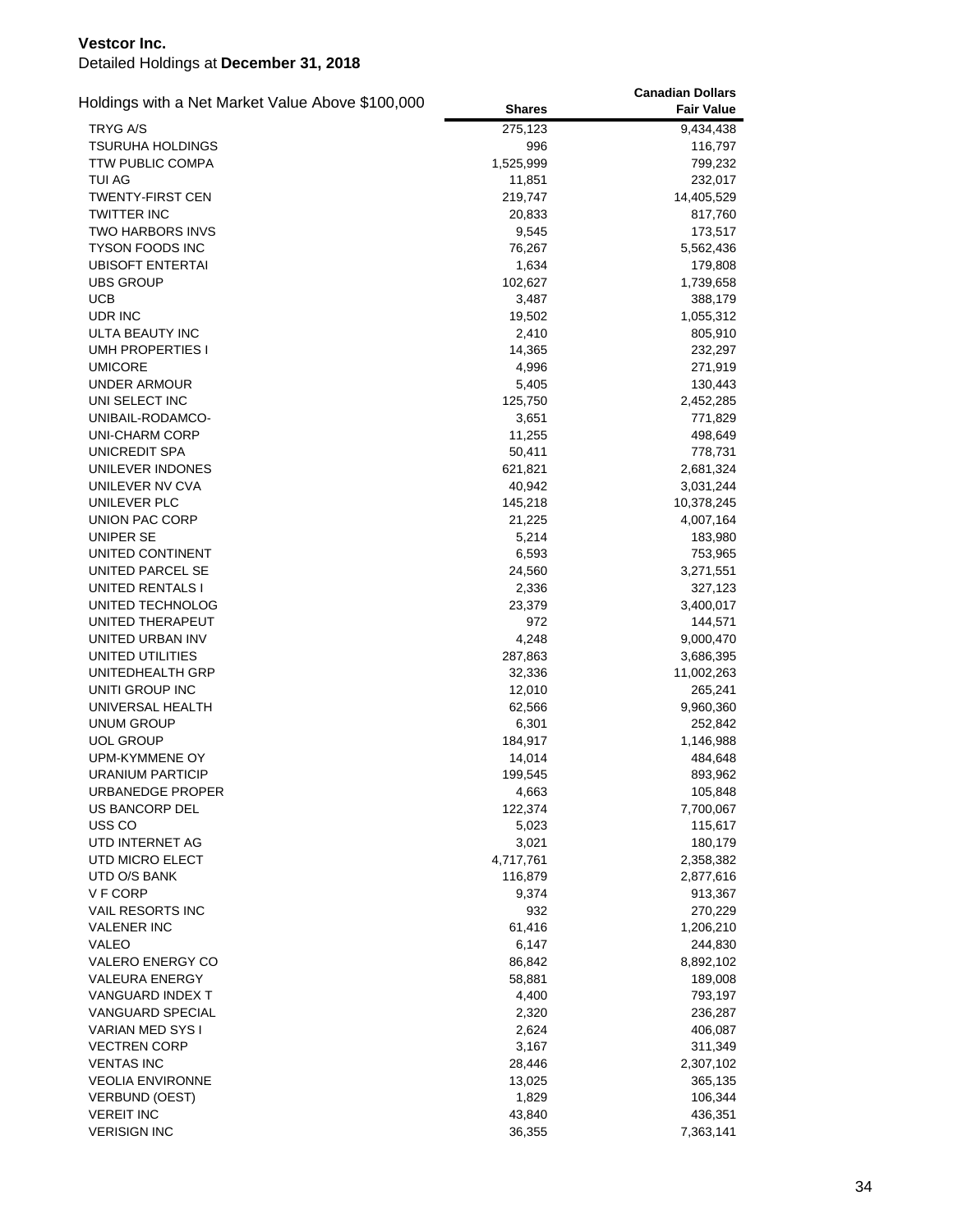| Holdings with a Net Market Value Above \$100,000 |                  | <b>Canadian Dollars</b> |
|--------------------------------------------------|------------------|-------------------------|
|                                                  | <b>Shares</b>    | <b>Fair Value</b>       |
| <b>VERISK ANALYTICS</b>                          | 4,742            | 706,211                 |
| VERSAPAY                                         | 250,000          | 287,500                 |
| <b>VERTEX PHARMACEU</b>                          | 7,361            | 1,665,991               |
| <b>VESTAS WIND SYST</b>                          | 5,415            | 557,522                 |
| <b>VIACOM INC</b>                                | 22,497           | 796,062                 |
| VICI PPTYS INC                                   | 144,585          | 3,765,339               |
| <b>VICINITY CENTRES</b>                          | 85,042           | 212,602                 |
| VIFOR PHARMA AG                                  | 1,090            | 161,437                 |
| <b>VILLAGE FARMS</b>                             | 26,255           | 116,047                 |
| <b>VINCI</b>                                     | 18,321           | 2,060,121               |
| <b>VISA INC</b>                                  | 106,708          | 19,229,172              |
| VIVENDI SA                                       | 27,304           | 907,169                 |
| <b>VMWARE INC</b>                                | 1,541            | 288,617                 |
| <b>VODACOM GROUP LI</b>                          | 183,020          | 2,293,769               |
| <b>VODAFONE GROUP</b>                            | 1,344,600        | 3,576,191               |
| <b>VOESTALPINE AG</b>                            | 2,588            | 105,462                 |
| VOLCAN CIA MINER                                 | 688,969          | 197,752                 |
| VOLKSWAGEN AG                                    | 5,738            | 1,244,808               |
| VOLVO                                            | 41,367           | 738,910                 |
| <b>VONOVIA SE</b>                                | 12,844           | 793,919                 |
| VOPAK (KON)                                      | 2,419            | 149,864                 |
| VORNADO RLTY TR                                  | 25,415           | 2,153,173               |
| VULCAN MATERIALS                                 | 3,804            | 513,316                 |
| W.P CAREY INC                                    | 7,582            | 687,294                 |
| <b>WAJAX CORP</b>                                | 15,589           | 262,363                 |
| <b>WALGREENS BOOTS</b>                           | 23,158           | 2,161,223               |
| WAL-MART DE MEXI                                 | 443,297          | 1,536,253               |
| <b>WALMART INC</b><br>WALT DISNEY CO             | 121,915          | 15,600,357              |
| WARTSILA OYJ ABP                                 | 41,748<br>10,890 | 6,328,671<br>236,253    |
| WASH REAL ESTATE                                 | 4,451            | 141,645                 |
| <b>WASTE CONNECTION</b>                          | 146,472          | 14,849,904              |
| WASTE MANAGEMENT                                 | 62,493           | 7,595,558               |
| <b>WATERS CORP</b>                               | 2,182            | 562,210                 |
| <b>WATSCO INC</b>                                | 774              | 147,089                 |
| <b>WD-40 CO</b>                                  | 784              | 196,232                 |
| <b>WEC ENERGY GROUP</b>                          | 37,631           | 3,559,716               |
| <b>WEINGARTEN RLTY</b>                           | 5,203            | 176,306                 |
| <b>WEIR GROUP</b>                                | 6,322            | 142,741                 |
| WELLCARE HEALTH                                  | 2,538            | 818,383                 |
| <b>WELLS FARGO &amp; CO</b>                      | 122,042          | 7,680,843               |
| <b>WELLTOWER INC</b>                             | 63,000           | 5,972,411               |
| WENDEL                                           | 624              | 102,005                 |
| <b>WESDOME MINES</b>                             | 172,892          | 765,912                 |
| <b>WESFARMERS</b>                                | 45,091           | 1,396,932               |
| <b>WEST JAPAN RAILW</b>                          | 75,111           | 7,256,753               |
| <b>WESTERN DIGITAL</b>                           | 8,337            | 426,659                 |
| <b>WESTERN FOREST P</b>                          | 1,709,479        | 3,230,915               |
| <b>WESTPAC BANKING</b>                           | 89,984           | 2,166,504               |
| WESTPORT FUEL SY                                 | 86,681           | 156,893                 |
| <b>WESTPORTS HOLDIN</b>                          | 766,188          | 916,681                 |
| <b>WESTSHORE TERMIN</b>                          | 13,881           | 287,892                 |
| <b>WEYERHAEUSER CO</b>                           | 122,403          | 3,654,512               |
| WH GROUP LTD                                     | 202,393          | 212,899                 |
| <b>WHARF REAL ESTAT</b>                          | 32,514           | 265,731                 |
| WHARF(HLDGS)                                     | 428,891          | 1,526,295               |
| <b>WHEATON PRECIOUS</b>                          | 670,784          | 17,890,357              |
| WHEELOCK & COMPA                                 | 20,712           | 161,688                 |
| <b>WHIRLPOOL CORP</b>                            | 1,838            | 268,280                 |
| <b>WHITBREAD</b>                                 | 5,002            | 398,414                 |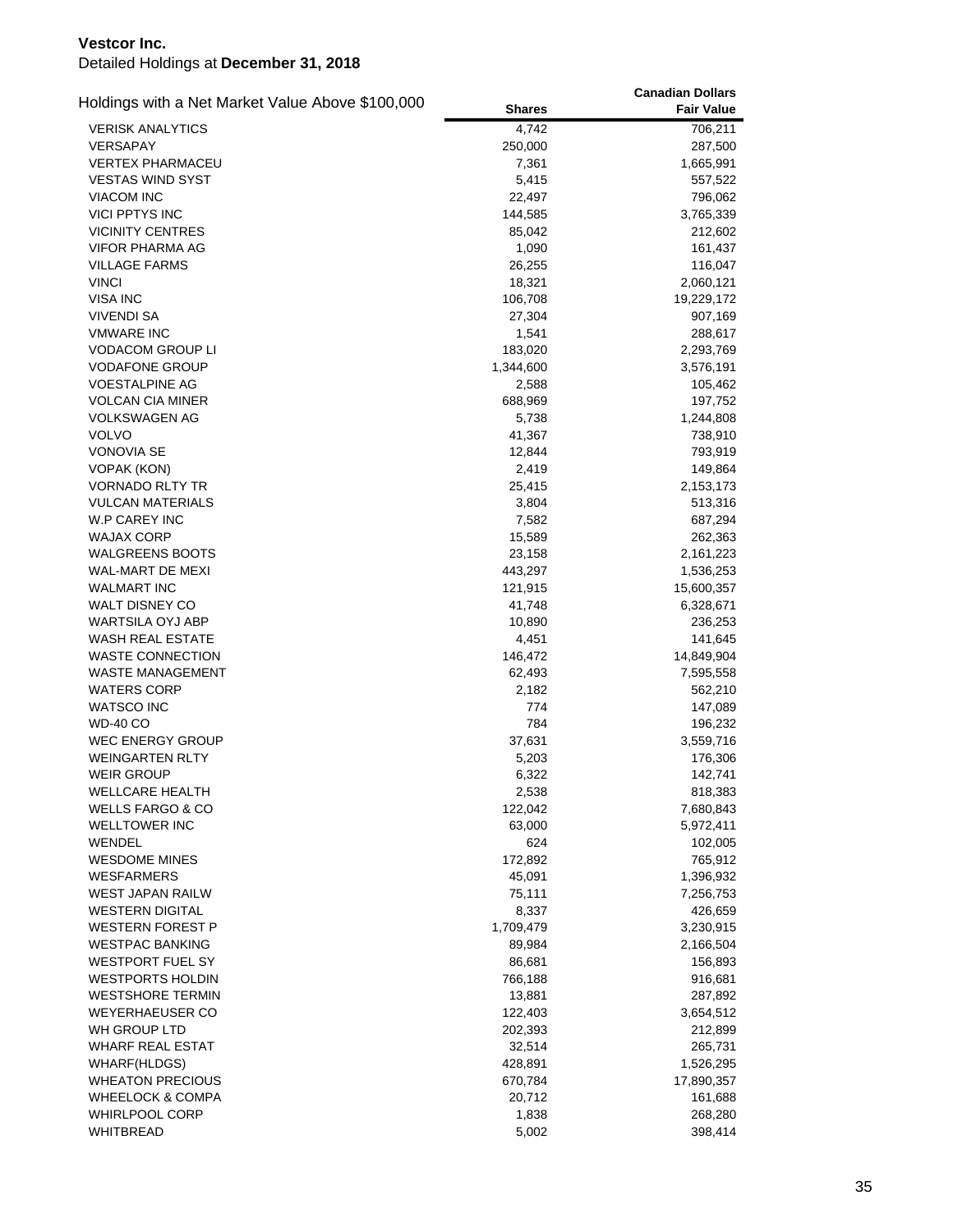|                                                  |               | <b>Canadian Dollars</b> |
|--------------------------------------------------|---------------|-------------------------|
| Holdings with a Net Market Value Above \$100,000 | <b>Shares</b> | <b>Fair Value</b>       |
| <b>WHITECAP RESOURC</b>                          | 156,891       | 686,534                 |
| WILLIAM DEMANT H                                 | 3,280         | 126,888                 |
| <b>WILLIAMS COS INC</b>                          | 44,566        | 1,342,145               |
| <b>WILLIAMS SONOMA</b>                           | 2,080         | 143,322                 |
| WILLIS TOWERS WA                                 | 3,743         | 779,404                 |
| WILMAR INTERL LT                                 | 883,441       | 2,761,998               |
| <b>WIPRO LTD</b>                                 | 359,690       | 2,520,187               |
| WIRECARD                                         | 3,181         | 659,557                 |
| <b>WIX COM LTD</b>                               | 1,200         | 148,064                 |
| <b>WOLTERS KLUWER</b>                            | 7,783         | 627,757                 |
| WOOD GROUP (JOHN                                 | 18,780        | 165,363                 |
| <b>WOODSIDE PETROLE</b>                          | 23,606        | 710,893                 |
| <b>WOOLWORTHS GROUP</b>                          | 342,439       | 9,686,919               |
| <b>WORLEYPARSONS LT</b>                          | 9,226         | 101,307                 |
| <b>WPG HOLDINGS</b>                              | 3,367,470     | 5,528,965               |
| WPP PLC                                          | 32,638        | 480,642                 |
| <b>WPT INDUSTRIAL</b>                            | 73,273        | 1,292,315               |
| WSP GLOBAL INC                                   | 46,097        | 2,721,356               |
| <b>WYNN MACAU LTD</b>                            | 35,992        | 107,240                 |
| <b>XCEL ENERGY INC</b>                           | 174,905       | 11,860,653              |
| <b>XENIA HOTELS &amp; R</b>                      | 4,731         | 112,916                 |
| <b>XEROX CORP</b>                                | 307,591       | 8,406,357               |
| <b>XILINX INC</b>                                | 12,574        | 1,462,673               |
| <b>XYLEM INC</b>                                 | 5,177         | 471,760                 |
| YAGEO CORP                                       | 185,980       | 2,636,226               |
| YAHOO JAPAN CORP                                 | 80,452        | 274,415                 |
| YAKULT HONSHA CO                                 | 3,213         | 308,780                 |
| YAMADA DENKI CO                                  | 1,046,356     | 6,864,536               |
| YAMAGUCHI FINANC                                 | 169,366       | 2,224,333               |
| YAMAHA CORP                                      | 4,214         | 245,506                 |
| YAMAHA MOTOR CO                                  | 23,918        | 642,834                 |
| YAMANA GOLD INC                                  | 466,514       | 1,500,551               |
| YAMATO HOLDINGS                                  | 7,974         | 300,178                 |
| YAMAZAKI BAKING                                  | 3,796         | 108,970                 |
| YARA INTERNATION                                 | 4,311         | 226,770                 |
| YASKAWA ELEC COR                                 | 6,210         | 208,571                 |
| YELLOW PAGES LIM                                 | 62,830        | 382,635                 |
| YOKOGAWA ELECTRI                                 | 6,494         | 153,679                 |
| <b>YTL CORP</b>                                  | 5,348,448     | 1,785,350               |
| YTL POWER INTL                                   | 6,666,563     | 1,828,750               |
| YUEXIU TRANSPORT                                 | 683,925       | 708,690                 |
| YUM BRANDS INC                                   | 99,647        | 12,510,117              |
| <b>ZCL COMPOSITES I</b>                          | 23,771        | 152,729                 |
| ZHAOJIN MINING I                                 | 880,913       | 1,221,692               |
| <b>ZHONGSHENG GROUP</b>                          | 499,887       | 1,353,396               |
| ZIMMER BIOMET HL                                 | 5,876         | 834,325                 |
| <b>ZIONS BANCORP N</b>                           | 5,536         | 308,038                 |
| <b>ZOETIS INC</b>                                | 13,840        | 1,616,935               |
| ZOZO INC                                         | 4,343         | 108,669                 |
| ZURICH INSURANCE                                 | 24,977        | 10,142,719              |
|                                                  |               |                         |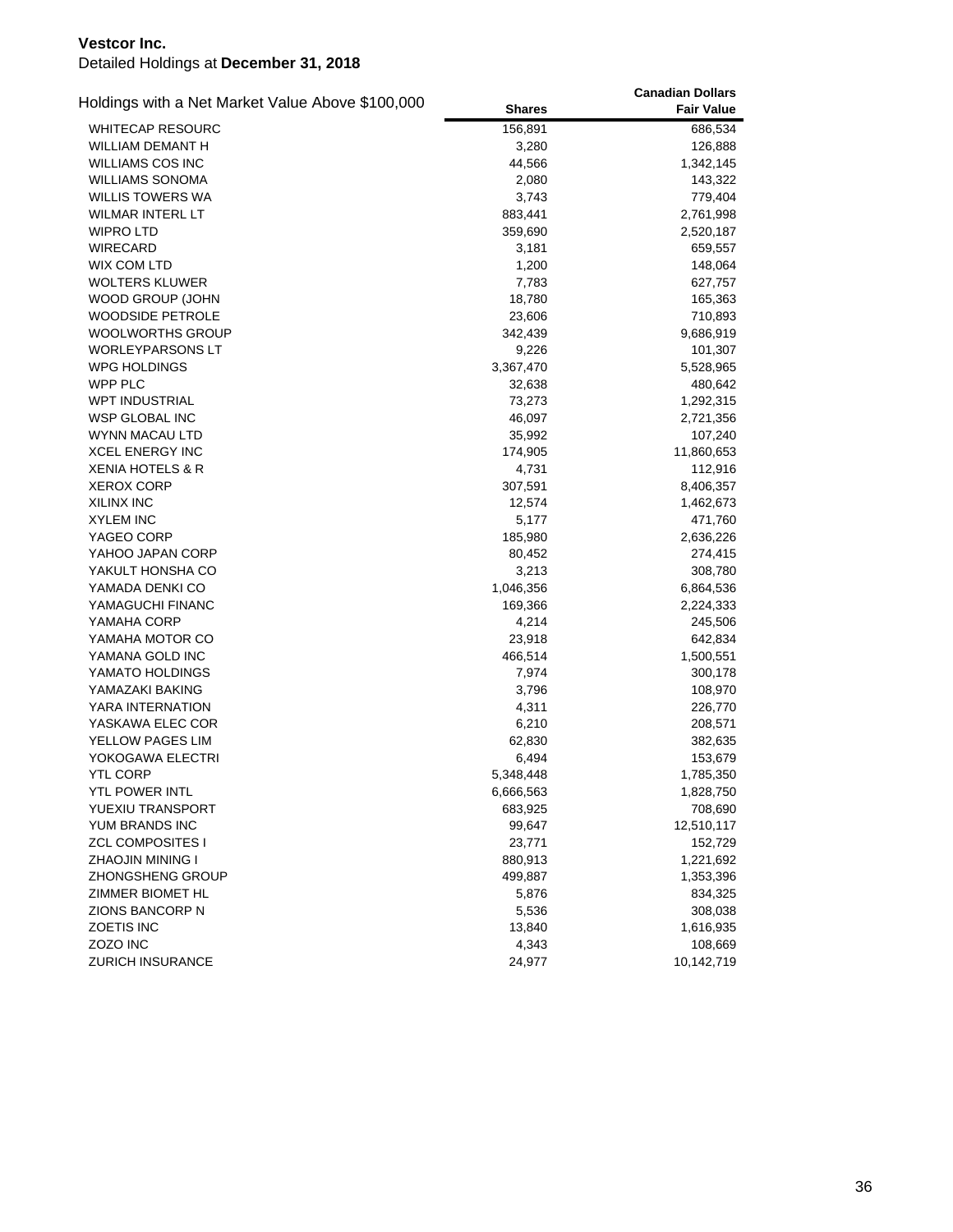Detailed Holdings at **December 31, 2018** Holdings with a Net Market Value Above \$100,000 **Canadian Dollars**

|                         | Ganduldii Dollais |
|-------------------------|-------------------|
|                         | <b>Fair Value</b> |
| <b>FIXED INCOME</b>     |                   |
| 407 INTERNATIONA        | 38,139,877        |
| 407 INTL INC            | 54,992,497        |
| 55 SCHOOL BOARD         | 9,071,424         |
| AEROPORTS DE MON        | 7,931,288         |
| AIMCO REALTY INV        | 9,846,319         |
| <b>ALBERTA PROV</b>     | 118,459,922       |
| <b>ALECTRA INC</b>      | 19,817,425        |
| ALGONQUIN PWR CO        | 1,265,401         |
| ALIMEN.COUCHE-TA        | 6,925,732         |
| <b>ALLIANCE PIPELIN</b> | 1,333,485         |
| ALTAGAS CANADA I        | 3,062,144         |
| <b>ALTAGAS LTD</b>      | 12,251,880        |
| ALTALINK INVTS L        | 5,982,232         |
| <b>ALTALINK LP</b>      | 28,962,034        |
| <b>BANK OF MONTREAL</b> | 584,320,929       |
| <b>BANK OF NOVA SCO</b> | 263,285,129       |
| <b>BC FERRY SVCS</b>    | 2,301,539         |
| <b>BC MUNI FINANCE</b>  | 28,883,524        |
| <b>BC PROV</b>          | 51,087,836        |
| <b>BCIMC RLTY CORP</b>  | 18,474,196        |
| <b>BELL CANADA</b>      | 119,724,914       |
| <b>BMW CDA INC</b>      | 5,462,971         |
| <b>BROOKFIELD ASSET</b> | 12,326,517        |
| <b>BROOKFIELD INFRA</b> | 18,603,780        |
| <b>BROOKFIELD REN E</b> | 6,927,580         |
| <b>BROOKFIELD RW</b>    | 367,403           |
| <b>BRP FINANCE ULC</b>  | 6,342,120         |
| BRUCE POWER L.P.        | 14,799,980        |
| <b>CADILLAC FAIRVIE</b> | 4,238,940         |
| <b>CAISSE CENTRALE</b>  | 6,980,168         |
| <b>CALLOWAY REIT</b>    | 3,966,846         |
| CAMECO CORP             | 3,197,355         |
| CAN CR CARD TR I        | 10,761,668        |
| <b>CANADA GOVT</b>      | 1,170,851,099     |
| CANADA GOVT RESI        | 55,499,017        |
| <b>CANADA HOUSING T</b> | 303,896,881       |
| <b>CANADIAN NAT RES</b> | 27,772,417        |
| <b>CANADIAN NATL RY</b> | 12,019,568        |
| <b>CANADIAN UTILS L</b> | 1,017,088         |
| <b>CANADIAN WESTERN</b> | 7,417,254         |
| CAPITAL POWER CO        | 3,060,989         |
| <b>CAPITAL POWER L</b>  | 5,015,832         |
| CATERPILLAR FIN         | 1,499,284         |
| <b>CHOICE PPTYS LTD</b> | 12,716,603        |
| <b>CHOICE PPTYS REA</b> | 28,988,970        |
| <b>CIBC</b>             | 439,515,966       |
| <b>CIBC CAPITAL TRU</b> | 5,171,550         |
| COGECO CABLE INC        | 531,218           |
| <b>CPPIB CAPITAL IN</b> | 25,405,627        |
| <b>CROSSLINX TRAN</b>   | 4,185,852         |
| <b>CT REAL ESTATE I</b> | 3,097,485         |
| CU INC                  | 54,791,798        |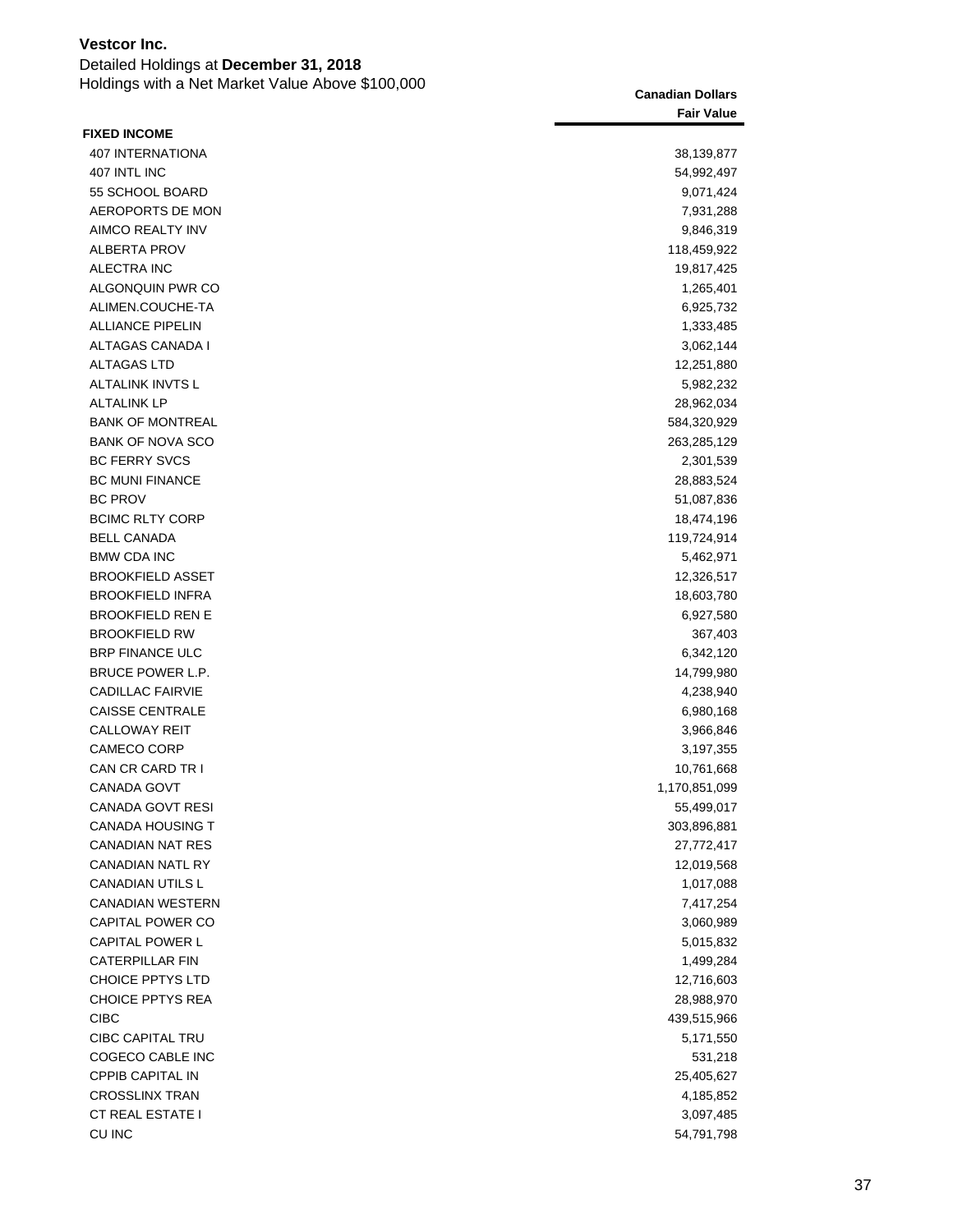Detailed Holdings at **December 31, 2018** Holdings with a Net Market Value Above \$100,000 **Canadian Dollars** Canadian Dollars

|                         | <b>Fair Value</b> |
|-------------------------|-------------------|
| DAIMLER CDA FIN         | 22,133,192        |
| <b>EMPIRE LIFE INS</b>  | 3,048,573         |
| <b>ENBRIDGE GAS DIS</b> | 21,770,405        |
| <b>ENBRIDGE INC</b>     | 71,727,973        |
| <b>ENBRIDGE PIPELIN</b> | 30,115,963        |
| ENERCARE SOLUTIO        | 3,857,802         |
| <b>ENMAX CORP</b>       | 2,066,841         |
| <b>EPCOR UTILS INC</b>  | 4,627,011         |
| <b>FAIR HYDRO TRUST</b> | 21,455,584        |
| <b>FAIRFAX FINL HLD</b> | 17,077,903        |
| FINNING INTL INC        | 2,538,057         |
| FIRST CAP RLTY I        | 21,155,069        |
| FORD CR CDA LTD         | 24,004,161        |
| <b>FORTIFIED TRUST</b>  | 4,979,276         |
| <b>FORTIS ALBERTA I</b> | 6,872,824         |
| <b>FORTISBC ENERGY</b>  | 7,181,825         |
| <b>FORTISBC INC</b>     | 2,058,107         |
| <b>GAZ METRO INC</b>    | 6,293,773         |
| <b>GENERAL MTRS FIN</b> | 3,126,783         |
| <b>GLACIER CREDIT</b>   | 7,541,548         |
| <b>GM FINANCIAL CAD</b> | 1,601,554         |
| <b>GRANITE REIT HLD</b> | 4,117,867         |
| <b>GREAT WEST LIFEC</b> | 2,032,836         |
| <b>GREATER TOR AIRP</b> | 35,247,690        |
| <b>HOLLIS REC TERMT</b> | 9,979,213         |
| HONDA CANADA FIN        | 14,900,619        |
| HSBC                    | 10,015,858        |
| <b>HSBC BANK CANADA</b> | 14,930,795        |
| <b>HSBC BANK CDA</b>    | 25,254,401        |
| HUSKY ENERGY INC        | 3,888,946         |
| <b>HYDRO ONE</b>        | 82,301,585        |
| <b>HYDRO OTTAWA HLD</b> | 5,936,053         |
| <b>HYDRO QUEBEC</b>     | 26,200,051        |
| <b>IGM FINL INC</b>     | 1,337,014         |
| <b>INTACT FINL CORP</b> | 2,291,770         |
| <b>INTER PIPELINE L</b> | 14,864,549        |
| JOHN DEERE CAN F        | 3,324,302         |
| <b>LAURENTIAN BANK</b>  | 10,064,547        |
| LAURENTIAN BK CD        | 15,103,761        |
| LEISUREWORLD SR         | 2,049,653         |
| LOBLAW COS LTD          | 8,559,947         |
| <b>MANITOBA PROV</b>    | 143,135,030       |
| MANITOBA TELECOM        | 1,643,482         |
| <b>MANULIFE BANK CD</b> | 2,010,984         |
| MANULIFE FINL CO        | 7,960,778         |
| MAUFACTURERS LIF        | 27,739,616        |
| <b>METRO INC</b>        | 17,815,948        |
| MILITAIR INC.           | 1,113,094         |
| MONTREAL PQ             | 14,146,897        |
| NATIONAL BANK CD        | 59,638,949        |
| NAV CANADA              | 1,947,720         |
| <b>NB MUNI FINANCE</b>  | 30,859,809        |
| <b>NEW BRUNSWICK PR</b> | 55,422,893        |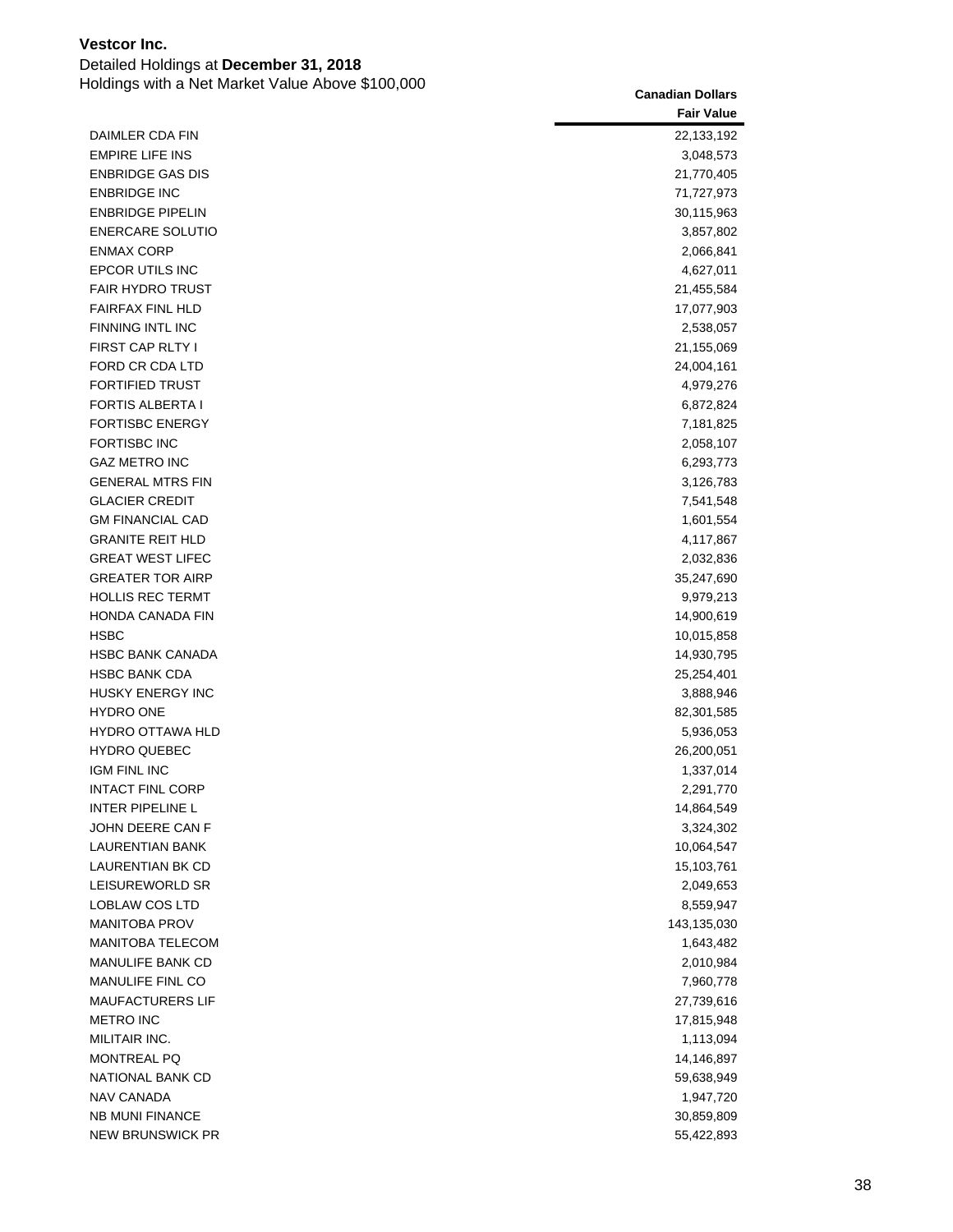| Holdings with a Net Market Value Above \$100,000 | <b>Canadian Dollars</b> |
|--------------------------------------------------|-------------------------|
|                                                  | <b>Fair Value</b>       |
| NEWFOUNDLAND PRO                                 | 55,961,552              |
| NISSAN CANADA FI                                 | 6,950,839               |
| NORTH WEST REDWA                                 | 41,628,517              |
| NOVA SCOTIA PROV                                 | 75,638,570              |
| NOVA SCOTIA PWR                                  | 12,774,105              |
| <b>OMERS RLTY CORP</b>                           | 24,193,089              |
| ONTARIO HYDRO                                    | 204,590                 |
| ONTARIO PROV                                     | 688,947,613             |
| <b>ONTARIO PWR GEN</b>                           | 2,380,441               |
| PEEL ON                                          | 22,894,962              |
| PEI PROV                                         | 7,288,299               |
| PEMBINA PIPELINE                                 | 40,524,345              |
| PLAZA MASTER LP                                  | 774,300                 |
| PLAZA RETAIL REI                                 | 4,944,567               |
| POWER CORP CDA                                   | 1,536,625               |
| PSP CAP INC                                      | 92,740,651              |
| QUEBEC PROVINCE                                  | 166,080,887             |
| <b>RELIANCE LP</b>                               | 8,038,980               |
| <b>RIOCAN REIT</b>                               | 15,833,918              |
| ROGERS COMMUNICA                                 | 27,466,898              |
| ROYAL BANK OF CA                                 | 307,425,843             |
| ROYAL OFFICE FIN                                 | 12,793,557              |
| SASKATCHEWAN PRO                                 | 27,714,452              |
| <b>SCOTIABANK TIER</b>                           | 3,074,081               |
| <b>SHAW COMMUNICATI</b>                          | 14,725,972              |
| SMART REAL ESTAT                                 | 2,891,641               |
| <b>SNC LAVALIN GROU</b>                          | 1,992,551               |
| <b>SSL FINANCE INC</b>                           | 8,396,483               |
| SUN LIFE FINL IN                                 | 38,593,659              |
| SUNCOR ENERGY IN                                 | 11,997,272              |
| TD BANK                                          | 435,789,694             |
| <b>TELUS CORP</b>                                | 69,268,937              |
| <b>TERANET HOLDINGS</b>                          | 5,152,877               |
| THOMSON REUTERS                                  | 2,434,493               |
| TOROMONT INDS LT                                 | 1,771,143               |
| TORONTO HYDRO CO                                 | 12,742,171              |
| TORONTO ONT                                      | 113,539,193             |
| TOYOTA CR CDA IN                                 | 20,977,708              |
| TRANSALTA CORP                                   | 4,143,206               |
| TRANSCANADA PIPE                                 | 59,773,269              |
| TRANSCANADA TR                                   | 6,762,661               |
| <b>TRANSED PARTNERS</b>                          | 4,740,891               |
| UNION GAS LTD                                    | 22,872,520              |
| UNIVERSITY HEALT                                 | 3,354,117               |
| VENTAS CDA FIN L                                 | 14,196,730              |
| <b>VERESEN INC</b>                               | 2,524,407               |
| VW CR CDA INC                                    | 8,039,346               |
| <b>WELLS FARGO &amp; CO</b>                      | 3,001,156               |
| <b>WELLS FARGO FINL</b>                          | 6,095,667               |
| <b>WESTCOAST ENERGY</b>                          | 10,161,564              |
| YORK ONT                                         | 9,544,234               |